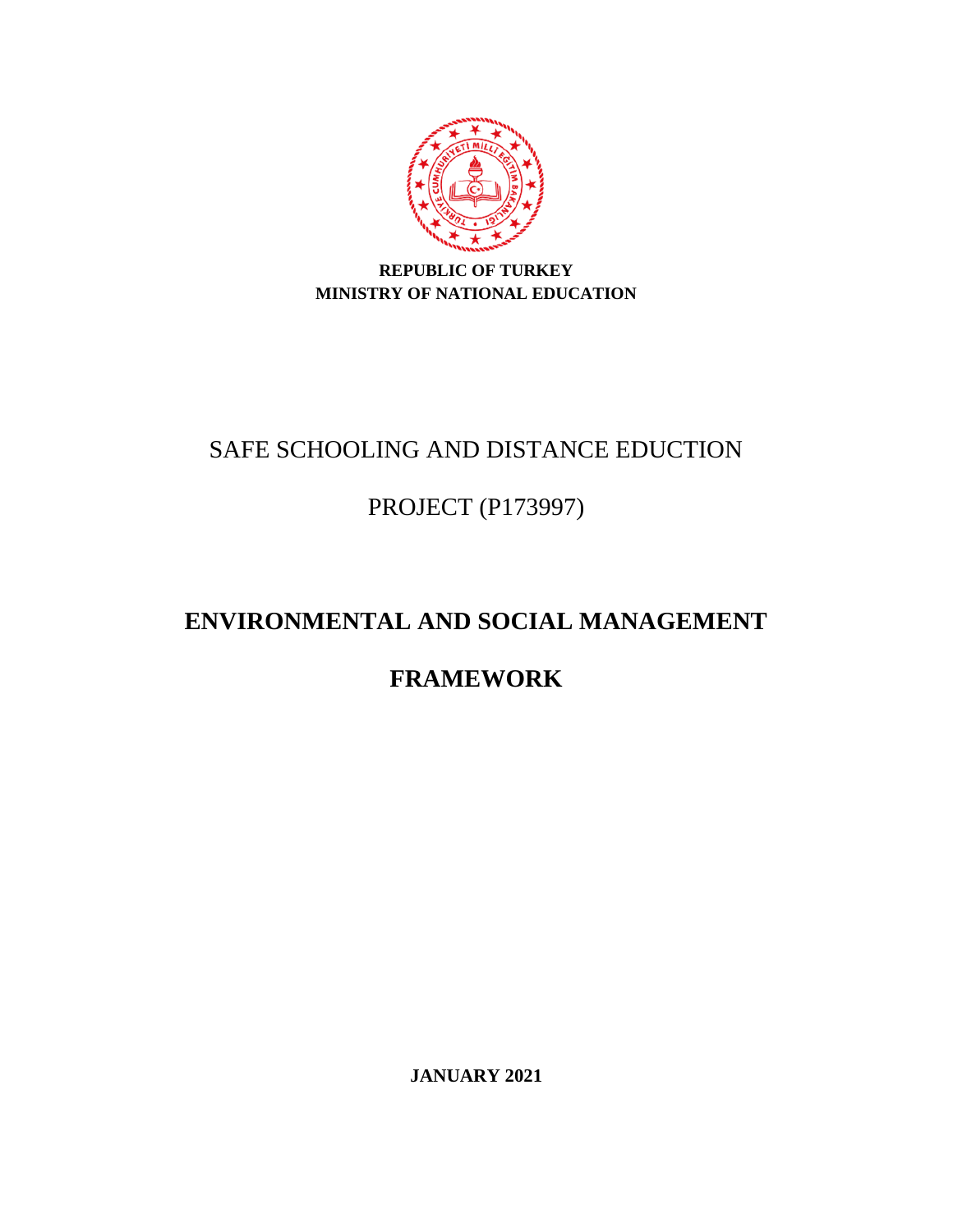# **Table of Contents**

| 1.  |                                                                                           |
|-----|-------------------------------------------------------------------------------------------|
| 2.  | Policy, Regulatory and Institutional Framework for Environmental and Social Assessment  8 |
| 3.  |                                                                                           |
| 4.  |                                                                                           |
| 5.  |                                                                                           |
| 6.  |                                                                                           |
| 7.  |                                                                                           |
| 8.  |                                                                                           |
| 9.  |                                                                                           |
| 10. |                                                                                           |
| 11. |                                                                                           |
|     |                                                                                           |
| I.  |                                                                                           |
| П.  | National Environmental Legislation and International Agreements and Conventions35         |
| Ш.  |                                                                                           |
| IV. |                                                                                           |
| V.  |                                                                                           |
|     |                                                                                           |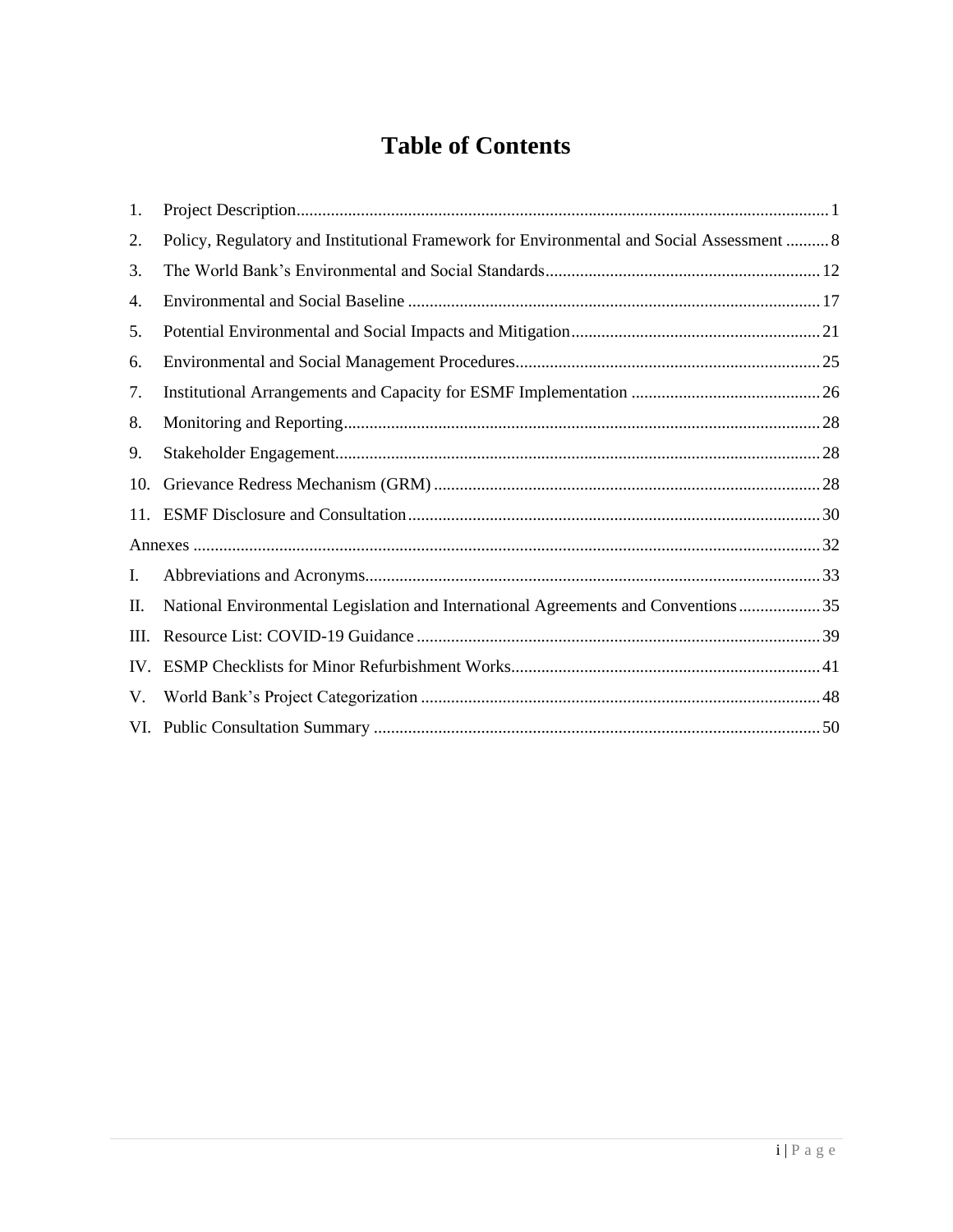# <span id="page-2-0"></span>**1. Project Description**

# **Introduction and Context**

An outbreak of Coronavirus Disease 2019 (COVID-19) caused by the 2019 novel coronavirus (SARS-CoV-2) has been spreading rapidly across the world since December 2019, when the first cases were diagnosed in Wuhan, Hubei Province, China. COVID-19 has been detected (as reported) in 216 countries to date.<sup>1</sup> On March 11, 2020, the World Health Organization (WHO) declared the rapidly spreading Coronavirus outbreak a pandemic, acknowledging what has seemed clear for some time-the virus will likely spread to all corners of the globe. As of June 18, the total number of COVID-19 cases detected was 8,184,867, out of which there have been 443,872 deaths.<sup>2</sup> The first case in Turkey was reported on March 11, 2020. As of June 18, the number of cases reported has reached 184,031, out of which there have been 4,882 deaths. $3$ 

The Safe Schooling and Distance Education (SSDE) Project supports the immediate education response to the COVID-19 outbreak, while laying the groundwork for critical investments to preserve education human capital equitably over the mid-term and to face future shocks. It supports the Government of Turkey's efforts to mitigate rising pressures on education service delivery through distance learning for school-age children. This operation is prepared under procedures for project for urgent need for assistance (para 12 of OP. 10).

In the education sector, as a result of the COVID-19 pandemic, all schools and universities were closed. On March 23, the Ministry of National Education (MoNE) initiated distance-based schooling. MoNE is delivering distance education services during school closures due to COVID-19 through its online Digital Education System, EBA (Eğitim Bilişim Ağı). Teachers, students, and parents have access to the EBA learning environment and interface which can be customized for student-specific learning, including calendar, supportive publications and library resources. The EBA digital education system requires improvements to meet the needs of 18 million K-12 students and 1 million teachers now requiring additional distance learning services as a result of school closures. Through MEBIM hotline (call center of MoNE), teachers and parents have reported issues associated with: i) access to the platform and issues with passwords; ii) delivery of incorrect grade content; iii) uploading students' homework; and iv) tracking progress of students and participants on the system.

Given the significant uncertainty of when schools can re-open, urgent investments are necessary to ensure MoNE online digital education system can support quality distance-based schooling for students and teachers. EBA is a platform that can be strengthened and scaled up not only to respond to the present crises but as an investment for a more resilient delivery of education during different types of emergencies in Turkey. It can also promote a shift towards new behaviors and technologies in the education sector that may have lasting influence on reducing carbon emissions. However, the digital education system was not fully completed as expected in terms of access and uptake by teachers, students and parents – which is crucially required now.

Considering online-base schooling is no longer an alternative but a necessity, MoNE seeks to improve and scale up the existing education technology tolls but some obstacles became imminent with the COVID-19 crisis such as limited access, insufficient distance education guidance and instructional methods for teachers, quality assurance mechanisms, and a school-wide approach clarifying the on-line learning support roles across school principals, teachers, parents and students. The MoNE's two-prone strategy is; (i) to expand access to distance education, both on-line and TV, with required materials, teacher training, and parental guidance (both curricular and to mitigate COVID-19 risks), and (ii) to complete earlier investments in the education technology but modernizing EBA through a New Digital Education System (NDES), that is

<sup>1</sup> https://www.who.int/emergencies/diseases/novel-coronavirus-2019 accessed on June 18, 2020

<sup>2</sup> https://www.who.int/emergencies/diseases/novel-coronavirus-2019 accessed on June 18, 2020

<sup>3</sup> Ministry of Health, Republic of Turkey, https://covid19.saglik.gov.tr/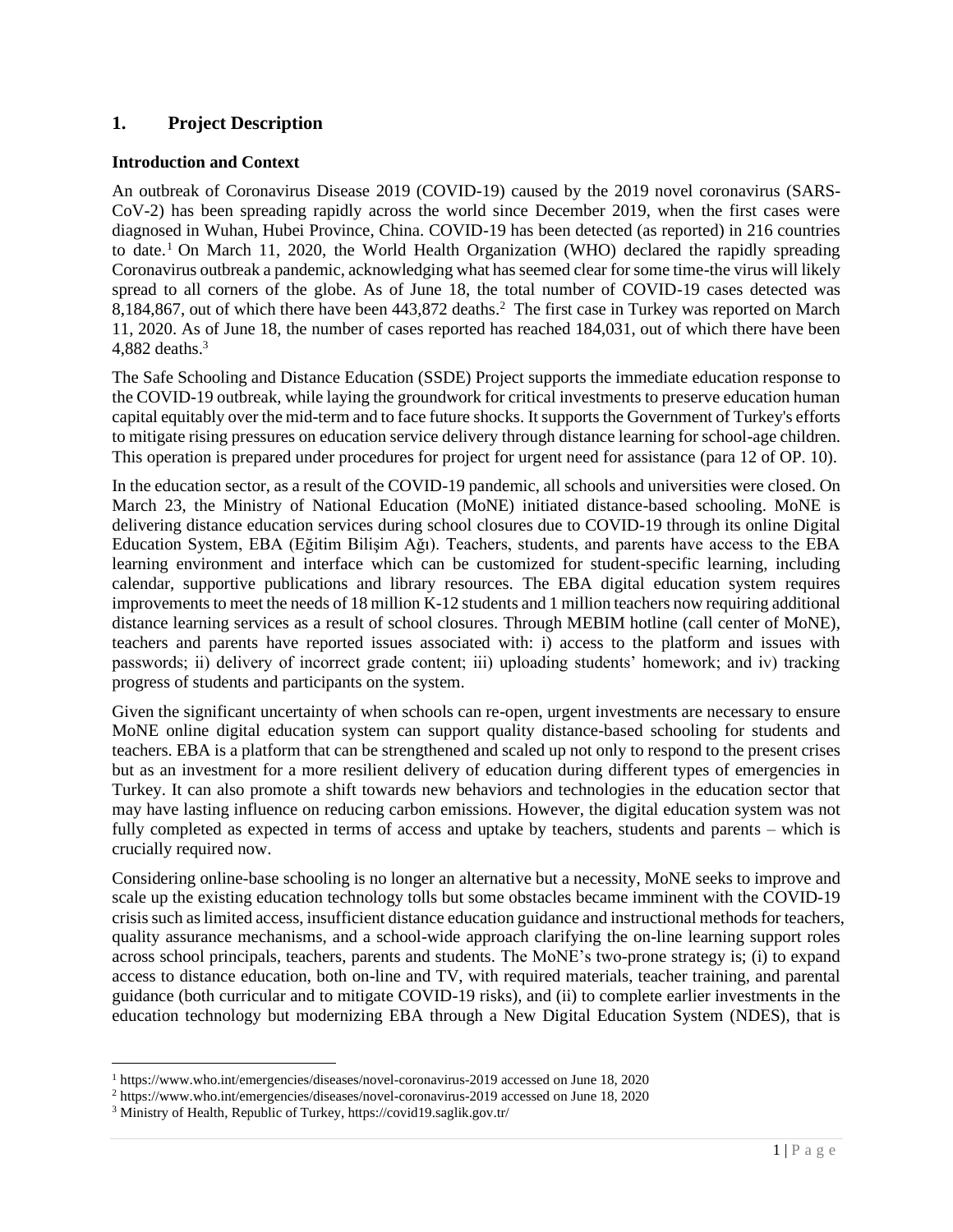resilient to climate related natural disasters, and create the organizational and virtual structures for innovative digital education materials for teachers and students.

Turkey also aims to minimize the educational costs of school closures stemming from the COVID-19 outbreak. The "Learning Adjusted Years of Schooling (LAYS)" indicator, within the World Bank's Human Capital Index, shows that although the Turkish school system has been able to provide access to more than 12 years of education to its children and youth, this has only translated to 8.9 years of learning. Although Turkey had begun to improve this access-learning gap according to recent international assessments (e.g., PISA 2018), the COVID-19 crisis threatens to reduce these gains. Without foreseen investments of MoNE to face school closures and re-opening, the access-learning gaps will worsen.

Turkey's education technology investments to-date aimed to improve the quality of education for the 21<sup>st</sup> century, now they are also required to respond to emergencies such as similar Syrian crisis, earthquake, floods, etc. A national and strong system for distance-based education is crucial for MoNE's readiness to respond during emergencies, both to deliver protection and life-saving information, as well as to continue teaching and learning to minimize learning loss during crises.

The SSDE Project aims to support Turkey's education sector to provide safe schooling through distance education during the COVID-19 pandemic and for resilient recovery. The project aims to respond to the COVID-19 needs for safe and interactive distance education and to continue to build a more resilient system for education technology. The project will significantly contribute to the country's investments in Education Technology and builds the resilience of the education system in the face of crises.

An additional aspect of equitable strategies, MoNE will encourage its central and local network to include the vulnerable groups, low-income families and students, people under temporary protection although device support is not considered as a component of the project. And further, although there was not a systematic approach to provide equipment for students from low-income families during the first days of the pandemic, throughout the process of distance education, local administrations have partially provided the equipment that students require to be able to follow education. On the other hand, MoNE is planning to provide 500.000 tablet computers to the students from low-income families.

# **Project Development Objective**

The Project Development Objective (PDO) is to enhance the capacity of the education system to provide e-learning equitably to school-age children during and following the COVID-19 pandemic and future shocks.

# **Project Components**

SSDE Project design includes three interrelated components addressing emergency response, transition and education system recovery: (i) Emergency Connectivity and IT Infrastructure for Education in Emergencies; (ii) Digital Content for Safety and Quality; and (iii) Institutional Capacity for Education Technology Resilience. To draw a balance between emergency response and resilient recovery, the project is designed such that each component has a subcomponent for immediate response activities, and a subcomponent setting the post-COVID-19 foundations for on-going developments in Turkey's e-learning system. The emergency investments cover the period of school closures and gradual re-opening of schools (March 12 to December 31, 2020). Resilient recovery investments cover three school years: 2020-2021, 2021-2022, and 2022-2023.

Even though the scope of the Project is universally targeting teachers and students in the education system, it also includes equity interventions for students most vulnerable to learning loss due to COVID-19 school closures. Activities to support accessibility and risk mitigation are included, and most of its monitoring indicators are disaggregated by gender. Lastly, strengthening Turkey's digital education system can have important environmental and disaster-risk management co-benefits, such as making the platform and its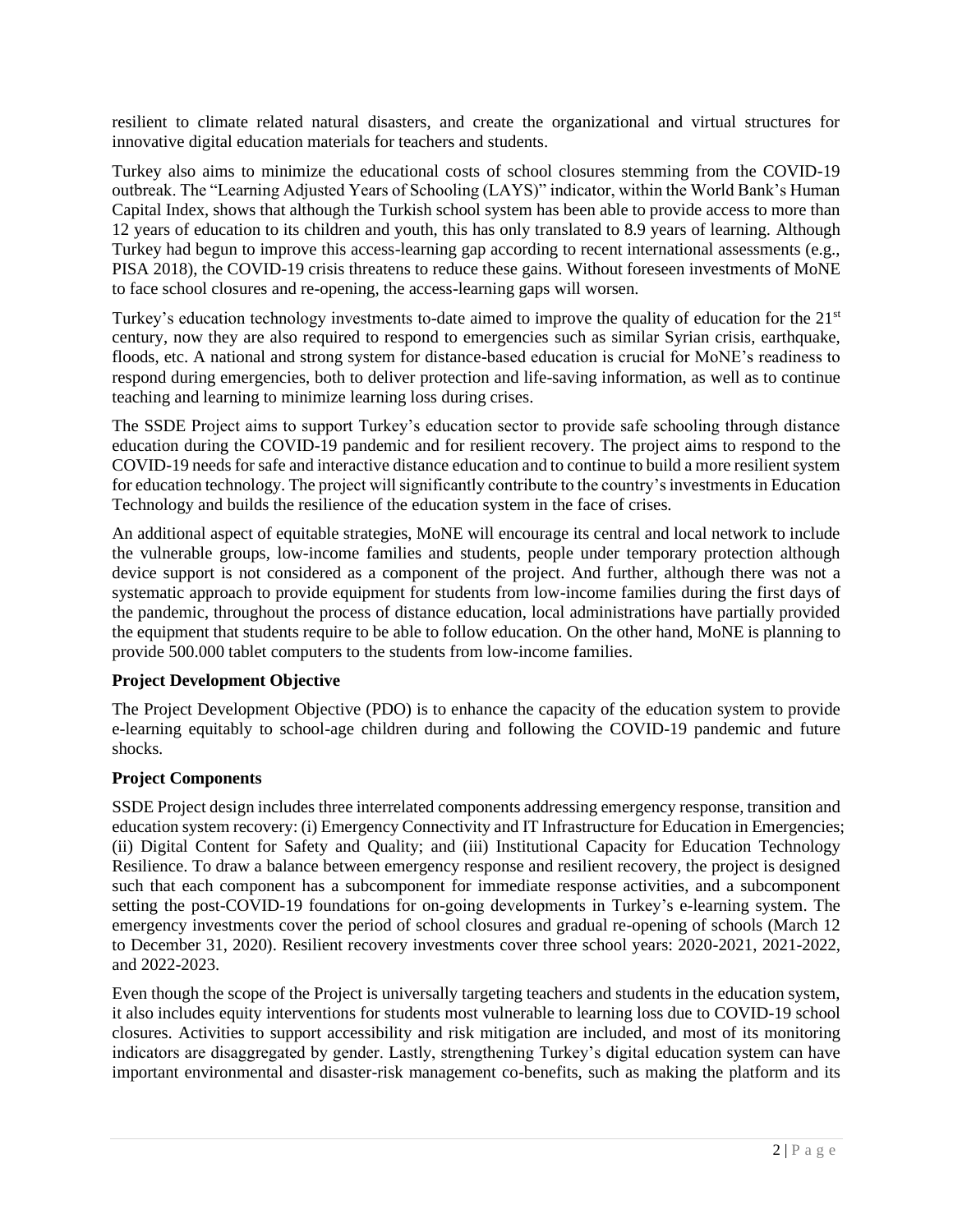data resistant to extreme climate, power outings, and even reduction in carbon emissions by limiting paper use and travel.

The project components are as follows:

# *Component 1: Emergency Connectivity and IT Infrastructure for Education in Emergencies (US\$98 Million)*

This component finances the expansion of the country's e-learning platform, EBA during COVID-19 response and supports the development and roll out of a NDES. Subcomponent 1.1 addresses the urgent response to ongoing emergency by expanding existing the EBA platform, complemented by TV-based education delivery. Subcomponent 1.2 accelerates the transition to full scale distance learning solutions required for post-COVID-19 recovery through the development of a new system that combines universal access with equity and sustainable IT infrastructure with resilience to future shocks and climate related disruptions.

#### **Subcomponent 1.1: COVID-19 School Closure Response**

This subcomponent will finance goods and services to expand the operation of the current online education system (EBA). It will increase simultaneous access to the existing online education system for more than 1 million students – prior to an expansion to 5 million concurrent users through a new system (see subcomponent 1.2). Given the on-going COVID-19 emergency, improvements to EBA have begun and retroactive financing will be requested from the Project. To bridge the digital gap, especially in poor households, access to the EBA's online education platform will be complemented with courses, materials and messages delivered through television and mobile phones. Student participation in distance education modalities will be monitored, including by gender.

This emergency response subcomponent will finance immediate enhancements of the existing EBA learning system and related digital infrastructure. While the initial design of EBA system projected its usage at 40,000 simultaneous users, MoNE has already extended the platform to accommodate up to 1.000,000 users and intends to increase this number. Expansion of the EBA platform benefits the overall education system; however, equity issues are considered including facilitating access in Provinces with lower socio-economic indicators, financing awareness and outreach campaigns, and combining different delivery forms of distance education, including Television and mobile phones. The subcomponent will provide EBA software updates and integration, servers' scalability, ongoing data storage and backing and software maintenance. The proposed activities will be undertaken during the COVID-19 school closure period and financed through a retroactive financing arrangement. Combined with subcomponent 2.1 (Digital Content and Pedagogical Support During School Closures and for School Re-opening), these investments contribute to minimizing loss of learning due to COVID-19 related periods of school closure.

#### **Subcomponent 1.2: Resilient Digital Education System**

This subcomponent will finance feasibility studies, consultancies, goods, services and small refurbishments to set the IT infrastructure for the NDES and increased capacity from 1 million concurrent students to 5 million; and from 50,000 to 100,000 simultaneous virtual classrooms. The aim is to support blended learning (classroom-online) in schools post-COVID 19 and to support the education response in future emergencies. Given that the current system architecture is not designed to serve that number of simultaneous users, the project will finance a new higher capacity system and related horizontal IT infrastructure expansion. It will enhance data center capacity or completely migrate to cloud platform on an Infrastructure as a Service (IaaS) and/or Platform as a Service (PaaS) model. Besides, it will enhance new system's software architecture, testing and quality assurance, cybersecurity, learning analytics system, and new content delivery network (CDN) architecture. To support the resilience of the digital education system in the face of future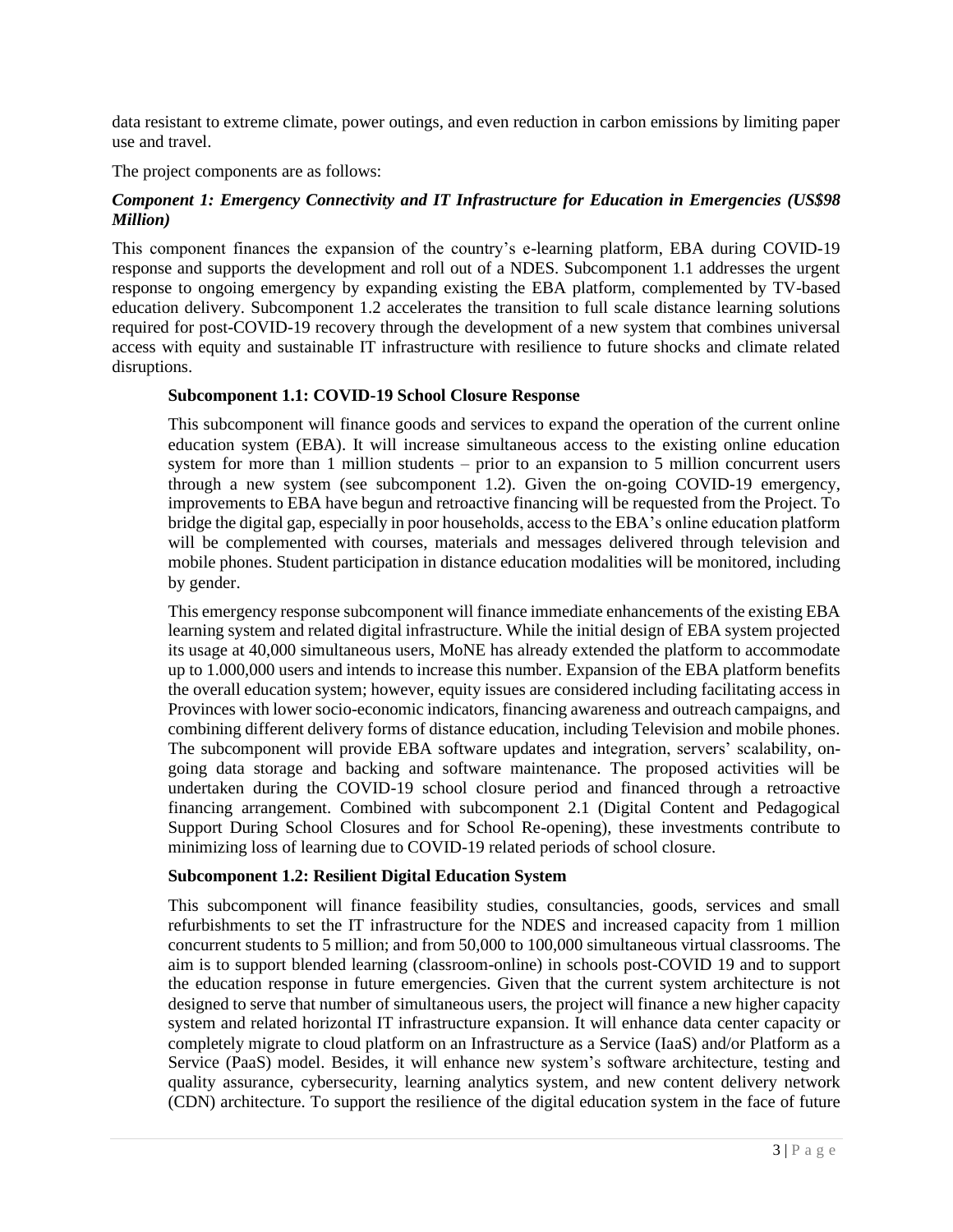shocks, service outage and data loss will be minimized (for example through a cloud-based backup data center) and recovery approaches will be included within MoNE's disaster response plan in case of an extreme climate event or any other emergency. The subcomponent will finance procurement of necessary hardware/service for the data centers, consultancies, feasibility studies, and technical know-how.

The design and the launching of the NDES will include three phases. During the first phase, this subcomponent will finance the needs assessment, feasibility studies, design and preparation of tender documents of the NDES, including (i) approaches to integrate the digital education system with K-12 delivery modalities, including those most accessible to special needs and low-income groups (TV, mobile, etc.), and (ii) a backup data center arrangement and a disaster recovery plan that lays out the procedures to restore the system and quickly recover crucial data in case of an extreme climate event. During the second phase, the subcomponent will finance the modular development of the new digital educational system. During the third phase, the new system will be rolled out. The roll-out of the new system will pay attention to issues of digital content archive, scalability, data integration and operability, disaster recovery procedures, and usefulness for monitoring and evaluation.

Lastly, activities financed under this subcomponent aim at making the NDES more climate resilient and energy efficient. <sup>4</sup> Beyond analyzing operational and financial models, impacts and sustainability, the feasibility studies also will analyze environmental and social impacts and sustainability, including resilience to climate change and energy efficiency achievable for the new system and related IT infrastructure. Results of the feasibility analysis will inform the overall solution for the NDES which will be financed. Notably substantial positive externalities are expected from the adoption of technologies such as cloud computing because of energy savings – the improvement of energy consumption and efficiency can lead to a substantial reduction of carbon emissions.<sup>5</sup> For instance, based on the current research quantitative assessment of environmental impacts allow for reduction of carbon emission by 30% for large companies and up to 90% for the smallest and less efficient businesses.<sup>6</sup>

#### *Component 2: Digital Content and Pedagogy for Safety and Quality (US\$ 54.9 Million)*

This component will finance goods, services, consultants, training and small refurbishments to support the distance education content, both during the period of school closures due to COVID-19 and for a gradual return to classroom-based teaching. As post-COVID-19 teaching and learning are expected to require a more "blended" (on-line and face-to-face) approach, the project will finance the development of an "education technology ecosystem" to promote innovative technologies and pedagogical tools by incentivizing partnerships with parents, teachers, students, community actors, universities and other developers of digital content. A "blended approach" can have other co-benefits, such as contributing to reduce carbon emissions due to less paper use and travel.

# **Subcomponent 2.1 Digital Content and Pedagogical Support During School Closures and for School Re-opening**

During school closures and gradual re-opening, this subcomponent will finance consultancies, goods and services for the adaptation and development of digital content for K-12 curriculum delivery, pedagogical practices, COVID-19 risk mitigation, and teacher training. These will be delivered on-line and through TV channels and will include support for catch-up courses and

<sup>4</sup> Especially comparing to current EBA solution

<sup>5</sup> Cloud Computing and the Sustainability: The Environmental Benefit of moving to the cloud (2010), Accenture, WSP and Microsoft; R.H. Katz, (2009), Tech titans building boom, IEEE Spectrum (February), at

http://www.spectrum.ieee.org/feb09/7327 accessed 23 February 2009.

<sup>6</sup> Cloud computing and the Sustainability: The Environmental Benefit of moving to the cloud (2010), Accenture, WSP and Microsoft and http://www.scientificamerican.com/article/cloud-computing-saves-energy/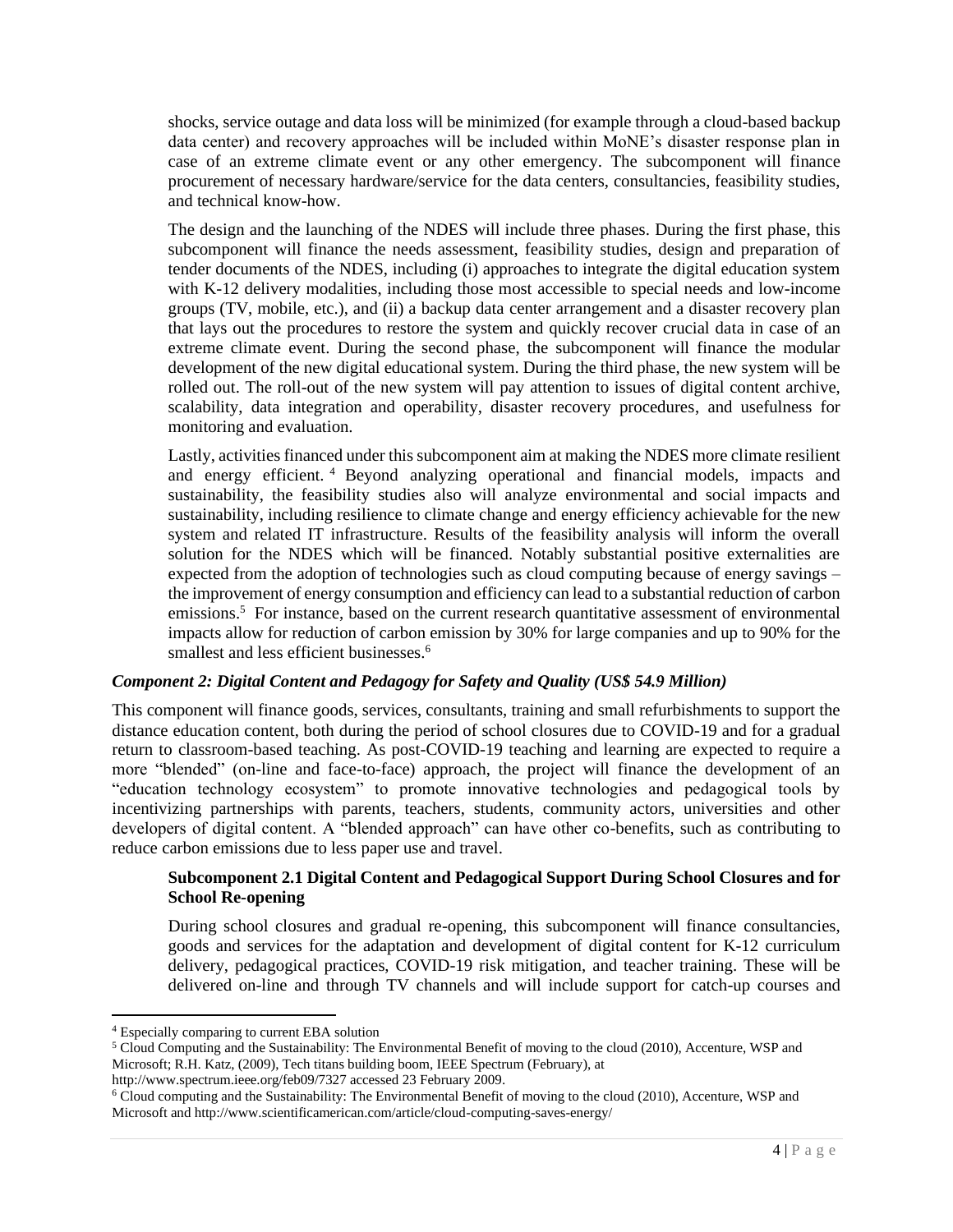blended teaching and learning programs. Contents for psycho-social & mental health counseling/guidance, risk mitigation and social distancing measures will also be delivered online, TV and phone applications. It will target parents, teachers and students.

To minimize learning loss due to COVID-19 related school closures, especially for low-income and vulnerable students, this subcomponent will support TV-based educational materials and delivery. TV programming is especially targeted for poor households without digital devices or internet access. Approximately 2,000 new TV videos will be adapted based on content already developed for the education digital platform, EBA. For students with hearing impairment, all contents will be prepared with sign language and subtitle support. For students with visual impairment, all contents will include audio descriptions. Lastly, on-line and TV based materials and courses (through www.eba.gov.tr website and TRT EBA TV) will support the development of catch-up programs and school counseling to support school re-engagement.

The subcomponent will support MoNE's school opening plan and will finance outreach and school re-engagement outreach in low-income and vulnerable areas, with targeted messages for girls, as well as for boys. Building on EBA's already available materials (e.g., videos, applications, digital and audio-visual materials), additional content will be adapted and developed to support re-opening of schools, including for teacher training. These will be aligned to curricular needs for primary, lower secondary and upper secondary education that meet the particular needs of each level of education.

# **Subcomponent 2.2: Educational Innovation and Participatory Ecosystem**

This subcomponent will finance feasibility and design studies, consultancies, goods, services and small refurbishments to establish a sound collaboration and communication "ecosystem" for the on-going development of digital education technologies. This will include feasibility and design studies for the "EdTech Innovation Hub" and its operationalization to promote development of digital materials for teachers and students.

Materials for teachers will include a variety of multimedia, CPD materials, instructional materials, pedagogical tools. Materials for students will target educational level K-12. Digital and distance education strategies and tools for education emergency response will be developed as well. The NDES (see component 1.2) and the development of innovative digital education materials will also benefit the education needs of different groups of students, given their interest, background, gender and other characteristics requiring personalized learning approaches. Also, the NDES will include modules for extracurricular programs and awareness messages targeted to specific groups.

The ecosystem will promote innovation and services for schools and will bring together education technology stakeholders and users. The organizational structure for the "education technology ecosystem" will consist of the "EdTech Innovation Hub" that will coordinate the research and development process for education technology innovations, as well as the strategy to involve teachers and schools to identify, test and evaluate innovations. Teachers' involvement will be organized as a unit and function of the EdTech Innovation Hub, called the "Professional Learning Lab."

The **EdTech Innovation Hub** will guide the development and testing of educational digital materials and technologies through targeted research and development (R&D). The **R&D Program** would promote start-ups and entrepreneurial ventures in EdTech through public private partnerships targeting companies, industry partners, universities, and individuals to test and develop products, software, and hardware to connect schools, teachers, and students to digital learning. Targeted R&D services will be procured to develop approaches to tackle innovative solutions to educational technological challenges (e.g., digitalization, artificial intelligence, sustainable development goals, supporting learners with disabilities/special needs, upskilling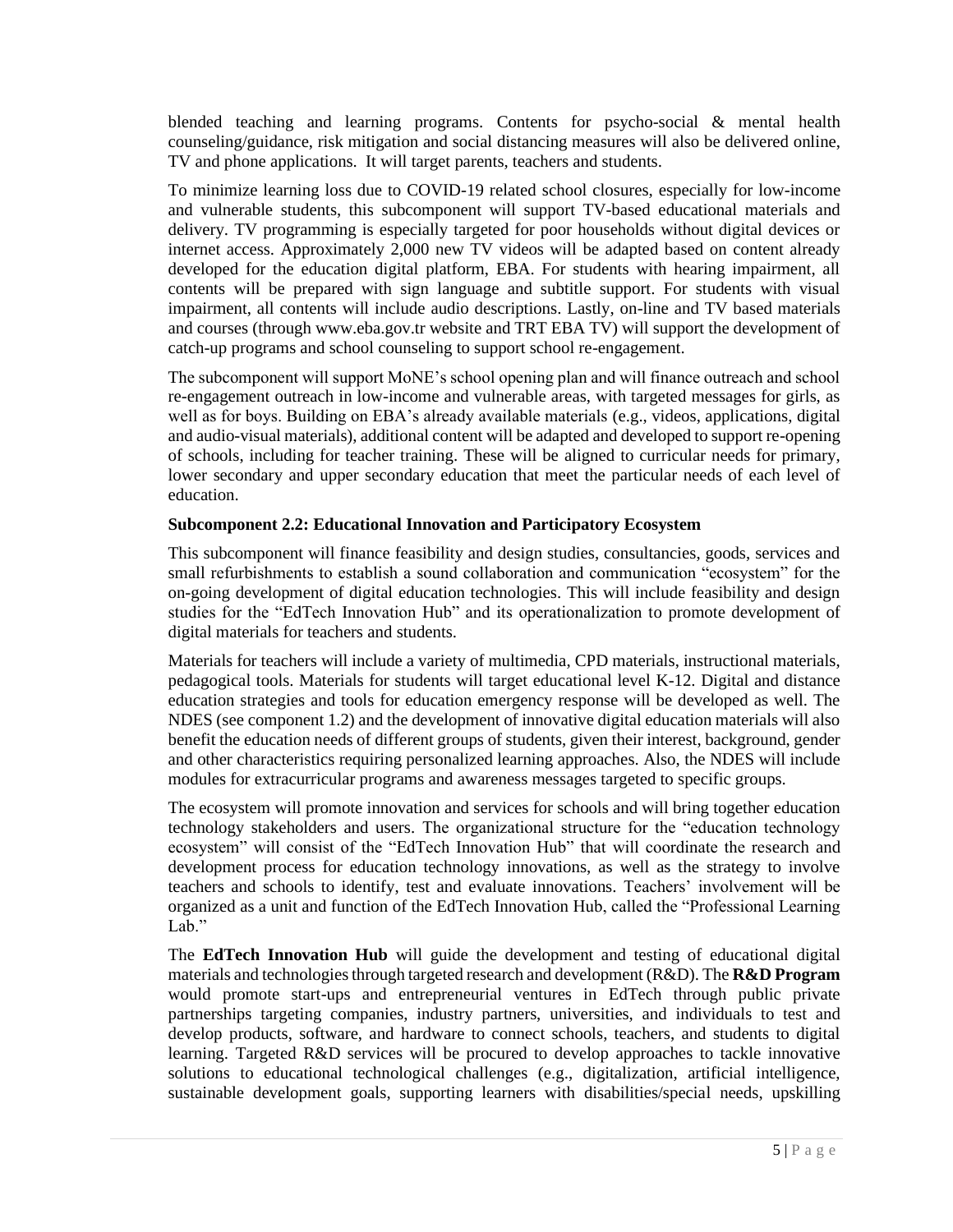teachers, catch-up programs for students with low academic background, innovative functionalities for the EBA platform). All activities to develop new digital education materials and tools (in-house or contracted) will involve innovative teachers as collaborators and will commit to evaluate the impact of innovations at the school level. Model testing of new education technology innovations at the school level will include feedback from teachers and students, through a "funnel" evaluation model to be included in the NDES.

The **Professional Learning Lab (PLL)** will support pedagogical and organizational improvements at the school level, including training of trainers and contributions to teachers' professional development. School actors will contribute to the innovation process, and teachers and students will participate in the evaluation of new teaching and learning materials. The PLL strategies will support and promote school level innovations and knowledge exchange across teachers. The prototype of flexible learning environments within PLL will provide opportunities for development of teacher trainings and knowledge exchange in specific areas of interest. Once the education technology ecosystem is operational – including the EdTech Innovation Hub and PPL approach – the subcomponent will finance its initial roll-out.

# *Component 3: Institutional Capacity for Education Technology Resilience (US\$7.1 million)*

This component will strengthen MoNE's organization and capacity for the coordination, management, monitoring and evaluation of the Project and to sustain the delivery of safe and equitable digital education services. The component includes support for monitoring of project inputs, activities and outputs. For new interventions, such as the development of the EdTech Innovation Hub and blended learning approaches, rigorous impact evaluations will be conducted to inform policy and program scale up. Studies and technical assistance also will build MoNE's strategic approaches and education in emergencies (EiE) models to face future crises.

#### **Subcomponent 3.1 Project Management, Monitoring and Impact Evaluation**

This subcomponent will finance consultancies, goods, services small refurbishments and operating costs to support the planning, executing, monitoring, controlling and impact evaluation for each component of the project to deliver safe and distance education. An annual work plan and budget will be prepared for implementation. The monitoring, controlling, research activities and impact evaluation will be financed by this subcomponent. To support data collection and monitoring of EBA users by gender and other socio-economic characteristics, this subcomponent will support the integration and interoperability of EBA with MEBBIS and E-School (i.e., MoNE's education management information systems).

# **Subcomponent 3.2 Institutional Capacity-Building for Education Preparedness in Emergencies and E-Learning Resilience**

This subcomponent will finance technical assistance, studies and knowledge events to consolidate the preparedness and response capacity of MoNE to face any future crises, including through elearning technologies. It will support the design and implementation of a robust disaster risk management and disaster recovery plan in the education sector, which will include strategies for the sustainability of the new digital education platform in the face of climate, environmental or other crises. Turkey is vulnerable to different types of natural and human-made disasters; this year alone, the education system provided distance education services to students after the 6.7 magnitude earthquake in Elazig province; continues to integrate displaced Syrians into the Turkish education system, and now has had to respond to the COVID-19 pandemic.

#### **Implementing Agency**

The project will be implement by MoNE through a Project Implementation Unit (PIU) within the Directorate General for Innovation and Educational Technologies (DGIET). DGIET will serve as the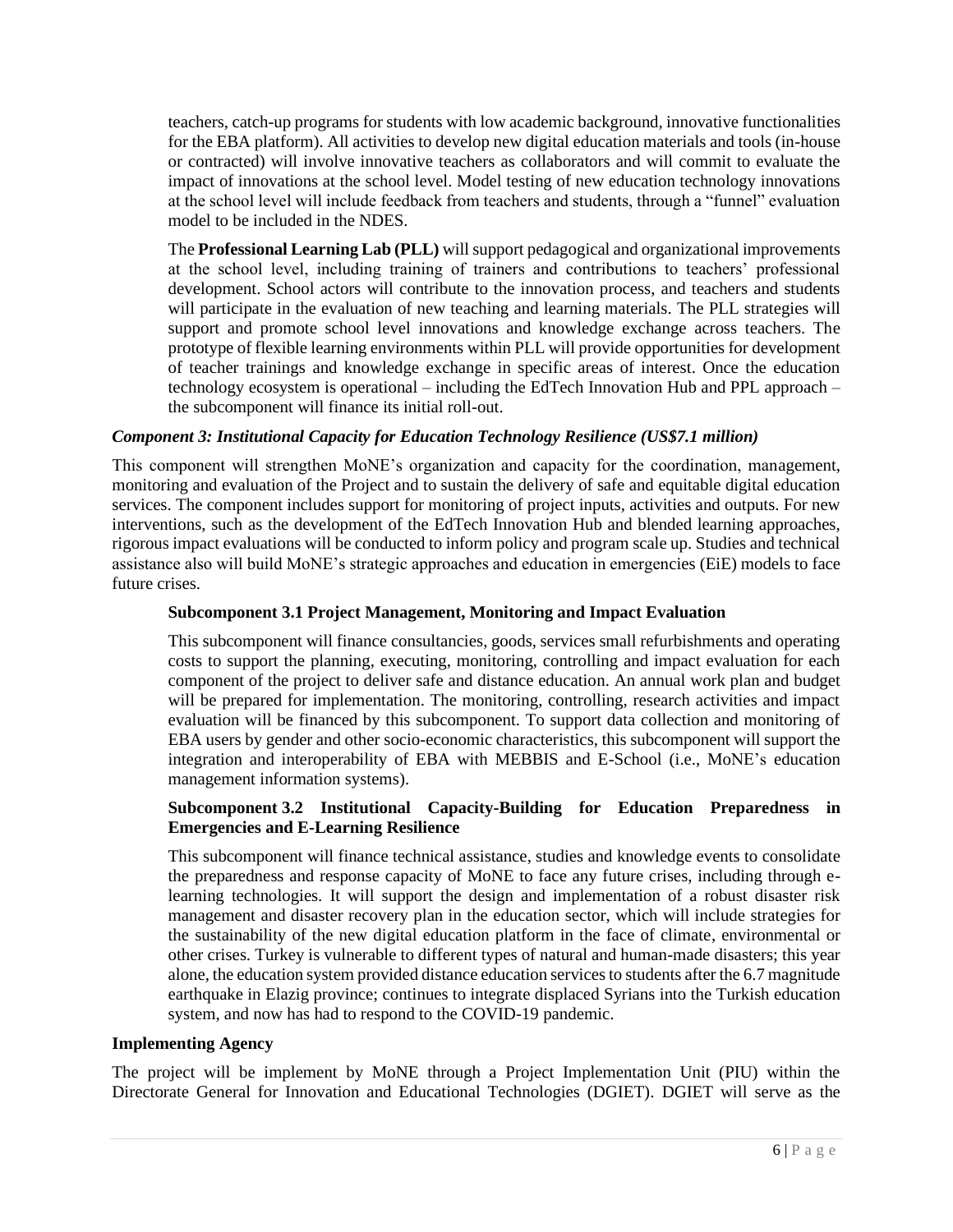Executing Agency (EA) and will have overall responsibility for implementation, coordination, and oversight for SSDE implementation. DGIET will manage the project but will require support from other Directorate Generals (DGs), especially in the curricular, pedagogical and teacher development issues, as well as from DGs and programs providing specialized support (school counseling, education for migrants and in emergencies, etc.). The DGIET and PIU will coordinate closely with other DGs of MoNE, as well as with external partners – national and international.

PIU will be supported by technical specialists of the MoNE and technical consultants. Delivery will be coordinated with the support of, Provincial Level Education Directorates (PLEDs), and the District Level Education Directorates (DLEDs). At the local and school levels, the main frontline actors are the public schools, where school management (SM) is responsible for all school-level active involvement on distance education. SM will be provided with EBA platform for planning and monitoring the distance education activities and to collect teachers, parents and students feedback.

The SSDE project will benefit from MoNE's experience with management and delivery of WB-funded projects such as the ongoing Disaster Risk Management in Schools (DRMIS) Project, which became effective on November 18, 2019, and the Education Infrastructure for Resilience (EIR) Project, implemented by a PIU within MoNE's Construction and Real Estate Department.

# **Purpose of Environmental and Social Management Framework**

The project will support provision of services across the country through the use of existing data centers based in Ankara and new ones across the country or other countries (the latter to be defined within the scope of the feasibility study), as well as through an Education Technologies (EdTech) Innovation Hub which will be located in one of the techno-parks in Ankara, and Professional Learning Lab (PLL) within EdTech Innovation Hub building. The specific locations of the relevant centers/hub/PLL to be benefitting from the Project are not identified at this stage and will be known during implementation. The environmental risks are mainly associated with the implementation of activities under Component 1, minor non-structural refurbishment for the upgrade of IT infrastructure through utilization of the data centers, and under Component 2, the refurbishment work for setting the EdTech Innovation Hub, and PLL and implementation of R&D Program. There are also risks related to the management of electronic wastes to be generated at data centers and the EdTech Hub, and the requirement to introduce energy efficiency for the equipment to be purchased.

Therefore, this Environmental and Social Management Framework (ESMF) has been prepared (to address the above aspects), which sets out the principles, rules, guidelines and procedures to assess the potential environmental and social risks and impacts in accordance with national legislation and the Environmental and Social Standards (ESSs) of the World Bank's ESF. Specifically, the ESMF:

- contains measures and plans to reduce, mitigate and/or offset adverse risks and impacts;
- establishes procedures for the E&S screening, review, approval, and implementation of activities;
- specifies institutional arrangements, responsibilities and capacity building needed to successfully implement the provisions of the ESMF;
- addresses mechanisms for public consultation and disclosure of project documents as well as summarizes the stakeholder engagement and grievance redress mechanism which are detailed in a standalone Stakeholder Engagement Plan; and
- integrates the Labor Management Procedures (LMP) to address labor risks associated with the project.

The ESMF will also guide PIU on the environmental and social (E&S) screening and subsequent assessment during implementation, including specific plans in accordance with the World Bank safeguards policies.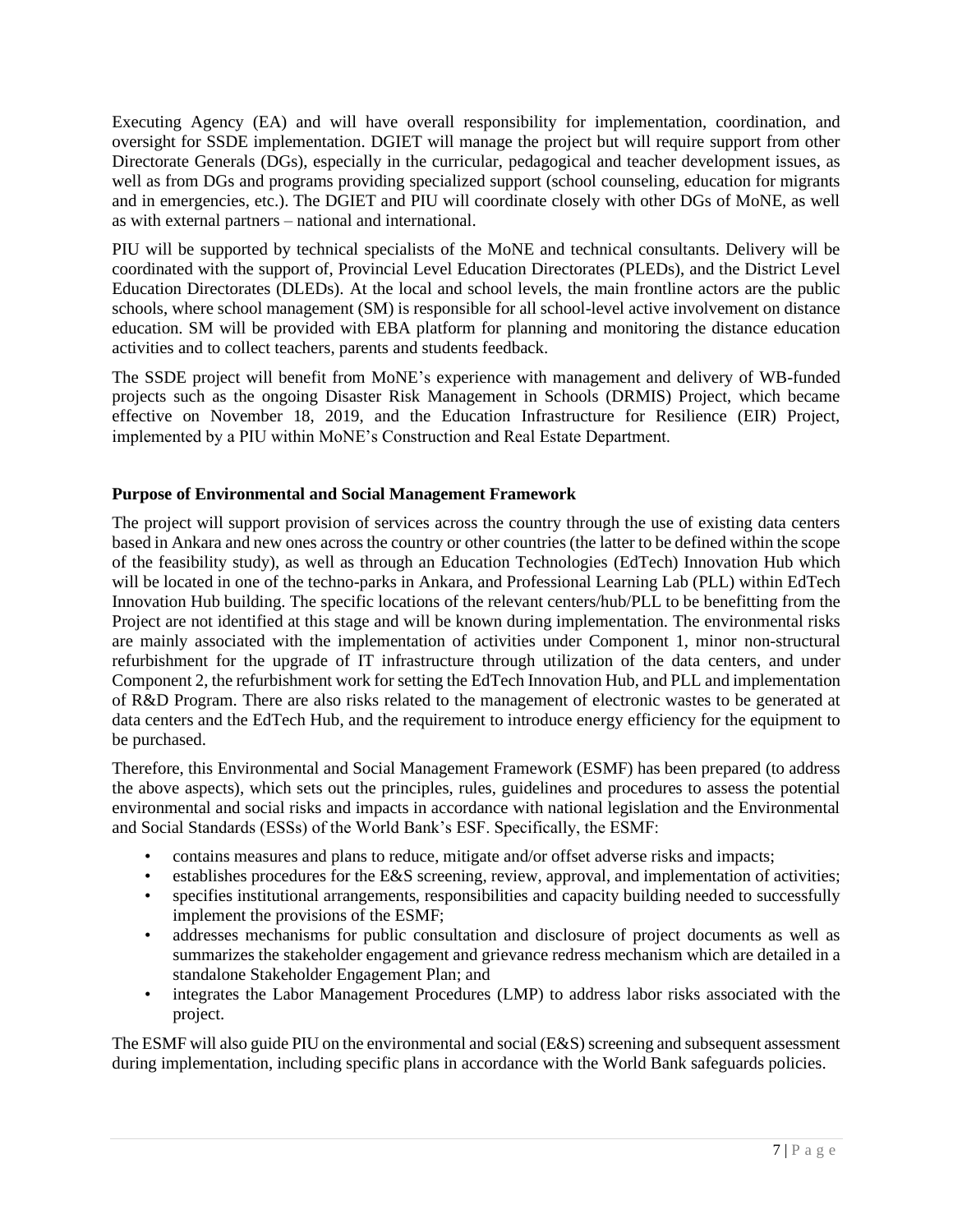# <span id="page-9-0"></span>**2. Policy, Regulatory and Institutional Framework for Environmental and Social Assessment**

# **Institutional Framework for Environmental Protection and Conservation in Turkey**

Turkish environmental regulations were developed in line with national and international initiatives and standards, and some of them have recently been revised to be harmonized with the EU Directives in the scope of Turkey's pre-accession efforts. The Ministry of Environment and Urbanization (MoEU) is the responsible organization for the implementation of policies adopted for protection and conservation of the environment, and for sustainable development and management of natural resources.

The MoEU (central organization) is based in Ankara and it has provincial directorates in each province. The MoEU has an overall coordinating role for the development and implementation of environmental policies in Turkey, including the approximation process for the EU environmental Acquis. The central organization is composed of GDs and directorates such as GD of Environmental Impact Assessment, Permit and Inspection, GD of Natural Assets Conservation, GD of Environmental Management, GD of EU and Foreign Relations, Directorate of High Technics Boards, etc.

Main environmental responsibilities of the MoEU are summarized below:

- Prepare the legislation on environment, public works, and housing development and monitor and audit the related implementations;
- Identify the principles and policies on environmental protection, rehabilitation of environment and prevention of environmental pollution, develop standards, criteria and programs in this context; outline the principles for implementing and monitoring these standards and criteria; undertake the works related to climate change;
- Assess the impacts of all facilities/activities that pollute the environment due to their activities resulting in solid, liquid or gaseous waste disposal/discharge into receiving environments; monitor, audit and issue the permits of such facilities/activities;
- Perform the measurements/analyses and monitoring studies concerning receiving environments;
- Establish the plans and policies regarding the global climate change and measures to be taken against its effects.

For the management of environmental issues, MoEU collaborates with other ministries (including their provincial organizations where relevant), government agencies and relevant stakeholders, such as; Ministry of Transport and Infrastructure (GD of Highways, GD of Infrastructure Investments), Ministry of Agriculture and Forestry (GD of Nature Protection and National Parks, GD of Water Management, General Directorate of State Hydraulic Works, GD of Forestry, GD of Meteorological Services, GD of Agricultural Reform), Ministry of Culture and Tourism (GD of Cultural Heritage and Museums), Ministry of Energy and Natural Resources (GD of Mining and Petroleum Affairs, GD of Mineral Research and Exploration), Ministry of Family, Labor and Social Services (GD of Occupational Health and Safety, GD of Labor) and Ministry of Health (GD of Health Services, GD of Public Health).

#### **National Regulatory Framework for Environmental and Social Assessment**

*Constitution of the Republic of Turkey:* It is stated in Article 56 of the Constitution that "Everyone has the right to live in a healthy, balanced environment. It is the duty of the state and citizens to improve the natural environment, and to prevent environmental pollution. To ensure that everyone leads their lives in conditions of physical and mental health and to secure cooperation in terms of human and material resources through economy and increased productivity, the state shall regulate central planning and functioning of the health services. The state shall fulfill this task by utilizing and supervising the health and social assistance institutions, in both public and private sectors. In order to establish widespread health services, general health insurance may be introduced by law".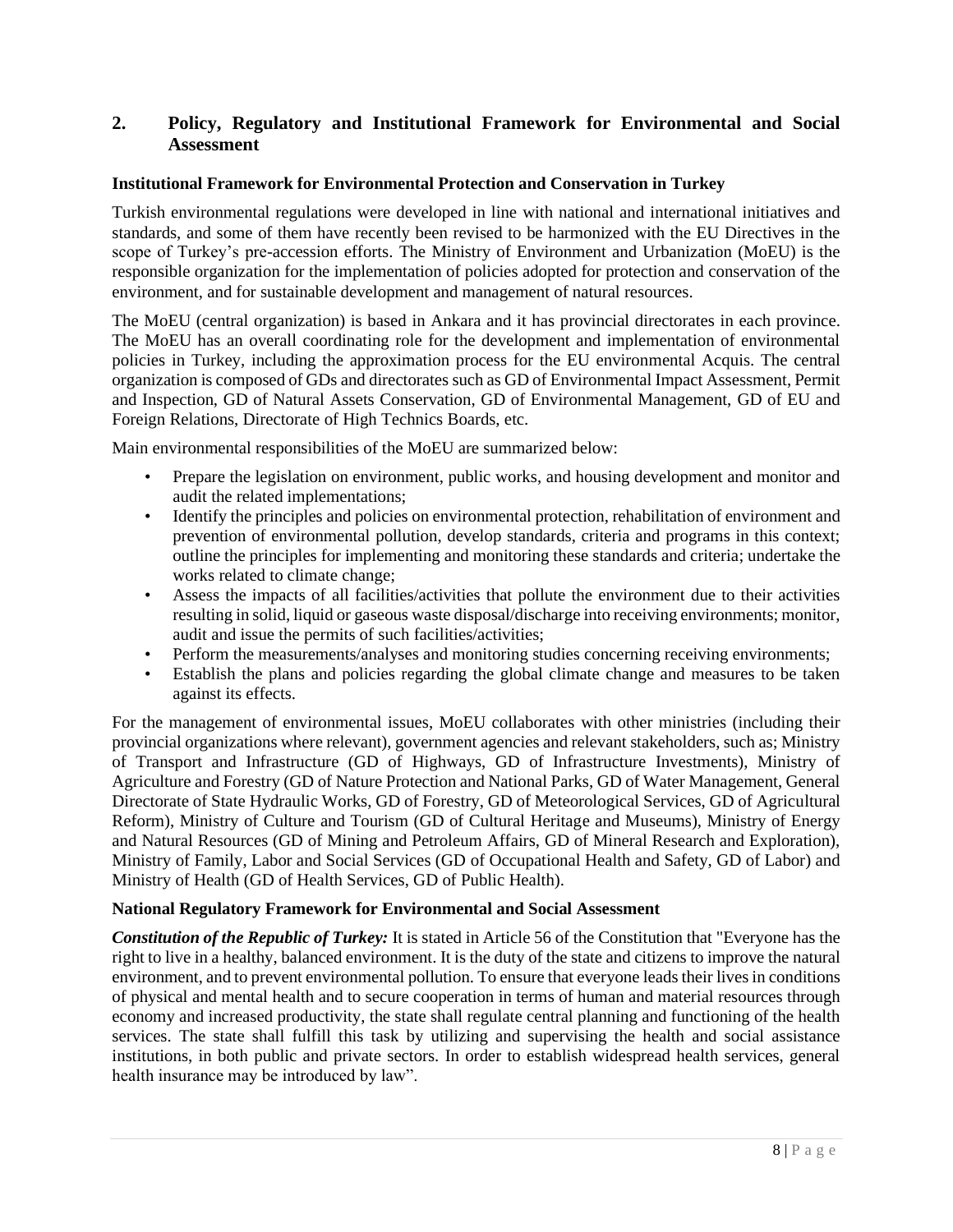*National Environmental Legislation:* Turkish environmental regulations were developed in line with national and international initiatives and standards, and some of them have been revised recently to be harmonized with the EU Directives in the scope of pre-accession efforts of Turkey. The Ministry of Environment and Urbanization (MoEU) is the responsible organization for the implementation of policies adopted for protection and conservation of the environment, and for sustainable development and management of natural resources.

The Turkish Environmental Law (Law No: 2872; Date of Ratification: 1983), which came into force in 1983, addresses environmental issues on a very broad scope. According to the basic principles that govern the application of the Environmental Law, and as stated in the Constitution, citizens as well as the state bear responsibility for the protection of environment. Complementary to the Environmental Law and its regulations, other laws also govern the protection and conservation of the environment, resources and cultural and natural assets, the prevention and control of pollution, the implementation of measures for the prevention of pollution, health, and safety and labor issues (see Annex II).

**The Turkish Regulation on Environmental Impact Assessment (EIA):** The Regulation on EIA was put into force for the first time after being published in the Official Gazette numbered 21489 and dated on February 7, 1993. Since then there had been several amendments in the first regulation and new EIA regulations were published in 2008 and 2013 repealing the former regulations in force. The latest EIA Regulation has been published in the Official Gazette dated November 25, 2014 and numbered 29186, which repealed the 2013 EIA Regulation. The EIA Regulation is largely in line with the EU Directive on EIA. The key relevant steps of the Turkish EIA procedure are screening, public consultation, scoping, disclosure and supervision. The EIA Regulation classifies projects into two categories: (i) Annex I projects; those are projects that have significant potential impacts and require an EIA, and (ii) Annex II projects; those are projects that may or may not have significant effects on the environment.

For projects that require the preparation of an EIA, the Governorate is required to inform the public that a project application has been submitted in a specified locality, that the EIA process has begun and that the public may submit its comments and suggestions to the Governorate or MoEU. A formal public consultation meeting occurs for projects that are subject to an EIA after the screening process and prior to scoping. The project proponent organizes a "public participation meeting" chaired by MoEU provincial director in a location that affected local groups can access easily. The EIA Regulation does not require public consultation meeting for Annex-II projects.

**Regulation of Waste Management:** The purpose of the Waste Management Regulation is to ensure management without harming the environment and human health from the formation of waste to the disposal, to reduce waste generation, to reuse waste, to recycle, to reduce the use of natural resources and to provide waste management and to determine the general procedures and principles having certain criteria in terms of environment and human health regarding the production of the products covered by this Regulation and the market surveillance and control with basic conditions and features.

**Regulation on the Control of Waste from Electrical and Electronic Equipment (WEEE)**: The purpose of the Regulation on the Control of WEEE is to regulate the technical and legal principles regarding; (i) restriction of the use of certain hazardous substances in electrical and electronic equipment, (ii) identification of exemptions from such restrictions, (iii) control of import of electrical and electronic equipment, and (iv) reuse, recycling, and recovery method and targets for the reduction in the amount of such waste to be disposed of and minimization of generation of WEEE. This regulation has been prepared based on the relevant articles of Environmental Law (Law No: 2872), and in parallel with the Directive 2002/95/EC of the European Parliament and of the Council on the Restriction of the Use of Certain Hazardous Substances in Electrical and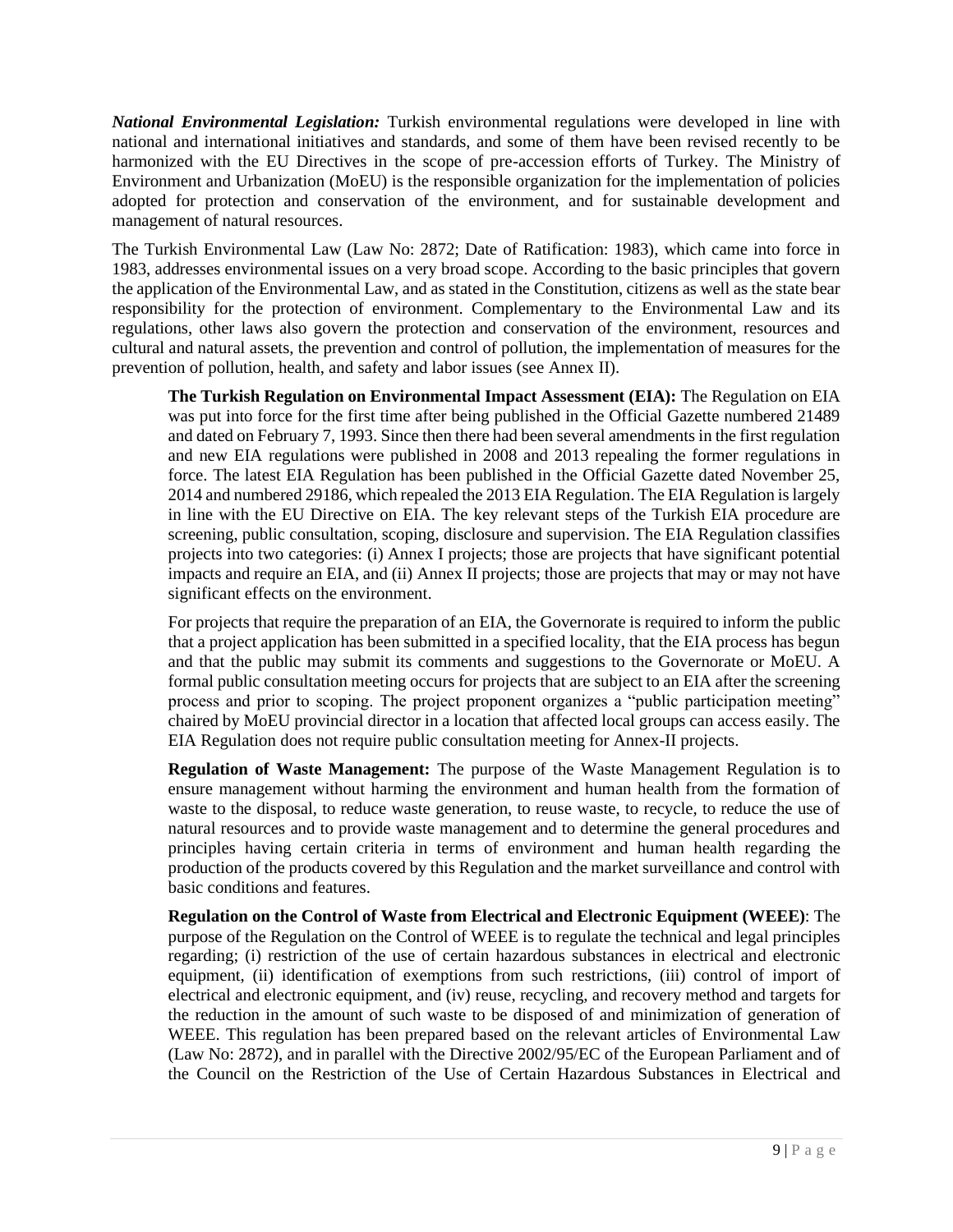Electronic Equipment and Directive 2002/96/EC of the European Parliament and of the Council on WEEE.

**Regulation on the Control of Medical Wastes:** The purpose of the Regulation on the Control of Medical Wastes is to prevent direct or indirect delivery to the receiving environment in a way that harms the environment and human health, to be collected separately at its source without harming the environment and human health, to be transported within the health institution, to its temporary storage, to its medical waste processing facility and its disposal, to regulate the principles, policies and programs as well as the procedures and principles regarding the determination and implementation of legal, administrative and technical principles. The medical wastes in Turkey are managed through sterilization and incineration facilities with sufficient capacity.

**Circular 2020/12 of MoEU on COVID-19 Measures in the Management of Personal Hygiene Equipment (such as Single use Masks, Gloves) Wastes:** This circular was published on April 07, 2020 and defines the minimum requirements to be considered in the accumulation, collection, transportation, temporary storage and delivery to waste processing facilities of personal hygiene equipment wastes. Also, the **waste management guidance of the MoH** mentions that; (i) Wastes of a patient possibly or definitely diagnosed COVID-19 are recognized as infectious waste in hospital environment and disposed to medical waste box", (ii) Wastes of a patient possibly or definitely diagnosed COVID-19 who is monitored at home should be collected separately through the protective preventions required, kept in double bags and disposed to domestic waste box, (iii) The wastes of the contacted individuals (contacted with the patients who have possibly or definitely COVID-19, individuals coming from a country or province where the disease is common) who are observed in collective accommodation places (i.e. dormitory) for 14 days should be disposed to domestic waste bag, (iv) Disposable masks and gloves used for protection in the society should be disposed to domestic waste bag, (v) There is not any information about disposal of the wastes of COVID-19 patients following a certain waiting period in the guidelines of important healthcare organizations including WHO, CDC and ECDC.

*National Pandemic Plan:* The National Pandemic Plan was published in 2006 as a part of the preparation for influenza pandemic in Turkey. The plan was molded into its final form as "The Pandemic Influenza National Preparedness Plan" after being updated in the light of experiences gained during the 2009 Influenza A pandemic along with the regulations and recommendations made by WHO during the process. The Pandemic Influenza National Preparedness Plan was prepared under the coordination of the Ministry of Health, General Directorate of Public Health in collaboration with other institutions and organizations. The Plan was published in the Official Gazette as the Presidency Circular 2019/5. The Pandemic Influenza National Preparedness Plan has been prepared to provide an outline of the minimum elements needed to be prepared, as well as to ensure optimal readiness. The plan aims to secure the continuity of public services and to reduce the transmission of the pandemic strain, number of patients related to the pandemic, hospitalization and deaths due to the disease, and the socioeconomic burden formed by the pandemic. Provinces were requested to generate "Provincial Pandemic Influenza Preparedness and Action Plans" in line with the Pandemic Influenza National Preparedness Plan. In compliance with this request, 81 Provincial Health Directorates prepared drafts of "Provincial Pandemic Influenza Preparedness and Action Plans". The committee evaluated these plans, and provinces were asked to complete their preparations in accordance with the feedbacks given on a provincial basis. Even though the Pandemic Influenza National Preparedness Plan has been prepared for Pandemic Influenza, this plan is adaptable to the New Corona Virus Disease (COVID-19) caused by a virus that transmits via respiratory droplets, similar to Influenza. <sup>7</sup>

*COVID-19 Risk Assessment and COVID-19 Guideline:* Scientific Board for COVID-19 conducted the "COVID-19 Risk Assessment" on January 22, 2020. In addition, "COVID-19 Guideline and Case Report

<sup>7</sup> Turkish Journal of Medical Sciences, COVID-19 Outbreak Control, Example of Ministry of Health of Turkey, Demirbilek et al., accepted/published online: 18.04.2020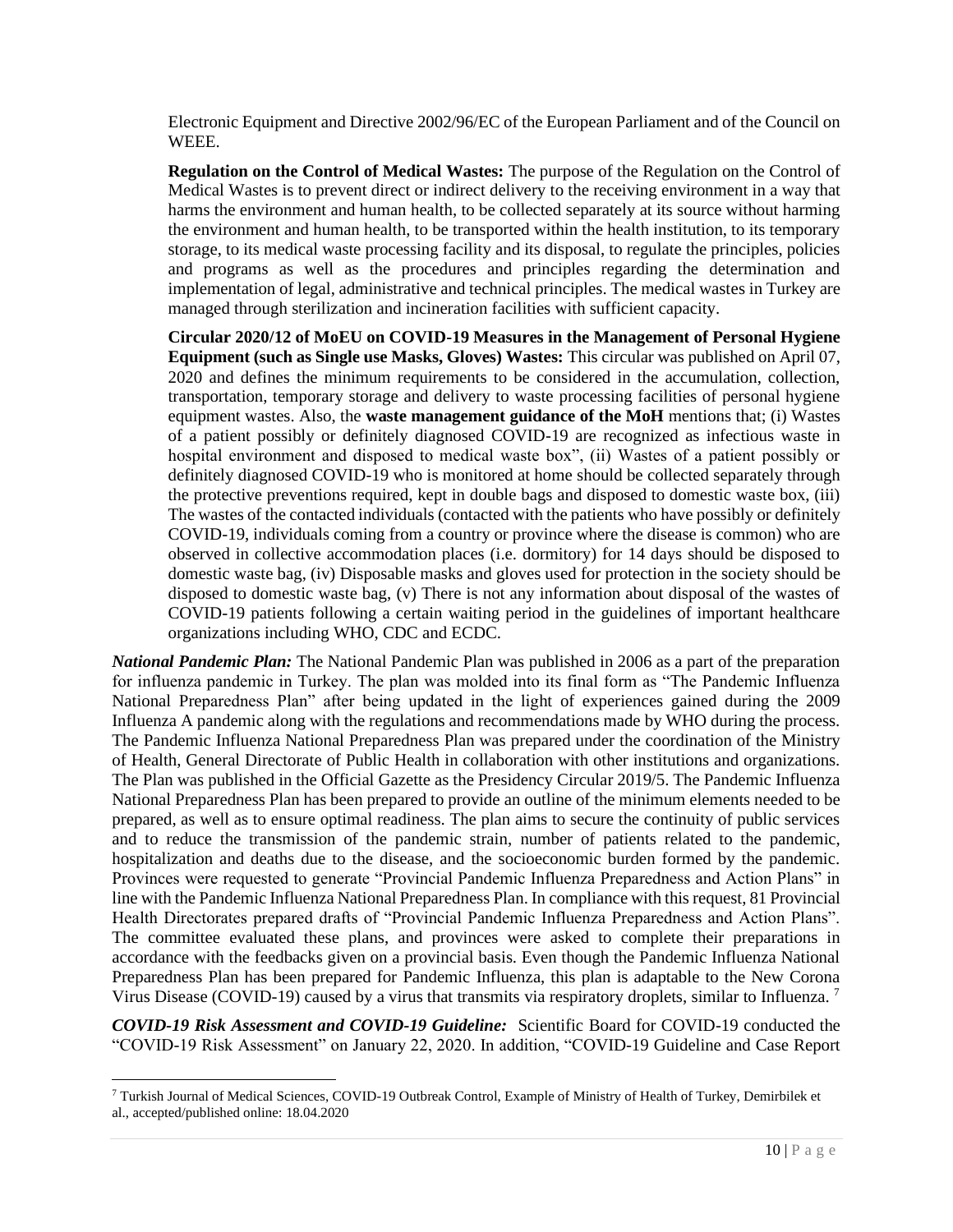Form" was prepared in the same meeting. The "COVID-19 Disease Guideline" includes general information about the infection, case definitions and information on case management, infection control and isolation, patient care and treatment. The guideline also included information for the people who will be travelling to the countries with COVID-19 cases. This guidance has provided a standardized approach all over the country towards suspected cases. The first version of the guideline was published on January 24, 2020. Following the scientific developments and WHO guidance/recommendations, it is constantly updated and published on the website of the Ministry of Health together with COVID-19 posters, leaflets, frequently asked questions and algorithms.<sup>8</sup> Last update of the guideline has been made on June 01, 2020 as of June 18, 2020. Turkey's COVID-19 Responsiveness Plans are in line with the WHO strategic action plan for pandemic influenza (WHO, 2007). **Guidance to COVID-19 Outbreak Management and Working** has also been prepared by Scientific Advisory Board and it provides measures to be taken at workplaces such as shopping malls, worksites, etc. Last update of the guideline has been made on June 17, 2020 as of June 18, 2020.

*National Laws on relevant on Social Impacts:* Although the Turkish EIA Regulation needs to be strengthened to meet the requirements of international standards in terms of social impacts, there are various legal arrangements for managing several social impacts. The following are laws and regulations applicable to this project:

- Labor Law (No. 4857), published in the Official Gazette no. 25134 dated 10 June 2003
- Law on Occupational Health and Safety (No. 6331), published in the Official Gazette no. 28339 dated 30 June 2012
- Regulation on Contractors and Sub-contractors, published in the Official Gazette no. 27010 dated 27 September 2008
- Law on Right to Information (No. 4982), published in the Official Gazette no. 25269, dated 24 October 2003

**Occupational Health and Safety:** In recent years, Turkey has undergone a reform to improve its national Occupational Health and Safety (OHS) system through adapting a set of international and regional standards into its national level requirements for the prevention occupational risks defined in the ILO Occupational Safety and Health Convention, 1981 (No. 155). The convention, along with the Occupational Health Services Convention, 1985 (No. 161) were both ratified by Turkey in 2005 who is also party to the Labor Inspection Convention, 1945 (No. 81) since 1951. In 2014, Turkey ratified the Promotional Framework for Occupational Safety and Health Convention, 2006 (No. 187).

During 2012, a stand-alone Law on OHS (No. 6331) was put into force (20 June 2012). The OHS Law governs workplace environments and industries (both public and private) as well as virtually all classes of employees including part-time workers, interns, and apprentices. The legislation is comprehensive and is generally applicable across all sectors and many industries. Labor Inspectorate, which is a part of the Ministry of Labor, Family and Social Services, enforces labor and OHS laws, and conducts regular OHS and labor audits.

**Labor and Working Conditions:** Turkey is party to a multitude of ILO conventions, including but not limited to conventions on equal treatment of employees, gender equality, child labor, forced labor, OHS, right of association and minimum wage. Accordingly, the current Turkish Labor Law (No.4857) is to a great extent consistent with international labor standards and the Bank's ESS2 requirements.

*The Labor Act of 2003* covers all work relations in Turkey, with the exception of sea and air transport activities, enterprises carrying out agricultural and forestry work who employ less than 50 employees, family-run construction work related to agriculture, works and handicrafts performed in the home,

<sup>8</sup> Turkish Journal of Medical Sciences, COVID-19 Outbreak Control, Example of Ministry of Health of Turkey, Demirbilek et al., accepted/published online: 18.04.2020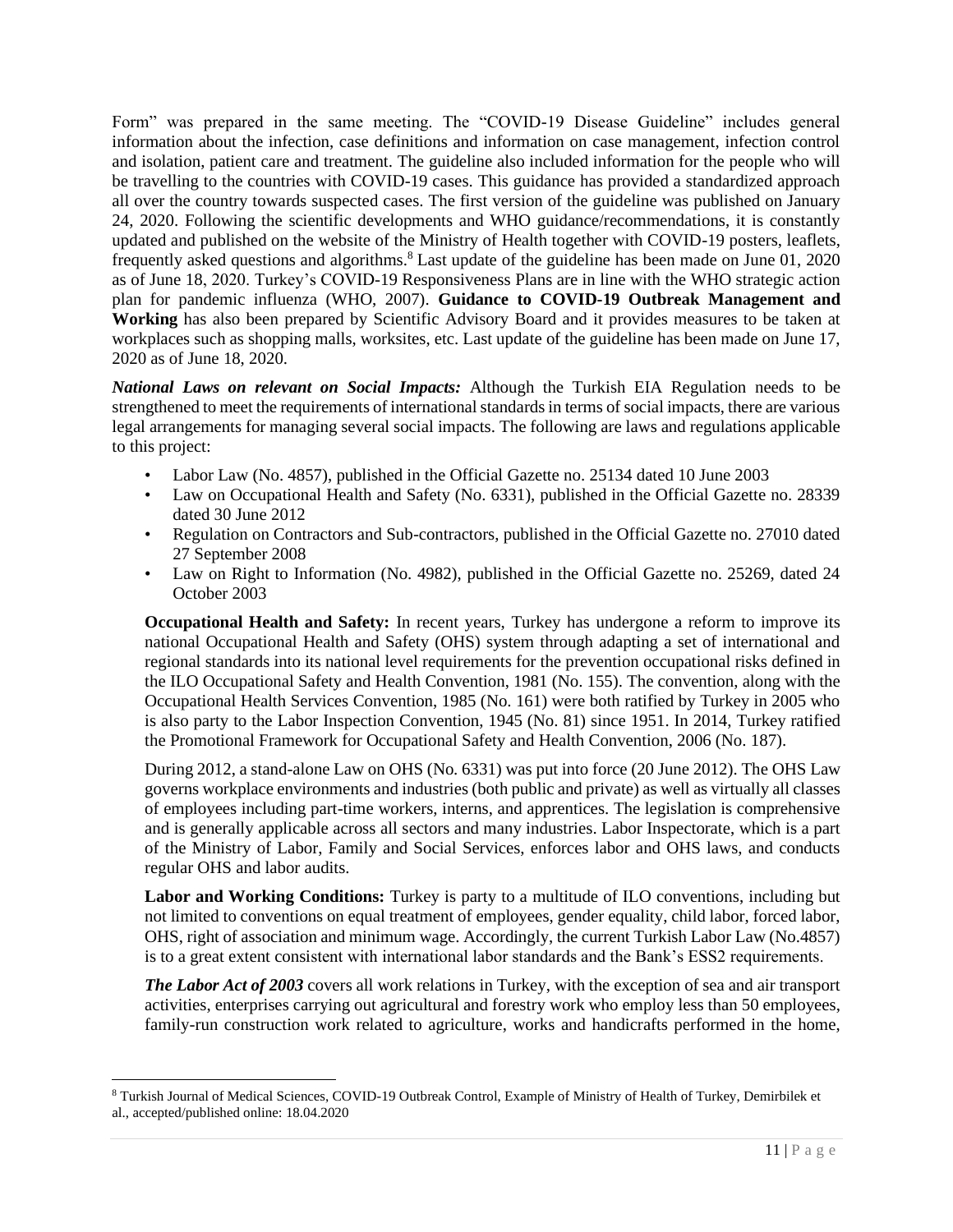domestic work, sportsmen, people in rehabilitation, enterprises with three or less employees working as tradesmen or producing small handicraft.

*Regulation on the Principles and Procedures for the Employment of Children and Young Persons* 2004 (RPEC) contains the requirements for employing children under 18 and the types of works prohibited for children to perform. Covers all children under 18 that are also covered by the Labor Act (Art. 2). This excludes children working in activities outside of the Labor Act's scope.

*Regulations on Overtime and Extra Hours* 2004 (REOH) - applies to all workers and works covered by the Labor Act (Art. 1).

*Regulations on Working Conditions at Night for Women Workers* 2013 (RWCNW) - applies to all women older than 18 and working in nightshifts and spells out specific requirements and restrictions regarding night work by female workers (Art. 1, 2).

*Law on the Work Permit for Foreigners* 2003 (LWPF) - Applies to foreigners working in Turkey and regulates the attribution of work permits (Art. 1, 2). Foreign workers must obtain a work permit to be legally employed (L WPF 4). The Labor Act only applies to legally employed foreigners. Employers have to notify the Ministry of Labor and Social Security of any foreigners they employ within 15 days of the beginning of employment (LWPF 18). Employers failing to declare foreign workers have to pay a fine. Where foreigners work without a valid work permit, both worker and employer may be fined (LWPF 21).

# **International Agreements and Convention**

Turkey is a signatory to a number of International Agreements and Conventions including Stockholm Convention on Persistent Organic Pollutants and Basel Convention on the Control of Transboundary Movements of Hazardous Wastes and Their Disposal. Other relevant environmental, OHS and international labor agreements and conventions ratified by Turkey are given in Annex II.

# **World Health Organization (WHO) Guidance**

The WHO is maintaining a website specific to the COVID-19 pandemic with up-to-date country and technical guidance. As the situation remains fluid it is critical that those managing both the national response as well as specific healthcare facilities and programs keep abreast of guidance provided by the WHO and other international best practice. WHO resources include technical guidance on: (i) laboratory [biosafety,](https://www.who.int/publications-detail/laboratory-biosafety-guidance-related-to-coronavirus-disease-2019-(covid-19)) (ii) [infection prevention and control,](https://www.who.int/publications-detail/infection-prevention-and-control-during-health-care-when-novel-coronavirus-(ncov)-infection-is-suspected-20200125) (iii) [rights, roles and responsibilities of health workers,](https://www.who.int/publications-detail/coronavirus-disease-(covid-19)-outbreak-rights-roles-and-responsibilities-of-health-workers-including-key-considerations-for-occupational-safety-and-health)  [including key considerations for occupational safety and health,](https://www.who.int/publications-detail/coronavirus-disease-(covid-19)-outbreak-rights-roles-and-responsibilities-of-health-workers-including-key-considerations-for-occupational-safety-and-health) (iv) [water, sanitation, hygiene](https://www.who.int/publications-detail/water-sanitation-hygiene-and-waste-management-for-covid-19) and waste [management,](https://www.who.int/publications-detail/water-sanitation-hygiene-and-waste-management-for-covid-19) (v) [quarantine of individuals,](https://www.who.int/publications-detail/considerations-for-quarantine-of-individuals-in-the-context-of-containment-for-coronavirus-disease-(covid-19)) (vi) [rational use of PPE,](https://apps.who.int/iris/bitstream/handle/10665/331215/WHO-2019-nCov-IPCPPE_use-2020.1-eng.pdf) (vii) oxygen sources and distribution [for COVID-19 treatment centers.](https://www.who.int/publications-detail/oxygen-sources-and-distribution-for-covid-19-treatment-centres) Additional guidance is listed in Annex III.

#### <span id="page-13-0"></span>**3. The World Bank's Environmental and Social Standards**

The World Bank's Environmental and Social Standards (ESSs) set the requirements to be met by Borrowers with respect to the identification and evaluation of social and environmental risks and impacts associated with projects supported by the WB through Investment Project Financing. The ten ESSs establish the standards that the Borrower and the project will meet through the project life cycle.

Based on the planned scope of the present project, the WB's ESSs relevant to the project are as follows:

- ESS1: Assessment and Management of Environmental and Social Risks and Impacts;
- ESS2: Labor and Working Conditions;
- ESS3: Resource Efficiency and Pollution Prevention and Management;
- ESS4: Community Health and Safety;
- ESS10: Stakeholder Engagement and Information Disclosure.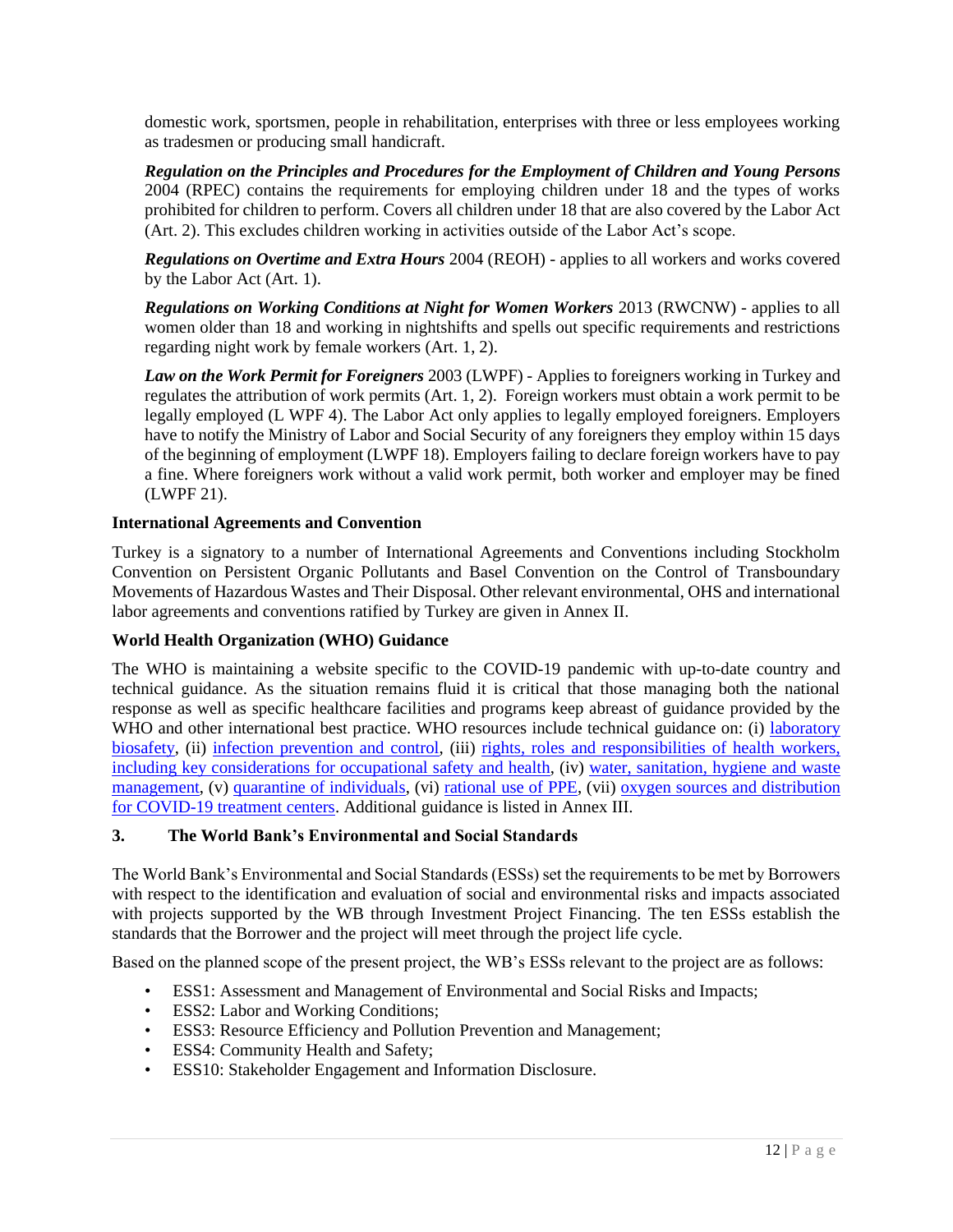In accordance with the ESSs, the Project will also apply the relevant requirements of the World Bank Group's Environment, Health and Safety (EHS) Guidelines. When the Turkish requirements differ from the levels and measures presented in the EHS Guidelines, the more stringent one (such as the most stringent discharge and emission standards) will be applied in the project specifications. The applicable EHS Guideline for this project is World Bank Group's EHS General Guidelines.

# **ESS1: Assessment and Management of Environmental and Social Risks and Impacts**

The project activities under Component 1 comprising Emergency Connectivity and IT Infrastructure will provide immediate support to scaling the IT infrastructure and connectivity for safe and social distancing schooling for approximately 5 million students. Access to the online and interactive education platform (EBA) will be complemented with television and cellular-based courses and materials. It would finance additional servers, network devices, broadband internet, and CDN Services.

The additional servers and network devices under Component 1.1 will be installed and operating in one of the service providers' data centers. The operation of the data center can have environmental and social implications related to occupational health and safety, generation of electronic wastes, high energy consumption etc. The CDN services will be provided by the private sector actors as service procurement or as a cloud-based solution, which is to be determined based on the feasibility studies that will be conducted under Component 1.2. Under Component 2, MoNE will create EdTech Innovation Hub center including a PLL to bring together public and private sector specialists, teachers, and interested organizations. For this purpose, MoNE will rent a building in one of the techno parks in Ankara, Turkey to physically set up the EdTech Innovation Hub and PLL. The scale of refurbishments will depend on the building status yet to be rented, however, MoNE will refrain from large scale refurbishments that would affect the overall structure of the building. Therefore, the refurbishments will be limited to a minor scale such as walling, cabling, equipment integration, isolation materials etc. in an existing building which is yet to be determined. The environmental impacts associated with this activity could be noise and dust emissions, minor construction wastes (including disposal of existing electronic equipment if any) and exposure of workers to occupational health and safety risks.

In order to incentivize partnerships within the EdTech and support development of digital content and education service delivery, under the Component 2.2, the project will also develop an R&D Program for digital education programs, materials and other pedagogical tools to be developed with the involvement of start-ups, companies, industry partners and universities to test and develop products, software, and hardware for educational uses within the network of innovation. The program is expected to be utilized mostly for purchasing goods (equipment) and procuring consultancy services. Details of the R&D Program and implementation arrangements, as well as consideration and assessment of associated environmental and social aspects will be determined within the scope of a feasibility study to be undertaken during project implementation as part of Component 2. The ToR for the feasibility study will incorporate the tasks for addressing environmental and social aspects of the activities to be supported by the R&D Program.

During the COVID-19 pandemic, students from remote areas, low socio-economic background, disabled, refugee or other non-native Turkish speakers, and from homes with parents less able or competent to support the home education efforts, are at risk of falling further back in their educational performance. The risk of potential discriminatory impact of e-learning/home schooling scenario on vulnerable students is addressed in the project preparation through Component 2. During the emergency, the subcomponent will provide outreach and targeted information in low-income and vulnerable areas and will form partnerships with other MoNE departments and international agencies providing complementary learning support programs to students with disabilities, those in hard-to-reach areas, and from other vulnerable households, including migrants and displaced populations. Cognizant of limited access to digital devices (laptops and tablets), for the present COVID-19 school closures, the EBA content is being integrated and harmonized for delivery through non-digital channels, especially television. Applications for smart phones were also developed. Thus, the subcomponent will finance additional content developed to address the present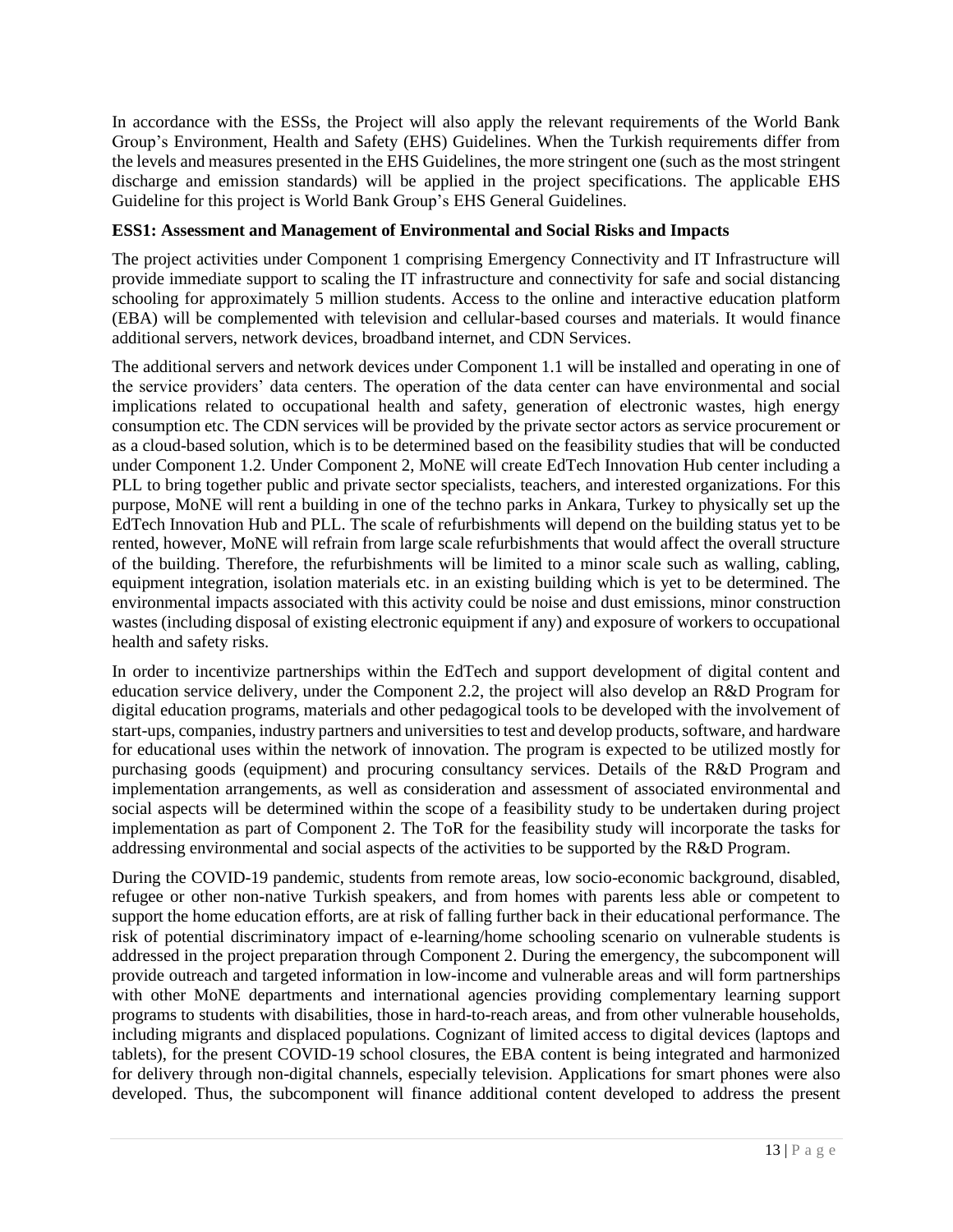emergency needs, both for curricular content and risk mitigation information and guidance. Priority support will be provided to teachers in digital instruction approaches and distance education.

Project design has included various strategies specifically targeting vulnerable groups:

- (i) Equity map, which will be monitored in terms of the expansion of EBA reach (from 1 Million to 5 million concurrent users) (attached, preliminary baseline equity analysis)
- (ii) Continued support for EBA TV, as an equity strategy to deliver educational content to poor families without digital devices
- (iii) Adaptation of digital educational program for special education: hearing impaired and visual impaired and removing the obstacles of communication between teachers and students during the process of distance learning by providing interactive infrastructure in accordance with the personal differences and learning styles of individuals who need special education
- (iv) Targeting and outreach for catch-up courses, and support for catch-up courses themselves (expected to benefit especially vulnerable students)

All these four measures taken as part of the proposed project design to target vulnerable groups will be monitored through project monitoring and impact evaluations under the Component 3 of the project.

The risks associated with the cybersecurity will be addressed through secure design of the system including but not limited to secure architecture and secure access for system users. The exact cybersecurity design will be integrated into the feasibility study to be implemented under subcomponent 1.2. However, among others, a two-factor authentication system will be required for log-in into the platform. In addition to architectural measures, teachers' training modules under component 2 will also include cybersecurity risks and the means that teachers should follow to minimize such risks.

Under Component 3: Implementation Management, Monitoring and Evaluation for Education Technology Resilience, the Equity Targeting will be conducted, incl. vulnerability mapping and analysis of closing of digital access gap will contribute to addressing the potential social inequities in access and outcomes, and the planned Impact Evaluation will likewise provide important insights to this effect. Monitoring potential gender gaps will also be important.

The project is not expected to cause any direct irreversible or unmanageable impacts. It will not involve any involuntary resettlement or land acquisition, and no impacts on cultural heritage. Community health and safety risks as well as labor risks are expected to be low. Labor risks are mostly confined to low OHS risks associated with the minor refurbishment works and operation of data centers. Environmental risks are also expected to be moderate and temporary, mostly related to the minor physical works.

The risks and impacts summarized above are addressed through the ESMF prepared by MoNE. The ESMF describes the procedures and responsibilities for carrying out the environmental and social due diligence of the activities to be supported by the R&D program under the feasibility study. Moreover, the list of ineligible activities is also defined in the ESMF (i.e. no land or asset purchasing, no financing for activities that may lead to involuntary resettlement or major civil works, no handling of significant volumes of hazardous chemicals). Further, the ESMF defines processes and arrangements for, and address the main aspects and issues to be considered under the environmental and social due diligence of the data center(s) yet to be determined under component 1.2 depending on the outcomes of the feasibility study and rented for the installation of additional servers and network devices under Component 1.1. The ESMF also identifies procedures and institutional responsibilities for the identification of site-specific environmental and social impacts and development of adequate mitigation measures, for the minor non-structural refurbishment envisaged at the data center to be rented minor refurbishment works at the building to be rented for the EdTech Innovation Hub Center, including PLL. This will be done during the project implementation within the scope of site-specific Environmental and Social Mitigation Plans (ESMPs) or ESMP checklists, depending on the scale of the refurbishment. The environmental, fire, quality standards as well as occupational health and safety and labor issues will be screened through the mechanism set up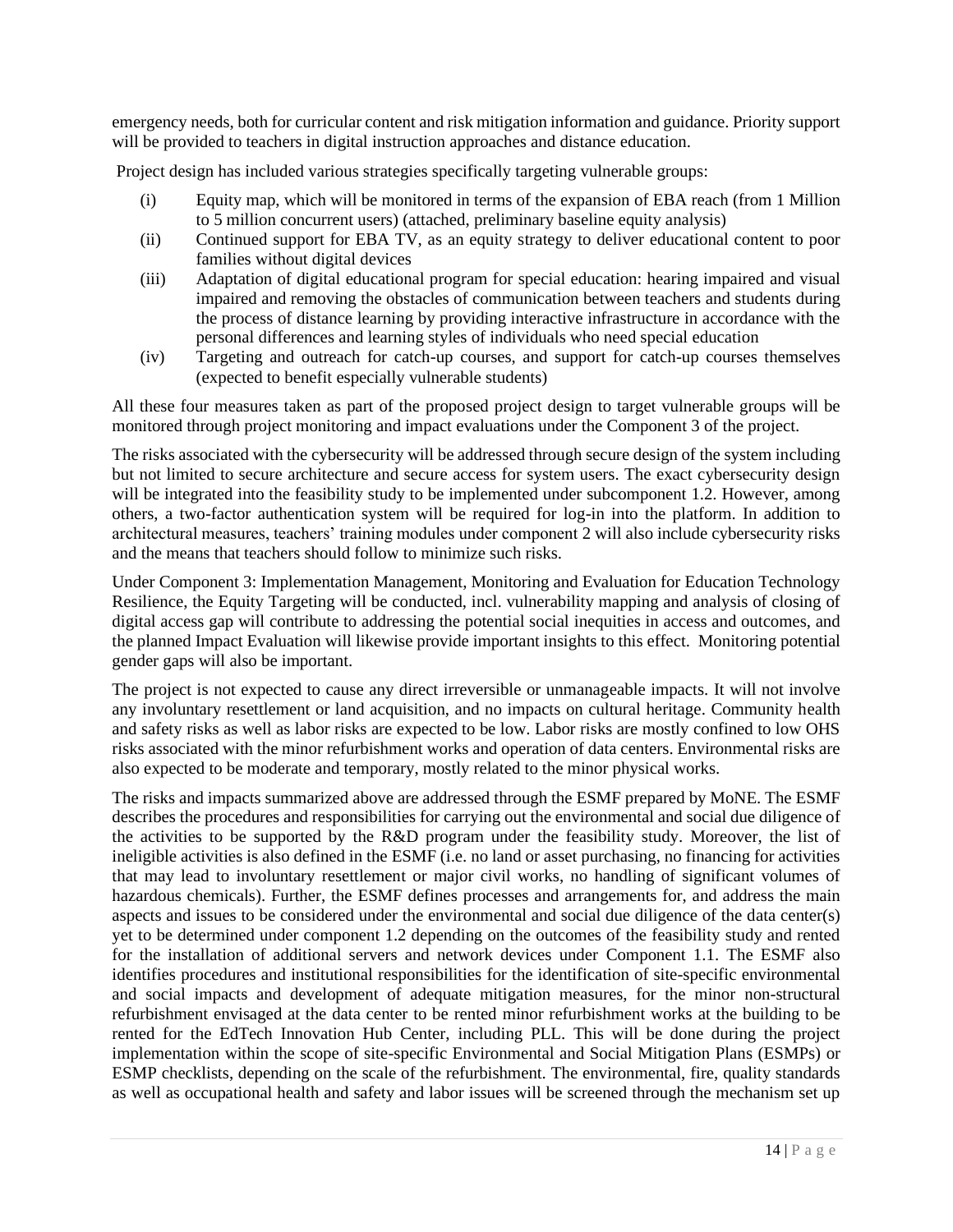under the ESMF. For the operation of the data center and EdTech Innovation Hub Center together with PLL, the ESMF provides references to WB EHSGs, GIIPs and acceptable OHS practices envisaged under the national regulations.

The ESMF has been disclosed both in country on the MoNE website URL and on the World Bank website on October 19, 2020 and will be consulted upon. Under the COVID-19 pandemic crisis, different engagement methods are proposed to cover different needs of the stakeholders as defined in the draft Stakeholder Engagement Plan (SEP). Since direct face-to-face consultation and interaction have to be avoided in favor of digital interaction, electronic media and print, virtual consultations will be carried out and incorporated into the final ESMF together with the final SEP.

The feasibility studies under component 1.2, will also consider measures related to E&S in the selection of most appropriate means of expansion of the services to 5 million students. The feasibility studies under component 2 will identify the details and consider environmental and social aspects of the activities to be supported under the R&D program. In this respect, ToRs for the feasibility studies under Component 1.2. and 2 will reflect E&S aspects of the options, such as electronic waste management and energy consumption.

Finally, MoNE has drafted and disclosed a SEP which sets out its community engagement throughout project implementation and a process for project level grievance mechanism.

# **ESS2: Labor and Working Conditions**

The standard will apply to 1) direct workers who will be PIU employees including existing civil servants of the DG and consultants hired by the PIU to support project implementation; and 2) the contracted workers who will be the employees of local firms that will be hired for scaling up of the Emergency Connectivity and IT Infrastructure and also both for the refurbishment and operation of the EdTech Innovation Hub and PLL. There will be no community workers involved.

Labor risks for direct workers are considered to be minor as all of them other than those civil servants seconded to the project will be hired per the Bank's procurement guidelines which will help reduce labor risks to a manageable level. Their low labor risks are addressed through the Borrower's commitment in the ESCP to comply with the requirements of the ESS2, the Project's ESMF and the Project Operations Manual (POM) which provides clear steps to ensure compliance. Labor risks for contracted workers are also considered low, since the project would finance only upgrade of Connectivity and IT infrastructure.

Turkish Labor Code (No. 4857) is to large extent consistent with the ESS2. Turkey ratified all the four Core ILO Conventions and OHS ILO Conventions. The main gap with ESS2 is related to the requirement for the grievance mechanism for workers. While the national legislation provides for Labor Courts to raise labor rights concerns, the Labor Code does not include specific requirements for workplace grievance mechanism. The Labor Code includes provisions to ensure contracted workers are paid, however, it does not include provisions regarding the selection, management and monitoring of contractors with regard to ESS2 requirements. Though, Labor Code applies to the types of workers who would be considered as contracted workers under ESS2 definition.

Law on OHS (No. 6331) governs workplace environments and industries (both public and private) and all categories of employees including part-time workers, interns, and apprentices. The legislation is comprehensive and is generally applicable across all sectors and many industries. Law is consistent with the requirements of the ESS2. The partial gap exists in the requirement for the provisions of facilities – the law only requires provisions of canteens. The OHS law does not require an employer to prepare and overarching OHS plan.

Government of Turkey has prepared and issued various guidelines and measures, which are in line with WHO and other international standards, to be taken against COVID-19 pandemic risks related to civil works, OHS and for workplaces. These measures are summarized in the ESMF and during the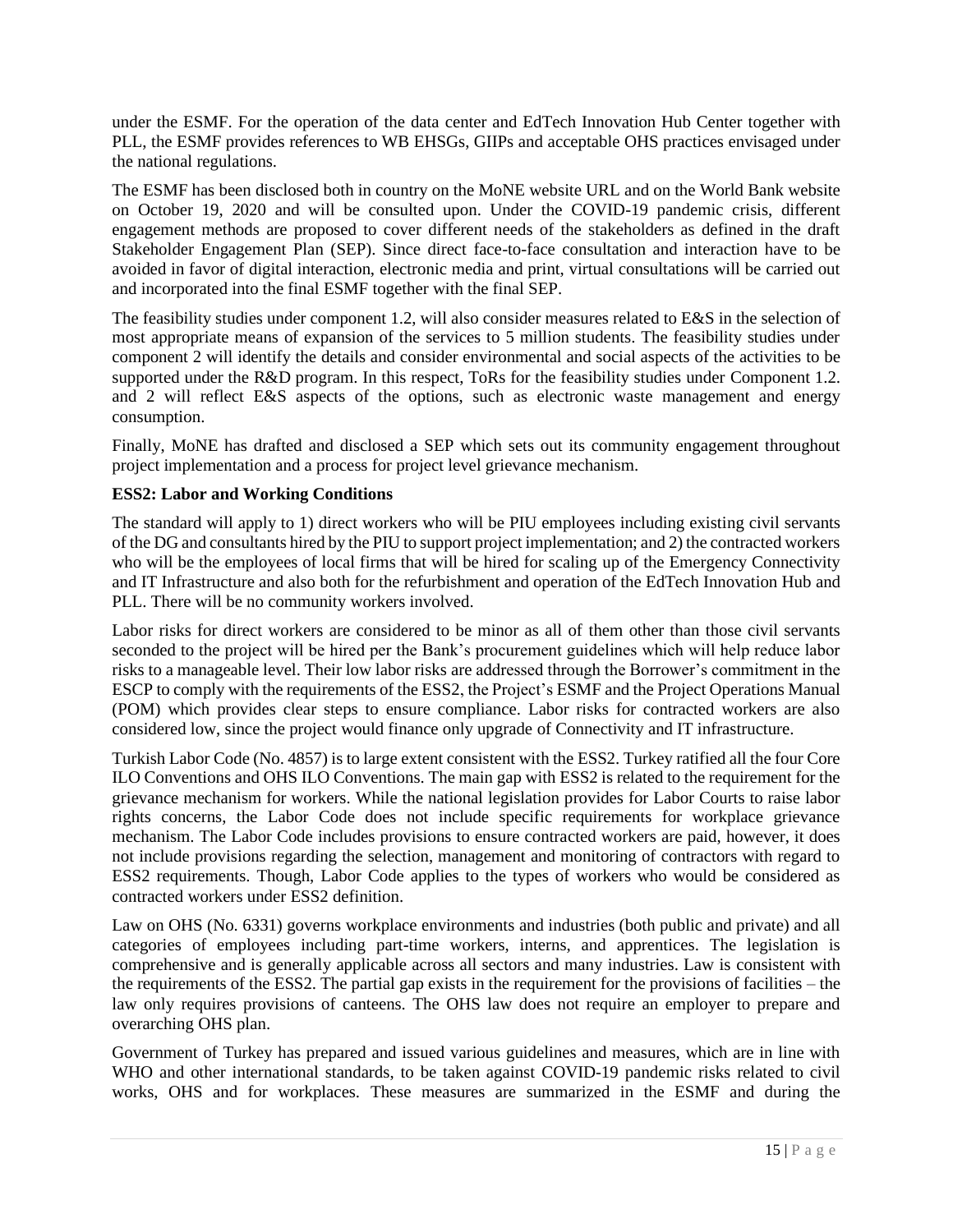refurbishment activities and within the PIU workplace, those measures will be applied to ensure the wellbeing of the project workers.

For worker's grievances, MoNE has its own ministerial call center called MEBIM, which not only serves for parents and teachers but also for the MoNE employees. This will be utilized for the project workers apart from the new call center to be established as a dedicated project GRM for EBA platform.

# **ESS3: Resource Efficiency and Pollution Prevention and Management**

In view of the nature of the project activities, no considerable environmental implications are envisaged in relation to minor non-structural refurbishments in the data centers and minor refurbishment in the EdTech Innovation Hub center and PLL. These would be limited to dust, noise, minor construction wastes and exposure of the workers. The anticipated environmental risks are considered within the scope of the ESMF and will be further assessed and addressed in detail in the site-specific ESMPs. The utilization of the data centers within the scope of Component 1.1 and Component 1.2, implementation of the R&D program and the operation of the Ed Tech Innovation Hub center under Component 2 might be associated with generation of electronic wastes, high energy consumption etc., which are assessed within the scope of the ESMF in line with WB EHSGs and GIIP. The ToRs for the feasibility studies to be implemented under Components 1.2 and 2 will also address environmental risks and impacts such as electronic wastes and energy efficiency.

# **ESS4: Community Health and Safety**

Though the risk is very low because due to the unlikely impact of temporary and minor nuisance caused by the implementation of the upscaling of Connectivity and IT infrastructure, such nuisance will be duly addressed under the ESMPs to be applied by the client. The related risks will be addressed through the application of WB ESHSs, GIIPs and electronic waste management practices. There is a contextual risk that the corona virus may continue to spread in areas where the project is implemented, although the project would rather reduce the risk through strengthening distance learning. Apart from expanding the efficiency of distance education, the project Component 2 covers Education and Communication for Social Distancing Measures and other Risks' Mitigation, targeted to different age-groups as well as to people with different disability types. There will be new content developed in order to communicate COVID-19 preventive measures for teachers, parents and student. Also, content related to psycho-social support will be developed under Component 2 under the parental guidance content.

While the GBV/SEA risk associated with project activities are considered minor, international experiences indicate that the risk of domestic violence including GBV increases during the general lock-down and confinement of most/all family members to home. Reports of child abuse and maltreatment have spiked during the pandemic according to the Turkey-based International Association for Combating Child Abuse (UCIM). Ministry of Family, Labor and Social Services is closely monitoring to address GBV and domestic violence on children in Turkey. Similarly, MoNE, under its parental guidance advice will also develop relevant content for awareness raising and share mechanisms for reporting such abuse under Component 2 activities.

The concept of universal access is being embedded into the education services supported by this project, including for different student groups with different type of disabilities. The system will be designed with requirement to be accessible for students and teachers with physical disabilities (Component 1) and the content will be transformed into the format to be accessible to the above group of students and teachers (Component 2).

There will be no additional use of security personnel due to project activities, since data centers are already operational and have their own existing private security personnel. In case, additional security personnel is needed to support any of the project activities, the utilization of the security personnel will be in line with national laws and ESS 4 principles.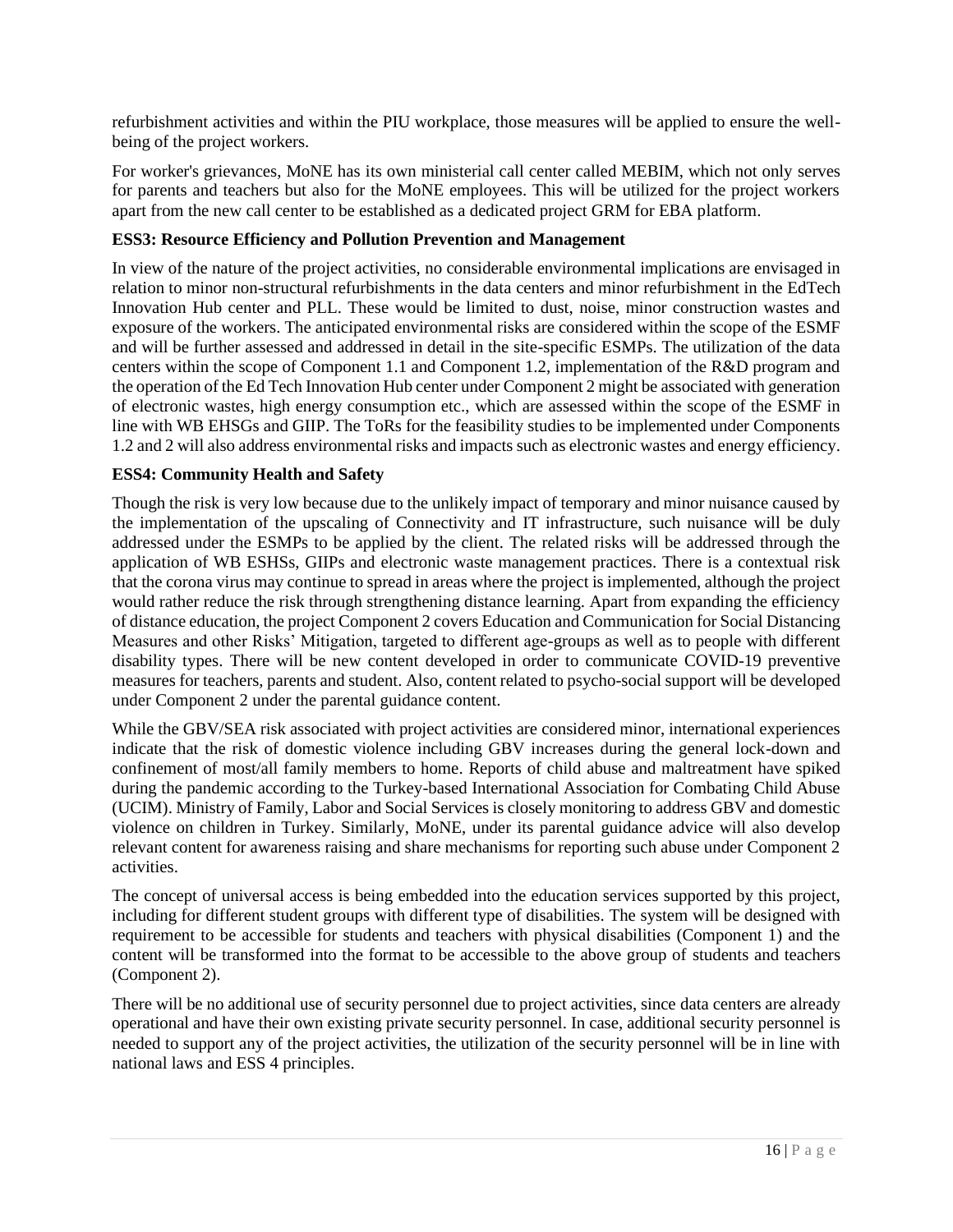# **ESS10: Stakeholder Engagement and Information Disclosure**

SEP has been drafted by MoNE and defines project affected parties (PAP) including vulnerable groups and those who would be more limited in their ability to take advantage of project benefits e.g. the vulnerable or disadvantaged groups may include and are not limited to the following:

- Syrians under temporary Protection (SuTP) and other refugees;
- Communities in hard-to-reach areas, including migrants and displaced populations with existing risks compounded by COVID-19;
- Children from homes of low socio-economic status, as they are most likely deprived from the distance learning, connectivity and devices with low ability to support to support home-based selflearning;
- Children with special educational needs incl. hearing and visual impaired children;
- Children from family environment less able to support home-based education (e.g. crowded households in congested housing).

SEP acknowledges the challenges of broad consultations and continuous engagement across all stakeholder groups under the social distancing constraints imposed by the COVID-19 pandemic. Both Component 1 and Component 2 of the project comprise activities which will strengthen the outreach and interaction with students, their parents/guardians and other stakeholders as part of the distance education effort, which will also benefit the implementation of the SEP per se. The stakeholder engagement activities will start during the early preparation of the project and will continue parallel with the implementation of the project. Due to COVID-19 pandemic, consultations/SEP activities will be either virtual or conducted under the social distancing measures. Specific content to increase COVID-19 risk communication will be developed under Component 2 and communicated.

Particular efforts will take place to reach all the above listed vulnerable groups, and the efficiency in reaching them will be monitored through the project progress reports and followed up in relevant broadcasting media as well.

As part of its SEP, MoNE will expand its current ministerial level GRM to have a dedicated GRM/hotline for the EBA platform only and this will be set up under the project financing. The details of the GRM is set out in the draft SEP.

The draft SEP has been disclosed on May 29, 2020 in country and has been virtually consulted and updated. Relevant translation/interpretation will be provided when consulting with vulnerable groups with language barriers (as part of differentiated measures to effectively engage vulnerable groups). MoNE has prepared an outreach strategy to also utilize the NGOs and local networks during consultations to receive feedback in addition to teachers who are closely working with the different vulnerable groups, as defined in SEP.

#### <span id="page-18-0"></span>**4. Environmental and Social Baseline**

The project will be implemented country–wide in Turkey. The project will support services across the country through the use of existing data centers based in Ankara and new ones across the country or other countries (the latter to be defined within the scope of the feasibility study), as well as through an Education Technologies (EdTech) Innovation Hub together with Professional Learning Lab (PLL) which will be located in one of the techno-parks in Ankara. Therefore, project locations cover (i) across the country, and (ii) the capital city of the country, Ankara, at this stage. The specific locations of the relevant centers/hub/PLL to be benefitting from the Project are not identified at this stage but will be known during implementation.

Turkey is geographically located between Asia and Europe, a cross-road of the Balkans, Caucasus, Middle East, and eastern Mediterranean with a population of 83 million and 783, 356 km<sup>2</sup> area. Located in Eurasia, the country is between the Black, Mediterranean, Marmara and Aegean Seas, bordering with Bulgaria,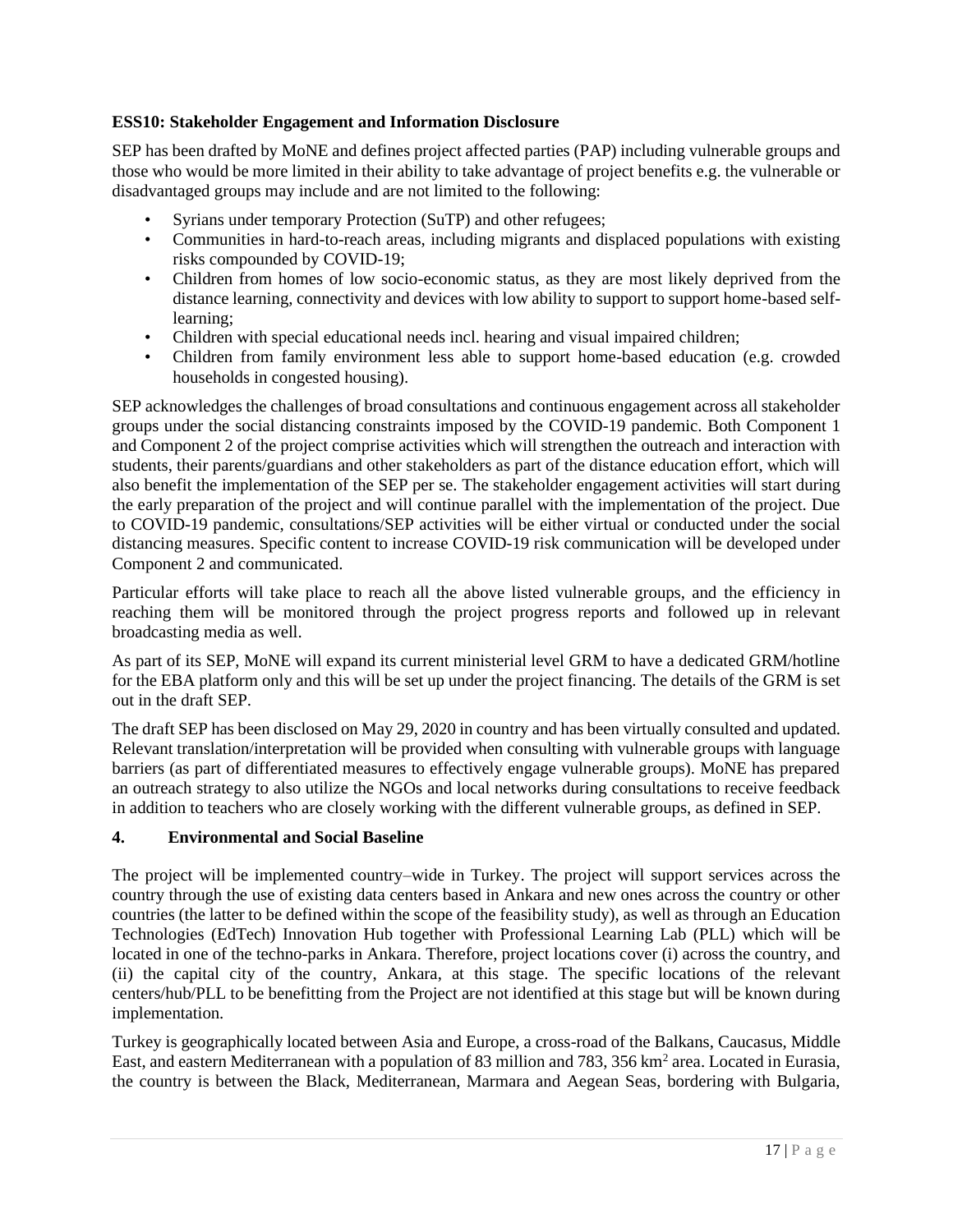Greece, Syria, Iraq, Iran, Armenia and Georgia. 75 percent of its population lives in urban areas and they are all divided into 81 provinces across the country.

Turkey is an upper-middle income country, with the world's 19<sup>th</sup> largest economy with a Gross Domestic Production that reached US\$753.7 billion in 2019 according to the TurkStat.

Turkey is vulnerable to many natural hazards, including earthquakes, landslides, and floods. The 7.1 magnitude Marmara Earthquake in 1999 resulted in over 18,000 deaths and estimated losses of over \$28 billion. Turkey is also particularly vulnerable to the impacts of climate change, which have already manifested in an increase in annual mean temperature, changes in the precipitation regime, and increasing numbers of climate-related hazards such as floods and droughts (e.g. catastrophic floods in 2019 and 2020).

After 2011 with the refugee crisis outbreak in Syria, Turkey has become both a transit and target country for migrants and refugees. Today, the country hosts the highest number of refugees, more than 3.6 million Syrians under temporary protection, and an estimated 400,000 asylum seekers and refugees from other nationalities. Prior to the COVID-19 outbreak, nearly four million refugees and asylum-seekers were receiving health services largely through donor-financed health facilities. There are approximately 64,000 refugees who are accommodated in temporary accommodation centers (refugee camps), who require special assistance (disability, elderly care).<sup>9</sup>

Turkey's education technology investments to-date aimed to improve the quality of education for the 21st century, now they are also required to respond to emergencies. Just in 2020, Turkey has been responding to the Syrian crisis, a 6.8 magnitude earthquake (Elazig province), and now the COVID-19 pandemic. Syrian students in the border provinces have received education through EBA at times when security concerns interrupted face-to-face schooling. After the Elazig earthquake, schools were closed and distance education was provided as well through EBA.

In the education sector, as a result of the COVID-19 pandemic, all schools and universities have been closed since March 12, 2020 (start of Spring Break); on March 23, MoNE initiated distance-based schooling through EBA whereas MoNE announced that art, sports and science activities started to be broadcasted in EBA on-line and TV channels on March 30. The public-school system is obliged to use EBA, while it is optional for private schools. The EBA includes more than 1,600 courses and 20,000 items of content (video, audio, documents, infographics, interactive content, etc.) for learning from preschool to 12th grade, including supportive materials for teachers, tests and exams. The e-portfolio module tracks students' academic progress, coursework, social responsibility projects, certificates of accomplishments, teachers' remarks, and progress cards. Teachers can provide customized online interactive learning environment by creating their virtual classrooms on EBA and uploading additional educational materials. For 11th and 12th grade students, a personalized learning environment can be established that covers learning goals, university entrance exams, etc. EBA also offers some modules for students to socialize through games and other team activities. To facilitate more extensive access to education, television is also being used through TRT- EBA TV channels.

The learning losses due to COVID-19 will have a long-term impact on the economy. The current school closures will result in a loss of 0.6 learning adjusted years of schooling  $(LAYS)^{10}$  for all cohorts of students currently enrolled. Without remedial policy actions on timely, many students from low-income families will drop out of school and never have opportunity to come back, early school leaving, and dropout will increase and loss in learning outcomes will be inevitable. Unless remedial efforts are in place to address these losses, country's human capital will decline by 0.03. This means that in the long run when these cohorts with reduced educational attainment, lower learning achievement enter into the labor market in 15 years will have lower income, lower socioeconomic status which leads to lower GDP.

<sup>9</sup> Appraisal Environmental and Social Review Summary, Appraisal Stage (ESRS Appraisal Stage), April 16, 2020,

No: ESRSA00722 and Migration data retrieved from goc.gov.tr on April 2, 2020.

<sup>10</sup> World Bank team calculation using PISA 2018 results.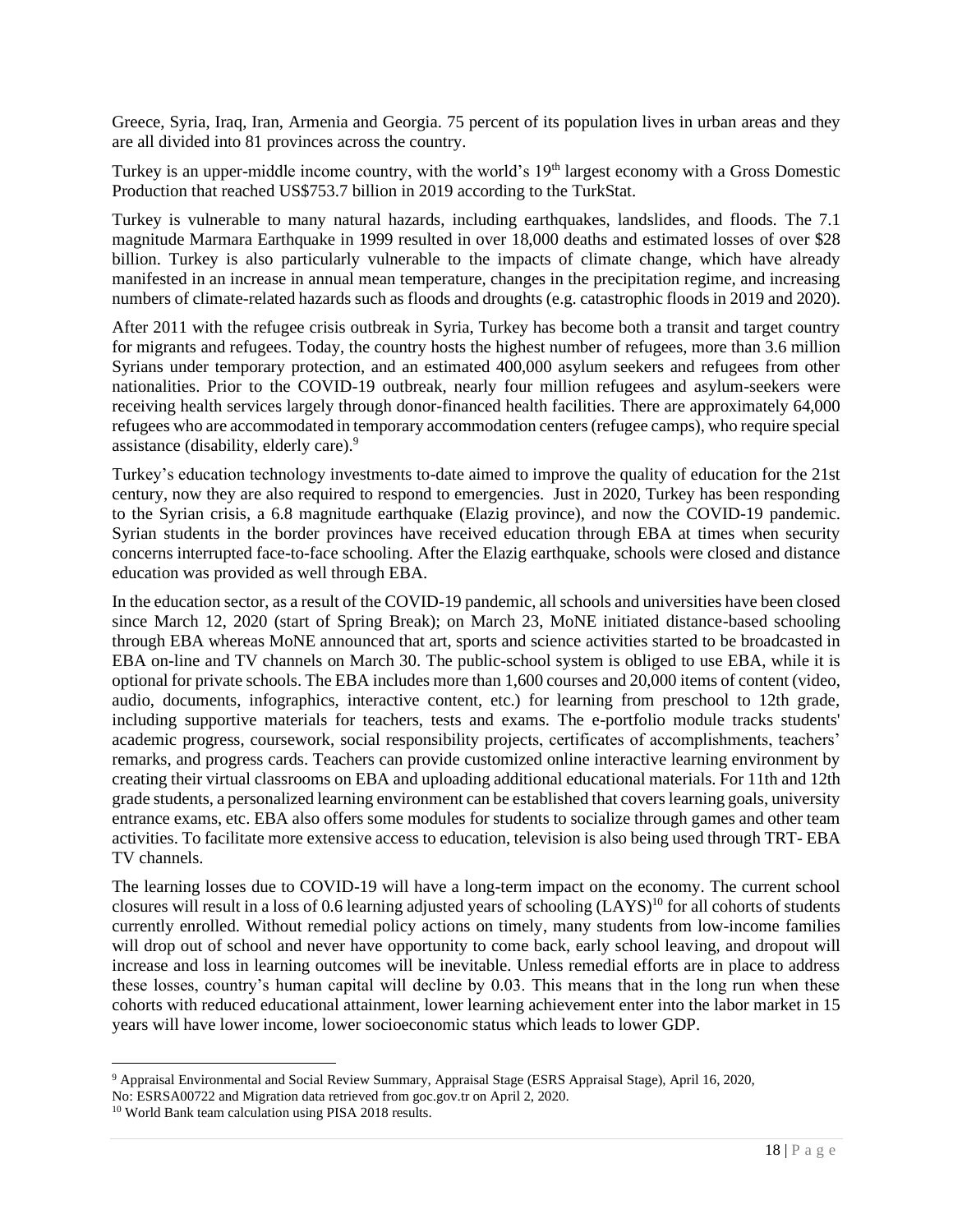In PISA 2018, the average OECD country has close to 20 percent of their students performing below the minimum proficiency level in reading – considered as the threshold for functional literacy - while in Turkey 26 percent performed below this level. Due to education disruption, students already performing low are expected to suffer higher learning losses. It is also estimated that the share of students performing below the level of functional literacy in PISA will likely increase to 37 percent without mitigation. Without major and timely effort to counter the effects of school closing shock will lead to long-run costs on human capital and welfare. Therefore, it is imperative for the country to move quickly to support continued learning, damage could be mitigated and even turn recovery into new opportunity.

The effectiveness of current distance learning needs to be improved and expanded to reach all segments of the population, in order to prevent gaps across student populations from further widening. In Turkey, in the current situation, there already exists a wide learning gap between socio-economic groups. Students belonging to the poorest socio-economic quintile performed 87 PISA points (roughly equivalent to two years of schooling) behind students in the richest socio-economic quintile. The gaps will likely increase by 9 percentage points due to the school closures by the global pandemic. Therefore, an effort is needed to make the distance learning engagement more impactful.

Students from remote areas, low socio-economic background, disabled, refugee or other non-native Turkish speakers, and from homes with parents less able or competent to support the home education efforts, face a higher risk of falling further back in their educational performance. Students from poorer social background, with large families in crowded households will find it particularly difficult to access and follow the distance education schedule. This is clearly reflected in the MoNE's Equity Analysis (2020), which shows significant disparities in connectivity, access to devices and access to the EBA online system across poverty levels. Although, internet access by households ranges from 68% to 88% depending of the source, access to internet is still low among poor households with school age children (39%), and even lower for households with 3 or more children. When results were explored by quintiles of regional poverty, inequalities in access to online EBA emerge. On average, only 9% of the students in the poorest regions connected to the online EBA system, while 29% of the students from in the richest regions connected to the system in the same period of time. In addition, girls may also be more disadvantaged than boys in accessing home-based education, as they be expected to undertake more household chores, particularly in large and low-income families.

The Education Vision 2023 of the Government of Turkey provides the overall strategies for education equity, learning and access, including for vulnerable groups and in emergencies. The Education Vision 2023 strategies for digital education, special education, school counseling, school development, and teachers' professional development are also operationalized in MoNE's 2019-2023 action plan.

Turkey has demonstrated significant progress in improving health outcomes and reducing infant and maternal mortality. For example, between 1980 and 2017, life expectancy at birth increased from 58.7 to 77.1 (an increase of 31.3 percent), a better performance than the global average (72.4 for 2017) and almost equal to the Europe and Central Asia (ECA) region performance (77.7 for 2017). Both the maternal mortality and infant mortality rates have also improved, with maternal mortality declining from 42 per 100,000 live births in 2000 to 17 in 2017, and infant mortality falling from 30.9 per 1000 live births in 2000 to 9.7 in 2017.

Improved health outcomes are resulting in demographic shifts, as Turkey's elderly population grows. As of 2019 (most recent data), 10.2 percent of the older population was aged 65 years and over, about 22.6 percent was younger than 15 years, and 67.3 percent was between 15 and 64 years. The proportion over 65 years is expected to rise to 16.3 percent in 2040 and 25.6 percent in 2080, according to population projections.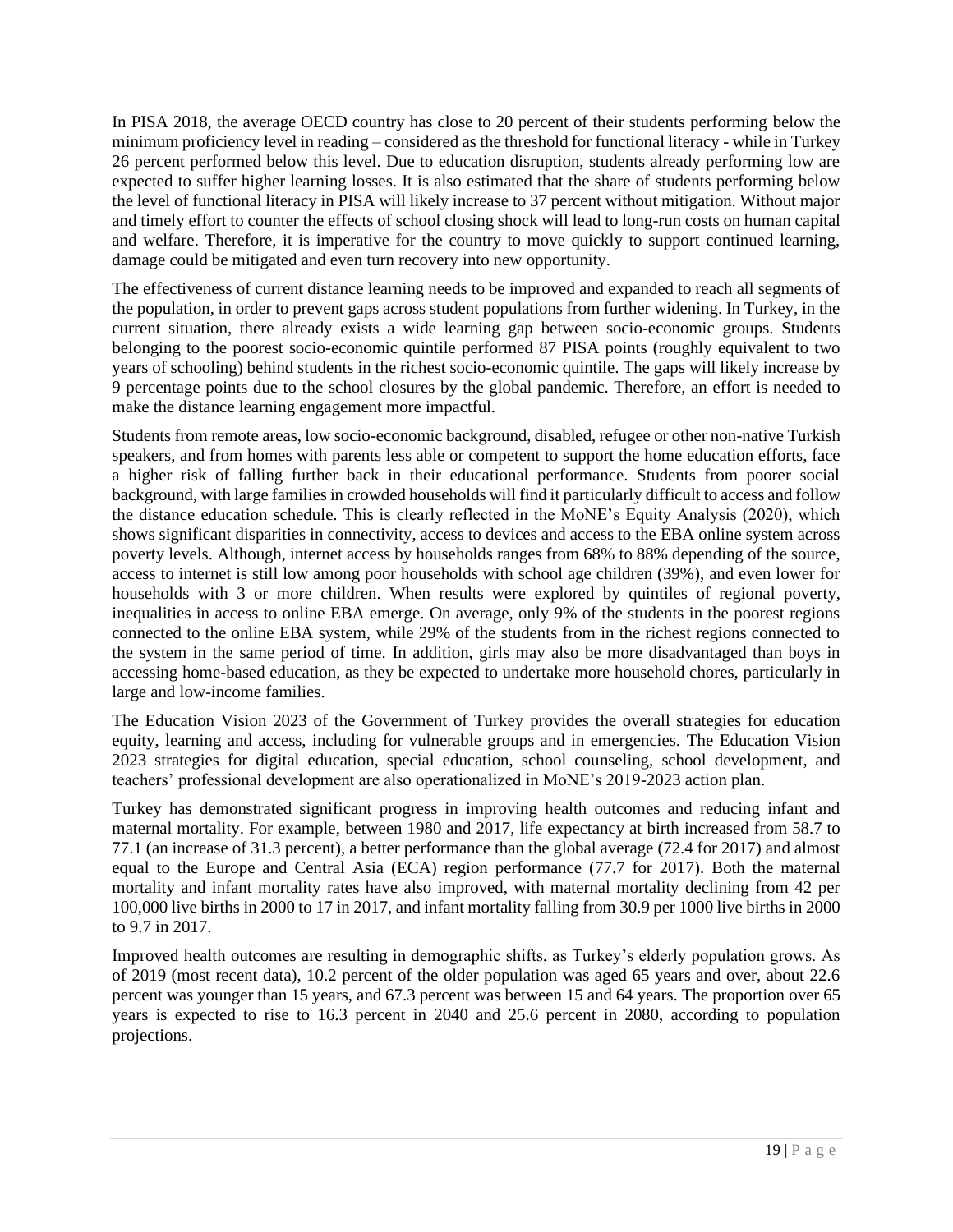Turkey's burden of disease is increasingly shifting from communicable to NCDs. As of 2018, NCDs accounted for 89 percent of all deaths.<sup>11</sup> Urbanization has been increasing rapidly, which has brought changes in diets, types of employment, and levels of physical activity that have contributed to the shift towards NCDs. Underlying risk factors among adults for NCD-attributed mortality include relatively high rates of tobacco use (28 percent, nearly twice as high among males than females), raised blood pressure (20 percent), diabetes (raised blood glucose (13 percent) and obesity (32 percent; nearly twice as high among females than males.

Over the last decade, Turkey has significantly improved the supply of services under the Health Transformation Program, referred as the health reform of Government of Turkey, between 2003 and 2013. The improved provision of health services is reflected in improved health outcomes and increased health utilization rates, as well as changes of trends in health financing. While Turkey has largely achieved universal health coverage for basic primary care services, there are gaps due to high uncertainty with regard to COVID and its health system to address heightened population and demographic vulnerabilities. The most recent data in Turkey as of 2018 show that Turkey has a total of 1,534 inpatient medical institutions (hospital and other inpatient facilities) and over 231 thousand hospital beds, for a ratio of 2.83 hospital beds per 1,000 population. For the same period, there are 536 persons per physician, with a total of over 153 thousand physicians nationwide. The MoH Strategic Plan emphasizes the importance of increasing the number of the primary health care workforce and sets higher targets for 2030. Moreover, the Ministry has a national pandemic preparedness plan and various guidelines and measures such as COVID-19 Disease Guideline, Guidance to COVID-19 Outbreak Management and Working, etc., which are in line with WHO and other international standards.

# *Ankara*

Ankara, with its population of 5,639,076 according to address-based population announced by Turkish Statistical Institute, as of December 31, 2019, is the second largest city after İstanbul. 50% of the population are under 32 years old. 88% of the population lives in the city center. Compared to its total population, Ankara has the highest number of higher education graduates. Around 15% of the total regional population has bachelor's or post-graduate degrees. Turkey's top higher education providers are located in Ankara, which makes Ankara the second province with highest number of higher education providers. There are 16 higher education units with well-known engineering and medical schools. Ankara accommodates more than 250,000 university students. Additionally, there are 29 research and development centers, 8 techno parks, 12 industrial zones (active and in establishment phase) and 39 advanced research institutes.<sup>12</sup>

In the last two decades, rapid growth in Turkey's economy naturally provides for the same trend in Ankara. As the capital city of Turkey, Ankara is the 2<sup>nd</sup> largest and center of economy on both national and global scale. Strong and stable economy of Ankara is benefited from geographical location, modern infrastructure and growing young population with the most qualified workforce. Proximity to the markets in EU, Middle East, North Africa, Asia and Russia is a catalyst for the foreign capital and international companies. Besides, more than 2,300 such companies preferred to be located in Ankara. The high trade volume of Ankara is an opportunity for investors and entrepreneurs planning to implement both national and global scale production and investment. With a foreign trade volume of 19.6 billion dollars, Ankara realized approximately 5% of Turkey's overall foreign trade volume as of year 2019. Key sectors of Ankara can be summarized as; construction and heavy machinery, defense and aerospace, medical technologies, and information and communication technologies.<sup>13</sup>

Due to its location in the center of the country, the region has been a historical junction of major trade routes and a crossroads of migratory streams. Throughout history, Ankara has witnessed battles between powerful

<sup>12</sup> Discover Ankara, Ankara Development Agency

<sup>&</sup>lt;sup>11</sup> World Health Organization (2018). Turkey: World Health Organization Noncommunicable Diseases (NCD) Country Profiles, 2018. Geneva: World Health Organization. Most recent data.

<sup>13</sup> [http://www.investinankara.org/](http://www.investinankara.org/content/economy)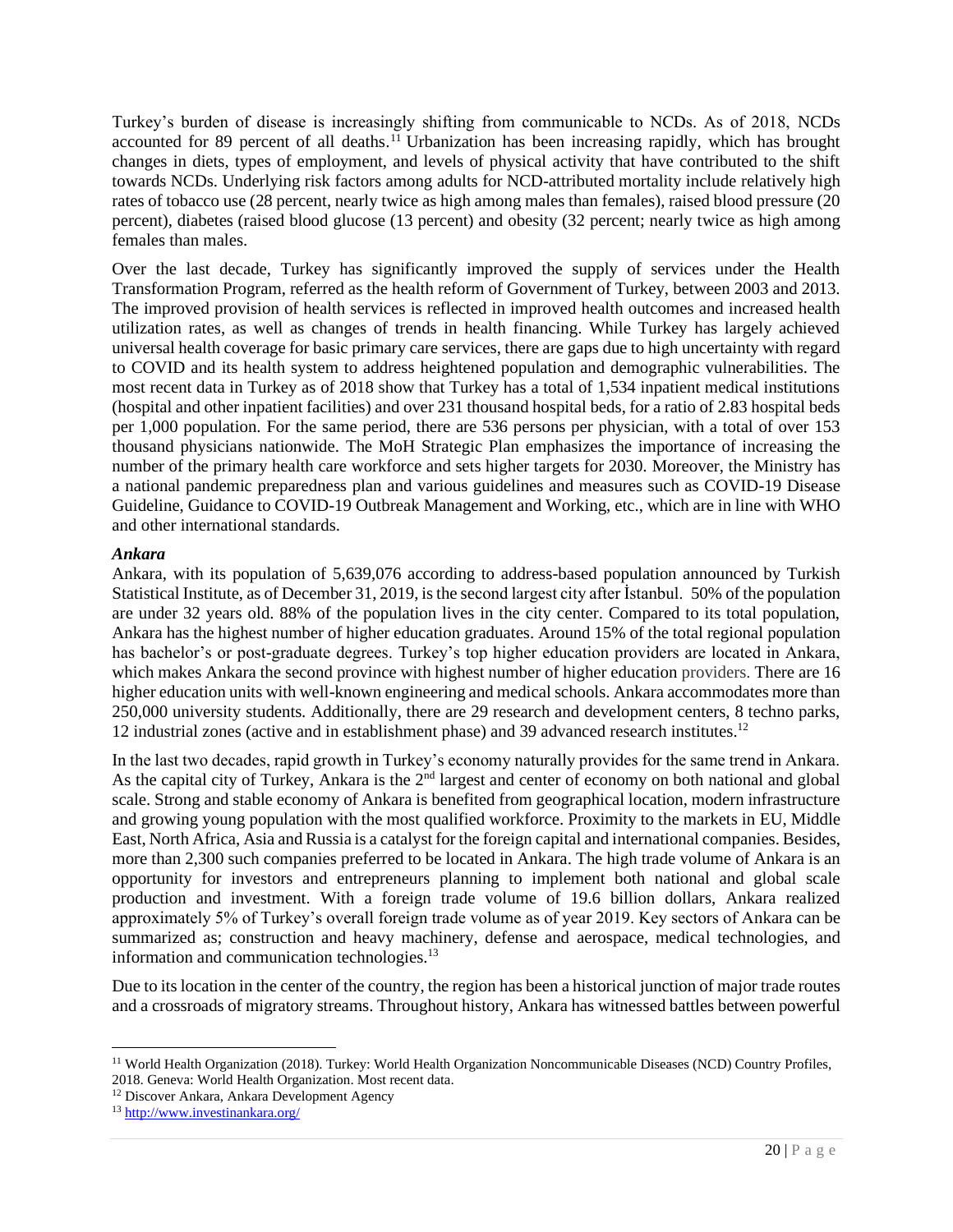armies in quest of domination. The city was an important cultural, trading and arts center in Roman times and a major trading center on the caravan route to the east in Ottoman times. However, it had lost importance by the 19th century. When Mustafa Kemal Atatürk chose Ankara as the base from which to direct the War of Independence, it once again became an important center. By consequence of its role in the war and its strategic position, it was declared the capital of the new Republic of Turkey on October 13, 1923. Ankara, known until that time for its rabbits, cats and goats, became the geographic, political and administrative center of Turkey, with all the government offices and foreign embassies transferred from  $İ$ stanbul.<sup>14</sup>

Ankara is located in the northwest of Central Anatolia, "at the heart of Turkey" between the branches of Kizilirmak and Sakarya rivers, at an altitude of 850 meters. The city lies in the eastern edge of the Anatolian Plateau. It covers an area of  $24,521 \text{ km}^2$  that ranks it the third biggest city in terms of total acreage. It has a continental climate. Cold and snowy winters are followed by hot and dry summers. Average temperatures range from 25  $\degree$ C in the summer months to 5  $\degree$ C in the winter months. July and August are the hottest months with almost zero precipitation while April and May record the highest rainfall. Snowfall is common from November to March 15.

No land acquisition or asset loss is expected within the scope of the project, and minor refurbishment works are expected to be carried out within techno-parks, for the EdTech Hub, which are already designated areas managed by universities and hence, considered as public land with no prior use by private individuals for livelihood activities. Likewise, there will not be any critical and/or natural habitats (natural resources) and known cultural or historical assets to be affected considering that minor refurbishment works will be carried out at existing facilities/buildings.

# <span id="page-22-0"></span>**5. Potential Environmental and Social Impacts and Mitigation**

The project will mainly focus on upgrading the IT infrastructure of the EBA platform to increase its server capacity, digital content development for education in emergencies, teacher training and developing content for parental guidance and community engagement activities. There will be no major civil works but only minor refurbishment activities under Components 1 and 2, where minor non-structural refurbishment for IT infrastructure upgrade activities through utilization of the existing data centers in Ankara and other provinces if needed, and minor refurbishment for setting up an EdTech Innovation Hub and PLL, respectively, will be the main items in terms of minor refurbishment. The EdTech Innovation Hub together with PLL under the Component 2, will be established to engage clusters of experts, academicians, EdTech startups, school teachers/administrators and established companies in technology, education, research and innovation to support development of material, delivery technologies in distance learning. MoNE is planning to set this hub in one of the techno-parks in Ankara, which are located within university campuses. In order to incentivize partnerships within the EdTech and support development of digital content and education service delivery, under the Component 2.2, the project will also develop an R&D Program for digital education programs, materials and other pedagogical tools to be developed with the involvement of start-ups, companies, industry partners and universities to test and develop products, software, and hardware for educational uses within the network of innovation.

# **Environmental and Social Risks**

Key environmental issues are temporary and will be limited to those associated with minor non-structural refurbishment works at data centers to be utilized, with minor renovation at PLL for which equipment and furniture will be provided, and at the EdTech Innovation Hub. The minor renovation will be limited to walling and demolishing of some sections, electrical cabling and wiring, painting, establishment of firefighting equipment, lightening, elevation of the floor with respect to electrical and data cabling projects, establishment of isolation system for the conference room. If needed, the existing equipment and electrical

<sup>14</sup> <https://www.goturkey.com/destinations/ankara>

<sup>15</sup> [http://www.investinankara.org/](http://www.investinankara.org/content/economy) and Discover Ankara, Ankara Development Agency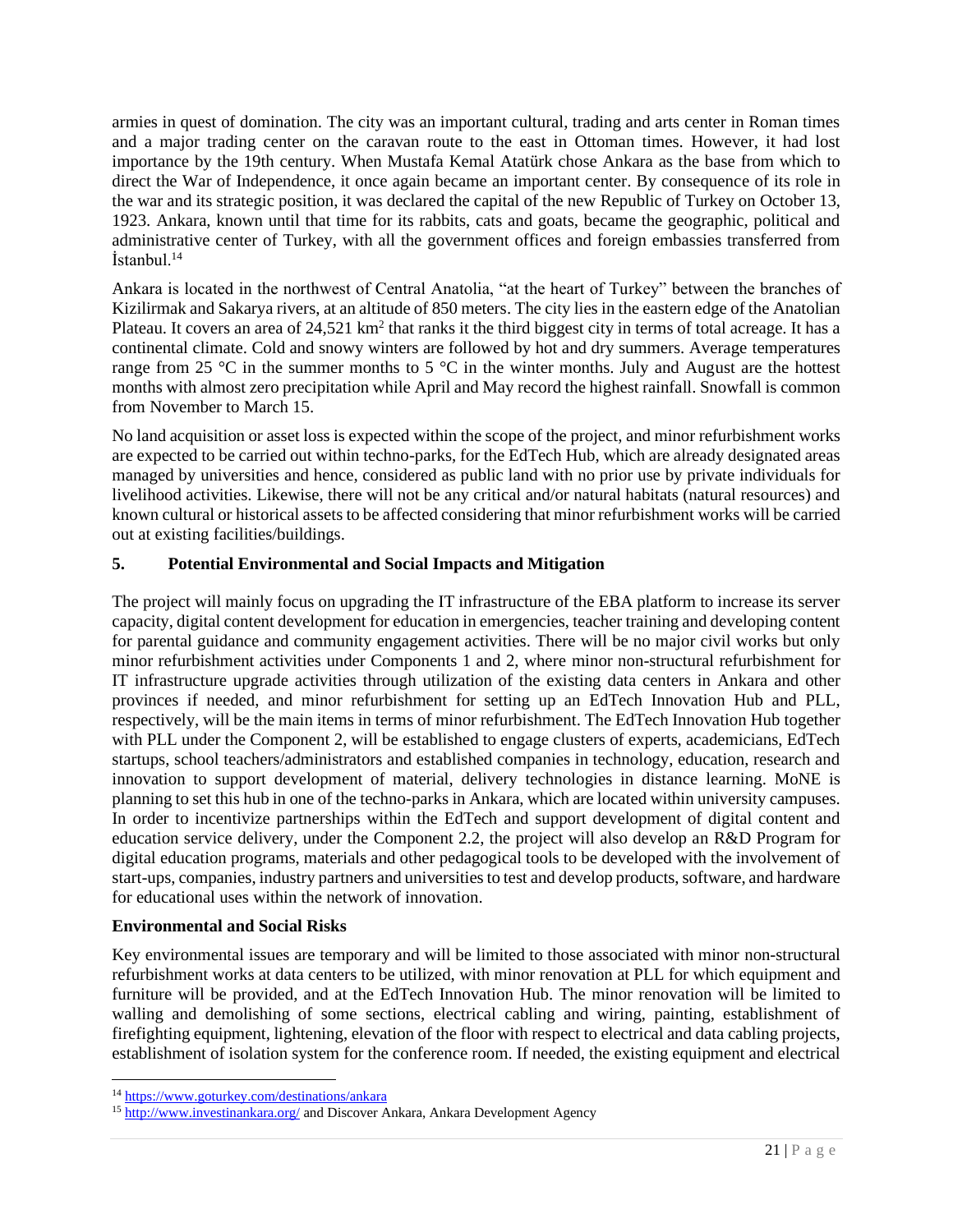system in the building might be removed and disposed in line with respective Turkish regulations. Such minor renovation works may cause the generation of noise, dust, and construction waste (including asbestos, if relevant) and may also pose potential occupational health and safety risks, which could be easily managed through applying national regulations in line with the WBG EHS Guidelines.

The project will also finance the procurement of equipment for upgrade of IT infrastructure through utilization of existing data center(s) to support effective teaching and learning through the improved distance learning platform, EBA. The operating environment associated with the installation and use of the IT equipment can have implications related to occupational health and safety risks as well as energy consumption, electronic waste generation and disposal etc. The environmental aspects to be considered in relation to the operation and functioning of the new developed systems for reaching out to 5 million users might include environmental risks and impacts such as efficient use of energy and electronic waste management.

The environmental aspects of the activities to be financed under R&D Program for digital education programs, materials and other pedagogical tools under Subcomponent 2.2, will be analyzed and addressed within the scope of the Feasibility Study to be conducted during the project implementation.

Therefore, the environmental risk of the project is rated as "Moderate" (see Annex V for World Bank's Project Categorization) as the anticipated risks and impacts associated with the project activities are temporary, reversible and easily manageable through application of the WBG EHS Guidelines, Good International Industrial Practices (GIIPs), national regulations and site-specific mitigation measures.

The social risk rating for the project is also "Moderate". The project has an important positive impact in improving the distance learning system of MoNE, called EBA and implementing a new Digital Education System (NDES) and aims to improve access and minimize learning losses. The potential adverse risks and impacts on human populations and/or the environment are not likely to be significant and they are predictable and expected to be temporary and/or reversible. No land acquisition or asset loss is expected, and minor refurbishment works are expected to be carried out within a techno-park, for the EdTech Hub, which are already designated areas managed by universities and hence, considered as public land with no prior use by private individuals for livelihood activities. The investments under Component 1 will cover Emergency Connectivity and IT Infrastructure for COVID-19 Response to scale up the IT infrastructure and connectivity for safe and social distancing schooling, covering (i) IT Infrastructure Strengthening; (ii) Content Delivery Network Services; and (iii) Public-Partnership for Wideband access for Schools, Teachers and Students. Component 1 (IT upgrade) and Component 2.2 (establishment of the EdTech Innovation Hub and Professional Learning Lab) mainly involves minor refurbishment works. Labor risks are low and associated with the refurbishment works, which has minor OHS risks.

The potential social risks are related to the contextual risk of distance learning systems which may exclude vulnerable groups of students. The students from remote areas, low socio-economic background, disabled, refugee or other non-native Turkish speakers, and from homes with parents less ability or competent to support the home education efforts, are at risk of falling further back in their educational performance. The COVID-19 pandemic thus exacerbates the existing inequalities and gaps in the education system, as well as adding new challenges in reaching all. These challenges have been addressed in the overall project design, particularly under Component 2 (see ESS1 section of Chapter 3 for detail) which incorporate a number of measures to address/reduce the inequity risks and will be monitored during project implementation within Component 3. SEP will serve also as an important tool for continuous community engagement and inclusion of vulnerable groups throughout project implementation.

Above-mentioned risks are covered by ESS1, ESS2, ESS3, ESS4, and ESS10 (see Chapter 3).

PIU of MoNE will be primarily responsible for ensuring the environmental and social risks are mitigated at each stage of the project operation.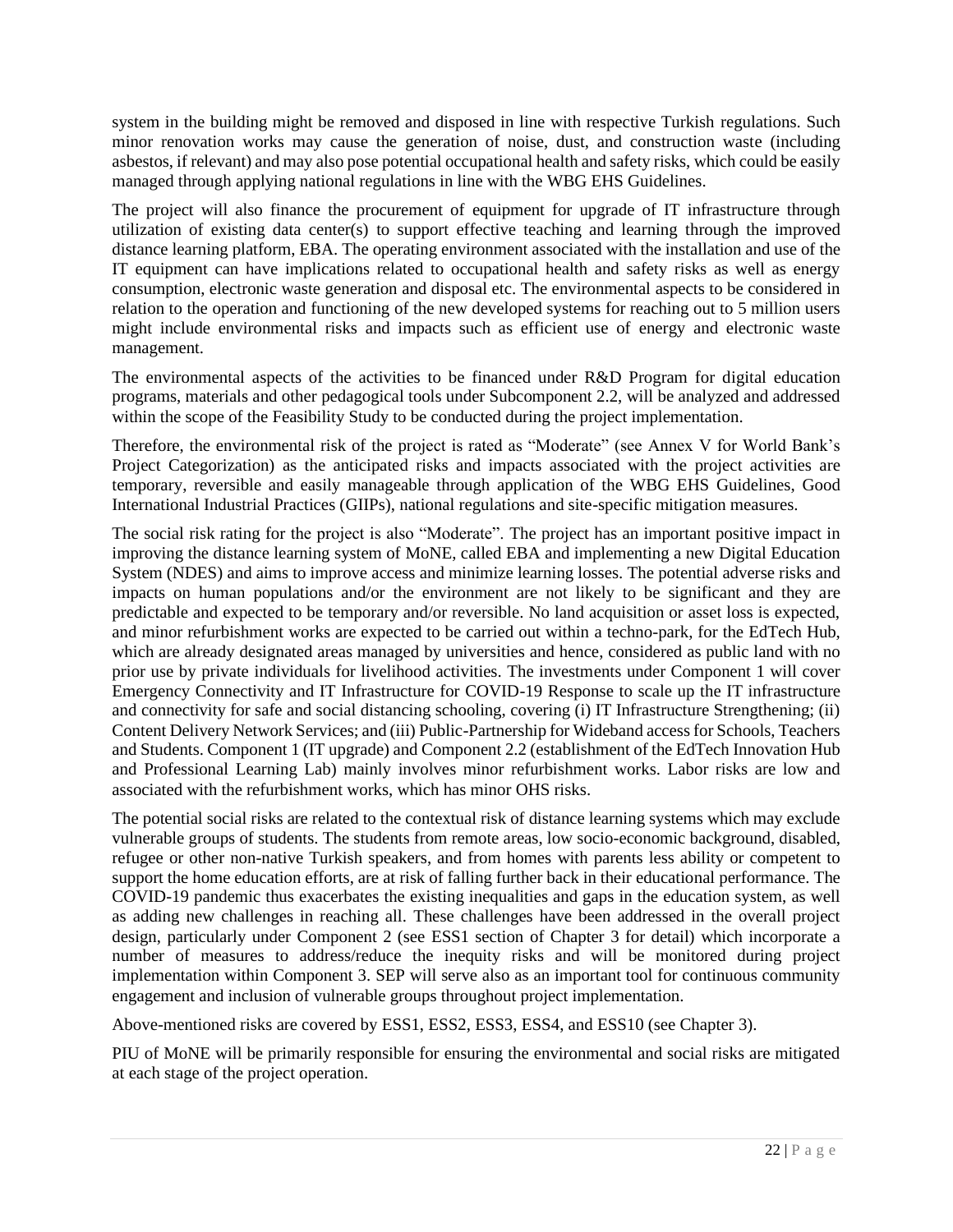# **Mitigation Measures – Minor Refurbishment Works**

The MoNE, through PIU, will ensure that all minor non-structural refurbishment works envisaged at the data center to be rented and minor refurbishment works at the building to be rented for the EdTech Innovation Hub Center including PLL will be carried out in compliance with the site-specific ESMPs to be prepared by utilizing the ESMP checklists for the minor refurbishment works provided in Annex IV. MoNE will refrain from large scale refurbishments that would affect the overall structure of the building. MoNE will also ensure that the site-specific ESMPs are included in the respective bidding documents and works contract. Main environmental and social issues related to refurbishment and to be considered in the ESMPs are:

- Generation of solid wastes (including e-wastes as relevant), noise, dust, wastewater and emission management;
- Hazardous materials management (including asbestos management, if relevant);
- Occupational Health and Safety (OHS) issues (including COVID-19 exposure concerns); and
- Labor issues.

# **Mitigation Measures – Operation of Data Center (under Subcomponent 1.2)**

The subcomponent 1.2 will finance procurement of necessary hardware/service for the data centers, consultancies, feasibility studies, and technical know-how. The feasibility studies will also analyze environmental and social impacts and sustainability, including resilience to climate change and energy efficiency achievable for the new system and related IT infrastructure. Measures related to E&S will also be considered in the selection of the most appropriate means of expansion of the services to 5 million students.

The MoNE, through PIU, will ensure that the environmental and social aspects incorporated in the Terms of Reference (ToR) for the Feasibility Study for the IT infrastructure expansion of services under subcomponent 1.2. Main environmental and social risks and impacts to be addressed in the ToR for the feasibility study are:

- **Energy Consumption/Efficiency:** As noted, before, positive externalities are expected from the adoption of technologies such as cloud computing because of energy savings. This will reduce energy consumption and improve efficiency, leading to a substantial reduction of carbon emissions. Several key factors enable cloud computing to lower energy use and carbon emissions from IT are; (i) Dynamic Provisioning: Reducing wasted computing resources through better matching of server capacity with actual demand, (ii) Multi-tenancy: Flattening relative peak loads by serving large number of organizations and users on shared infrastructure, (iii) Server Utilization: Operating servers at higher utilization rates, and (iv) Data Center Efficiency: Utilizing advanced data center infrastructure designs that reduce power loss through improved cooling, power conditioning, etc. <sup>16</sup> MoNE/PIU will ensure that such kind of key factors are determined and analyzed for lower energy use and emissions within the feasibility study in the comparison of alternative solutions.
- **OHS Aspects:** The Ministry of Family, Labor and Social Services is the main organization responsible for OHS, in collaboration with other ministries and stakeholders, and for developing, implementing and enforcing legislation. The existing OHS Law governs workplace environments and industries (both public and private) as well as virtually all classes of employees including parttime workers, interns, and apprentices. The legislation is comprehensive and is generally

<sup>&</sup>lt;sup>16</sup> Cloud computing and the Sustainability: The Environmental Benefit of moving to the cloud (2010), Accenture, WSP and Microsoft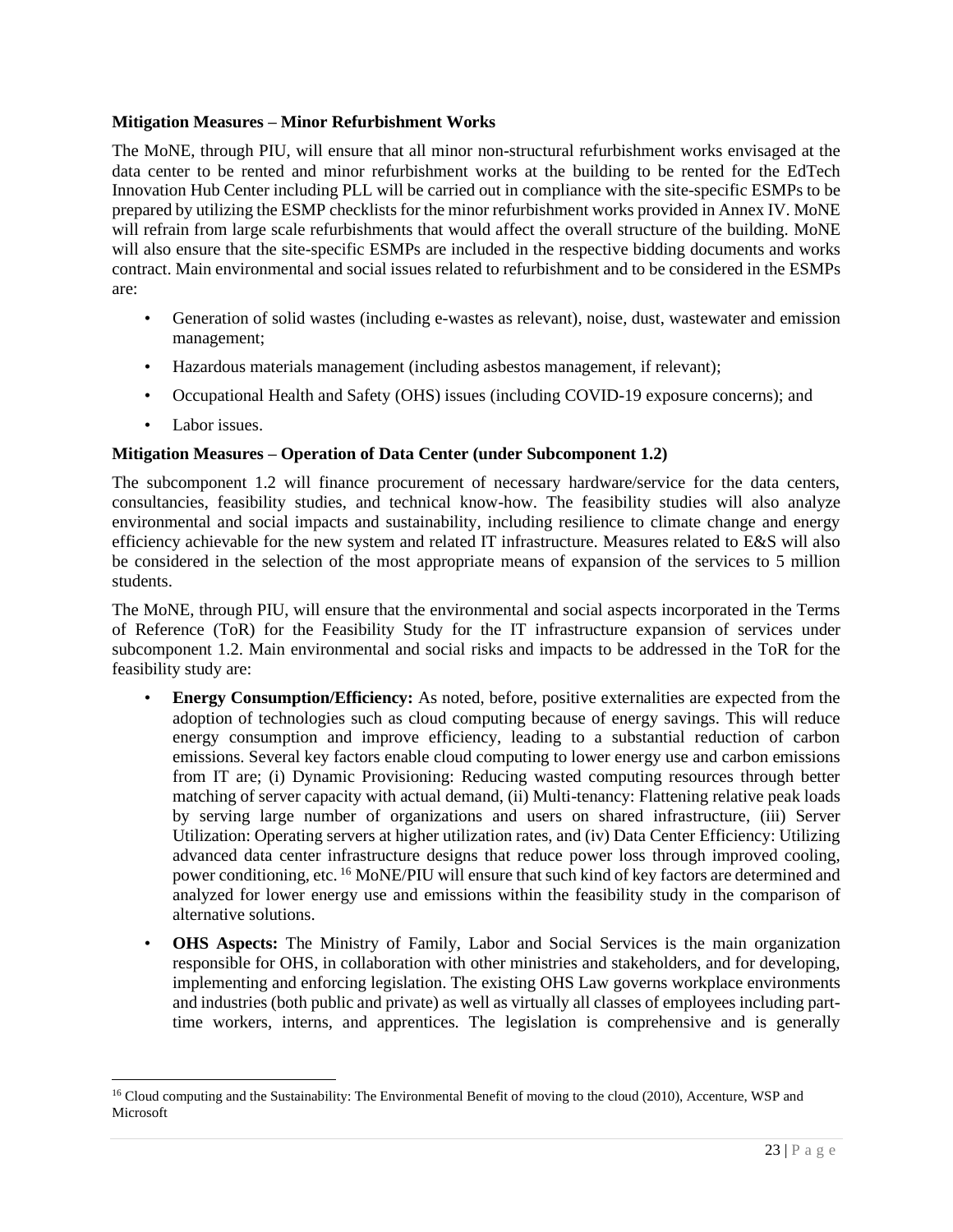applicable across all sectors and many industries. Labor Inspectorate, which is a part of the Ministry, enforces labor and OHS laws, and conducts regular OHS and labor audits.

One of the particular issues to be considered within the scope of feasibility study is related to the fire precautions that the data center should be designed to prevent the start of fires through the implementation of national legislation (Regulation on the Protection of Buildings from Fire, Official Gazette No: 26735, dated December 12, 2007) and the internationally accepted life and fire safety standards. The other main considerations in the assessment of OHS issues within the scope of the feasibility studies is the electrical hazards related to the operation of data center.

MoNE/PIU will ensure that the data center will be operated in line with both the Law on Occupational Health and Safety (Official Gazette No.28339, dated June 30, 2012) and its relevant regulations, and also the World Bank Group's EHS Guidelines<sup>17</sup> and relevant ESSs, once it is appropriate.

• **Generation of E-waste and Disposal:** E-waste is considered as special waste and regulated by the Regulation on the Control of WEEE in Turkey. This regulation has been prepared in parallel with the Directive 2002/95/EC of the European Parliament and of the Council on the Restriction of the Use of Certain Hazardous Substances in Electrical and Electronic Equipment and Directive 2002/96/EC of the European Parliament and of the Council on WEEE. Electrical and electronic equipment producers, distributers and consumers have various responsibilities for the collection, storage, reuse, recycling, and recovery of e-waste. The consumers are mainly responsible for (i) separate collection of WEEE based on the principles determined by the producers, and the municipalities, (ii) delivery of their WEEE to collection centers established by the distributers, municipalities, producers or processing facilities, and (iii) not to give their WEEE to informal collectors.

MoNE/PIU will ensure that the data center will be operated in compliance with national legislation and GIIPs through development of an Electronic Waste Management Plan, as appropriate, within the scope of feasibility study.

#### **Mitigation Measures – Activities to be supported by the R&D Program (under Component 2)**

In order to incentivize partnerships within the EdTech and support development of digital content and education service delivery, under the Component 2.2, the project will also develop a R&D Program for digital education programs, materials and other pedagogical tools to be developed with the involvement of start-ups, companies, industry partners and universities to test and develop products, software, and hardware for educational uses within the network of innovation. The program is expected to be utilized mostly for purchasing goods (equipment) and procuring consultancy services. Details of the R&D Program and implementation arrangements, as well as consideration and assessment of associated environmental and social aspects will be determined within the scope of a feasibility study to be undertaken during project implementation as part of Component 2.

The MoNE, through PIU, will ensure that the tasks for addressing environmental and social aspects of the activities to be supported by the R&D Program are incorporated into final ToR for the feasibility study under Component 2. The feasibility studies will identify the details and consider environmental and social aspects of the activities to be supported under the R&D program.

Main tasks for addressing environmental and social aspects in the ToR for the feasibility study are:

<sup>&</sup>lt;sup>17</sup> https://www.ifc.org/wps/wcm/connect/topics\_ext\_content/ifc\_external\_corporate\_site/sustainability-atifc/policies-standards/ehs-

guidelines#:~:text=The%20EHS%20Guidelines%20contain%20the,reasonable%20costs%20by%20existing%20techn ology.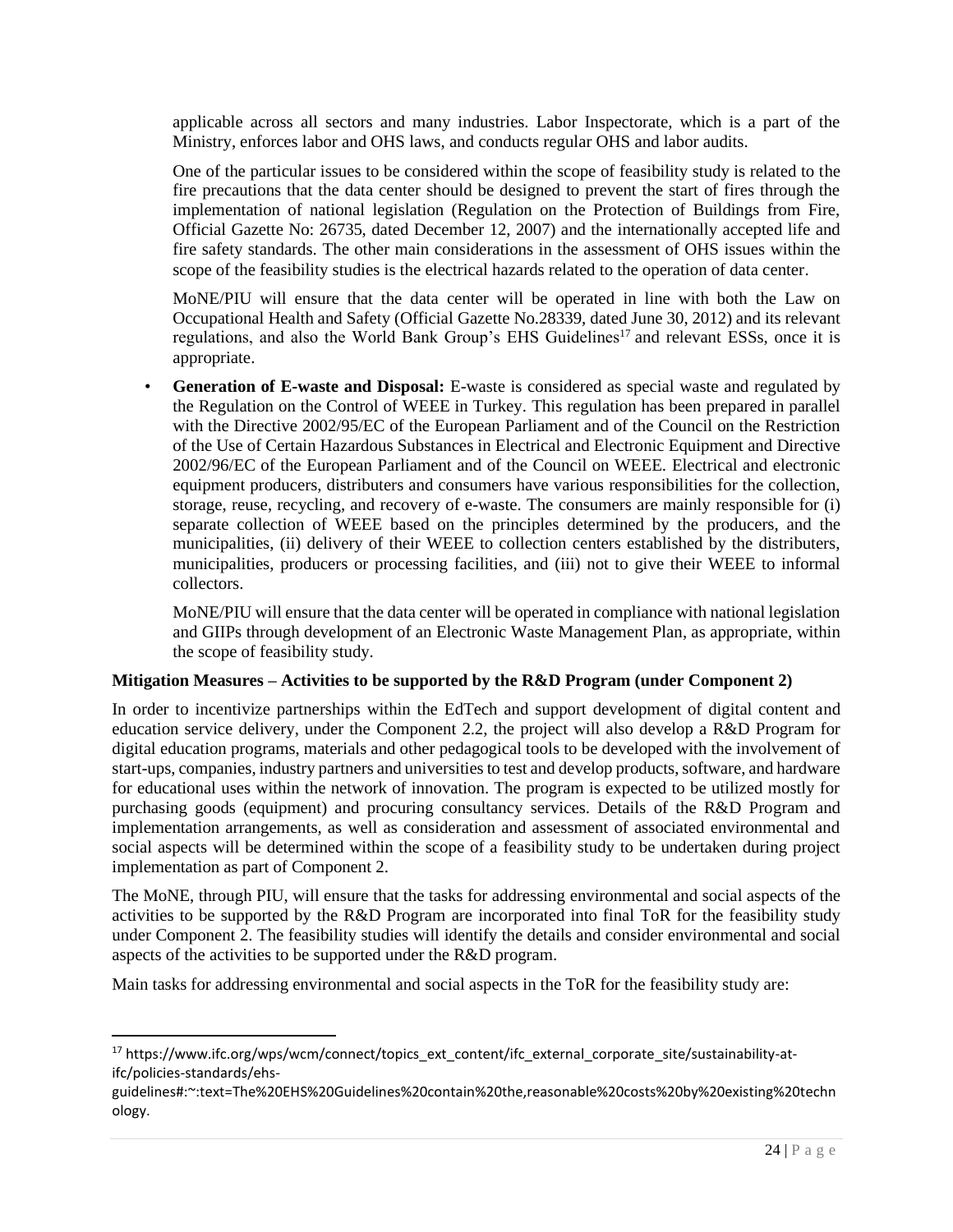• **Screening of Activities (Ineligible Activities):** According to the WB's E&S Policy, the Bank classifies all projects into one of four classifications as *High Risk*, *Substantial Risk*, *Moderate Risk* or *Low Risk* taking into account relevant potential risks and impacts, such as the type, location, sensitivity and scale of the project; the nature and magnitude of the potential E&S risks and impacts; the capacity and commitment of the Borrower; and other areas of risks that may be relevant to the delivery of E&S mitigation measures and outcomes (see Annex V for World Bank's Project Categorization).

*Substantial Risk* and *High Risk* activities such as major civil works, activities involving handling of significant volumes of hazardous chemical, etc. will be ineligible/avoided within the scope of activities to be supported by the R&D Program. Only activities, which are classified as *Moderate Risk* or *Low Risk*, can be supported.

Besides, activities;

- (i) requiring land or asset purchasing,
- (ii) that may lead to involuntary resettlement,
- (iii) that may involve child and forced labor,
- (iv) involving significant conversion or degradation of critical natural habitats,
- (v) that may have significant adverse social impacts and may give rise to significant social conflict,
- (vi) that may involve adverse impacts on cultural heritage,

will be avoided.

• **Turkish EIA Regulation Requirements:** The latest EIA Regulation has been published in the Official Gazette dated November 25, 2014 and numbered 29186 and it is largely in line with the EU Directive on EIA. The key relevant steps of the Turkish EIA procedure are screening, public consultation, scoping, disclosure and supervision. The EIA Regulation classifies projects into two categories: (i) Annex I projects; those are projects that have significant potential impacts and require an EIA, and (ii) Annex II projects; those are projects that may or may not have significant effects on the environment.

Activities listed in Annex I of Turkish EIA Regulation should be avoided, and requirements thereunder the regulation should be determined for the activities to be supported by the R&D Program within the scope of feasibility studies.

• **Possible Environmental and Social Aspects:** Possible environmental and social risks and impacts are expected to be similar to the ones described in the operation of the data center (see above) as energy consumption/efficiency, OHS issues, and e-waste management, but may not be limited to. These issues, together with any other anticipated E&S risks and impacts, will be assessed within the scope of the feasibility studies, depending on the activities to be supported by the R&D Program, and by considering the issues defined above in the operation of the data center. All activities will be in compliance with national legislation (including acceptable OHS practices envisaged under national regulation), WBG EHS Guidelines and GIIPs.

# <span id="page-26-0"></span>**6. Environmental and Social Management Procedures**

The MoNE, as the implementing agency, is responsible for the overall implementation of the project through the PIU within the DGIET. The PIU will have day-to-day responsibility for project management and support, including ensuring that project implementation is compliant with the World Bank's ESF, particularly the relevant ESSs; the World Bank Group's EHS Guidelines; WHO COVID-19 Guidelines; and this ESMF. The PIU will be adequately staffed to oversee the project's work nationally.

Implementation of this ESMF will include the following stages, to be undertaken by the PIU.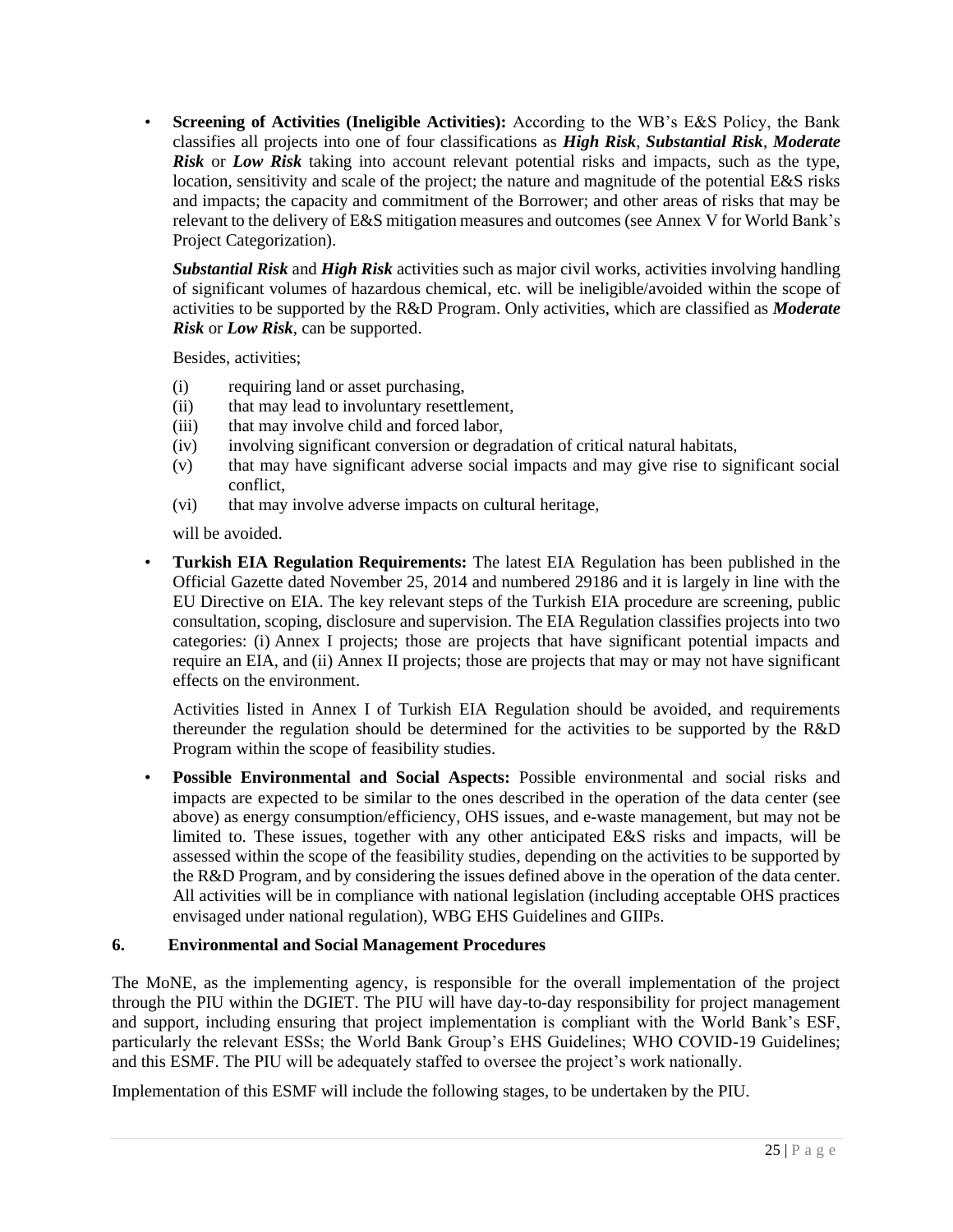# **Screening:**

E&S risk categorization of minor structural refurbishment works envisaged at the data center to be rented and minor refurbishment works at the building to be rented for the EdTech Innovation Hub Center including the PLL have been determined by the WB and the PIU as "*Low to Moderate Risk*.

Minor refurbishment works are regarded as "No-Annex"/ "No-EIA" project according to the Turkish EIA Regulation (i.e. exempt from EIA).

Age of employment will be considered age 18 and above, and hence no child or forced labor will be engaged in any of the project financed activities.

#### **Environmental and Social Assessment:**

PIU will prepare a site-specific ESMP for each of the minor refurbishment works assigned a risk rating as "*Low to Moderate Risk"*, by utilizing the ESMP checklists for the minor refurbishment works provided in Annex IV and will ensure implementation of these.

SEP already prepared for the project will be applicable to all project financed activities.

PIU will perform an overall quality assurance function that the documents prepared meet the World Bank requirements. In reviewing a site-specific ESMP, PIU will also confirm that it is clear, feasible and appropriate.

#### **Consultation and Disclosure:**

Given the need for social distancing during the COVID-19 pandemic, stakeholder consultations for the E&S instruments, will be conducted virtually whenever possible, as per instructions in the SEP. The SEP has identified key stakeholders and organized consultations for information exchange about the project and its risks and impacts. All instruments will be disclosed on the PIU website with print copies also available at their offices. Print copies of ESMPs will also be made available at the refurbishment sites. These will be disclosed on the WB website as well.

#### **Review and Approval of E&S Plans:**

The WB will provide prior review and approval to the ESMPs. During the implementation of the project, the Bank can mutually agree with PIU that PIU conducts prior review of the ESMPs and the World Bank conducts post review.

ESMPs, will be attached to the procurement documents and be part of the contract with the Contractor selected to carry out the refurbishment works.

#### **Implementation:**

The MoNE, through PIU, will be responsible for the implementation of the instruments.

#### <span id="page-27-0"></span>**7. Institutional Arrangements and Capacity for ESMF Implementation**

The project will be implemented by MoNE through the PIU within DGIET. DGEIT will have overall responsibility for the implementation, coordination, and oversight for SSDE implementation. The DGIET's project implementation capacity will be strengthened by a dedicated SSDE PIU, responsible for the preparation of the implementation plan, annual work plan and budget, coordination, application of the of the SSDE Program activities, and implementation of the requirements of the ESF. PIU will be supported by technical specialists of the MoNE and technical consultants. The relevant structures will be strengthened by the recruitment of additional staff/consultants responsible for technical design and implementation, overall administration, procurement, financial management and implementation of ESF requirements. Also, the required set of operational manuals and other management resources – including a detailed project description to guide implementation – will be developed.

DGIET will manage the project but will require support from other DGs, especially in the curricular, pedagogical and teacher development issues, as well as from DGs and programs providing specialized support (school counseling, education for migrants and in emergencies, etc.). The DGIET and PIU will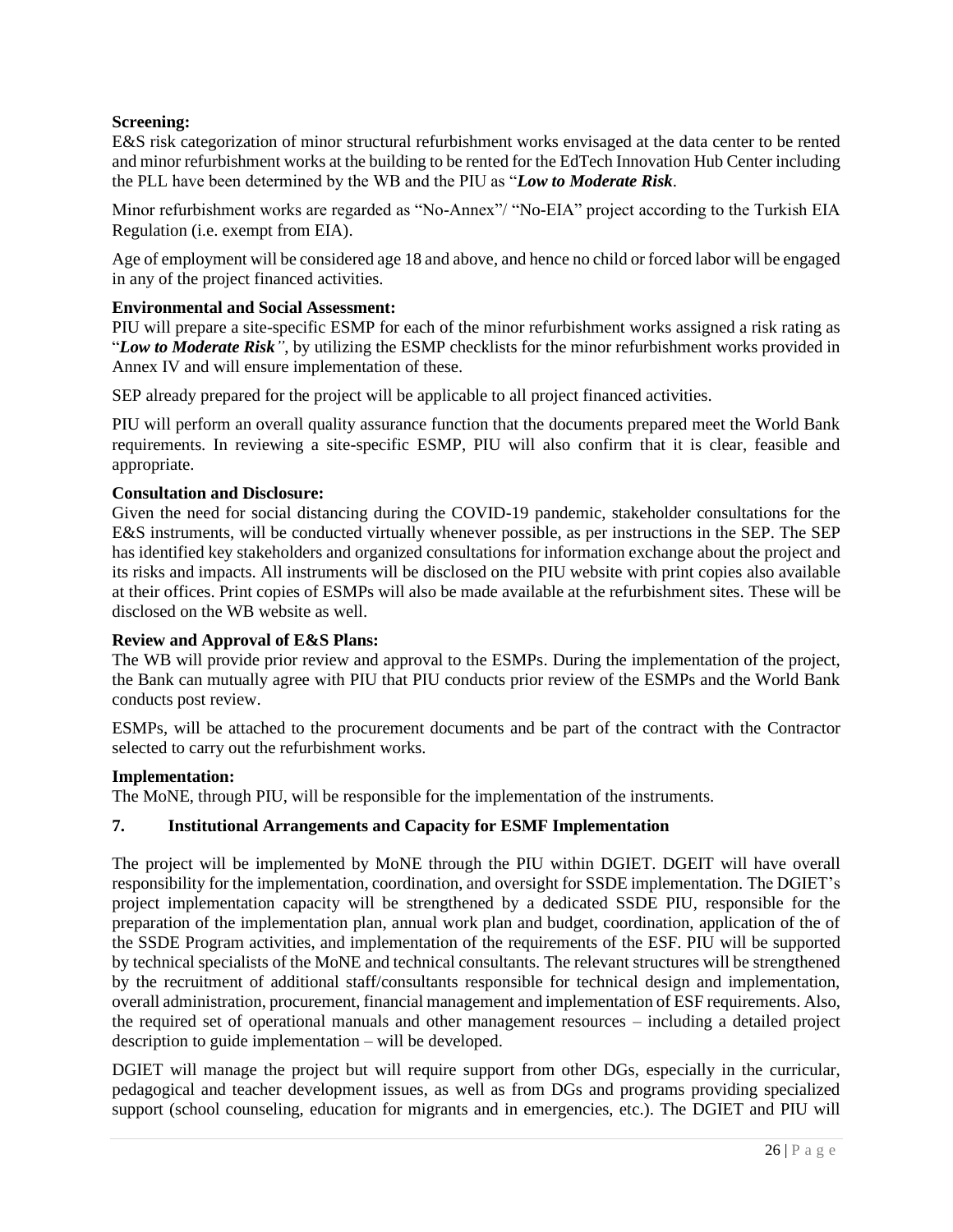coordinate closely with other DGs of MoNE, as well as with external partners – national and international.

Delivery will be coordinated with the support of other PLEDs and DLEDs. At the local and school levels, the main frontline actors are the public schools, where SMs which are under the authority, command and monitoring of DLEDs and PLEDs is responsible for all school-level active involvement on distance education. SMs together with PLEDs and DLEDs will be provided with EBA platform for planning and monitoring the distance education activities and to collect teachers, parents and students feedback.

The SSDE project will benefit from MoNE experience with management and delivery of WB-funded projects such as the ongoing Disaster Risk Management in Schools (DRMIS) Project, which became effective on November 18, 2019, and the EIR Project, implemented by a PIU within MoNE's Construction and Real Estate Department.

However, for DGIET this project will be the first funded by WB and implemented under WB's ESF. Therefore, the client needs additional support for managing environmental and social risks/impacts related to the project. In this respect, there will be **one full time environment and one full time social experts** in the PIU. The Bank will provide training to the PIU E&S staff on the new ESF and relevant ESSs.

A DRM-EiE Steering Committee (SC) is established to oversee the coordination, monitoring, and implementation of MoNE's response to crises, including now the COVID-19 response. This is chaired by the Minister of Education with delegation at the Deputy Ministerial level as needed. The SC will be responsible for overall implementation and coordination of MoNE's education response during the emergency and will delegate authority for operational issues to the responsible PIUs, as well as facilitate interactions across different departments. The Directorate Generals for education levels (Basic, Secondary Education, TVET, DG for Religious Education, DG for Special Education and Counseling Services, and other related DGs) will be responsible for coordination of information to schools on the policies, guidelines, and services provided by MoNE, including from the SSDE project.

The PIU's responsibilities will be as follows:

- Screening all activities undertaken by the project in relation to eligibility for financing under the project
- To perform an overall quality assurance function that the documents prepared, particularly ESMPs, meet the World Bank requirements and confirm that it is clear, feasible and appropriate
- To perform consultation and disclosure activities regarding ESMF and SEP
- To conduct prior review of the ESMPs if the Bank can mutually agree with PIU during the implementation of the project
- Be responsible for monitoring and evaluation (M&E) activities, overseeing progress related to project activities, outcomes, and results
- To submit quarterly reports of project implementation to the Bank as per commitment on the ESCP
- Conduct relevant stakeholder engagement activities including the functioning of the grievance redress mechanism
- Supervise contractors throughout project implementation

The PIU will also ensure the followings:

- All minor refurbishment works are carried out in compliance with the site-specific ESMPs prepared
- The site-specific ESMPs are included in the works contracts
- The environmental and social aspects incorporated in the final ToR for the Feasibility Study for the IT infrastructure expansion of services under subcomponent 1.2
- Key factors are determined and analyzed for lower energy use and emissions within the feasibility study in the comparison of alternative solutions (within the feasibility studies under subcomponent 1.2)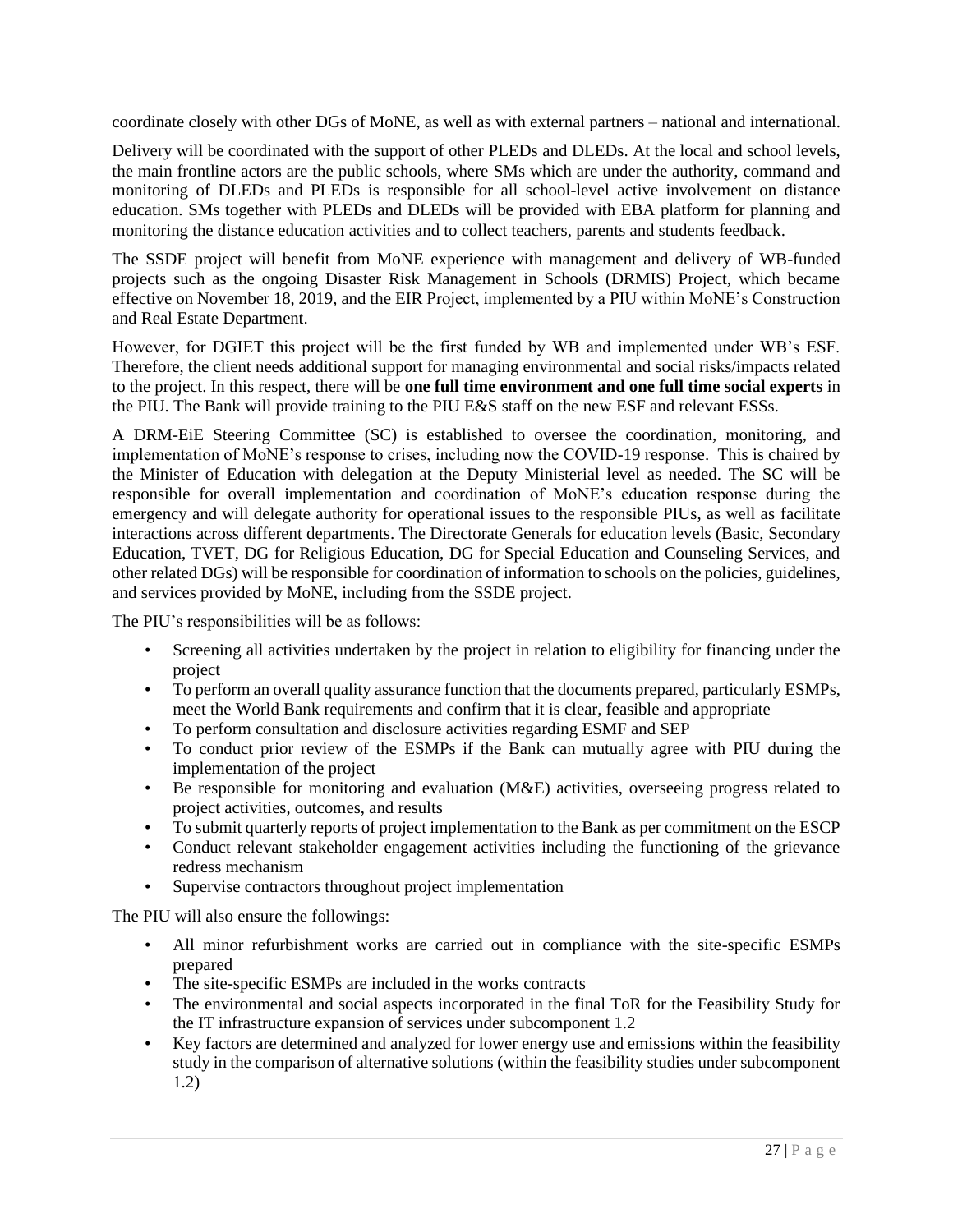- The data center will be operated in line with both the Law on Occupational Health and Safety and its relevant regulations, and also the World Bank Group's EHS Guidelines, once it is appropriate
- The data center will be operated in compliance with national legislation and GIIPs through development of an Electronic Waste Management Plan, as appropriate (within the feasibility studies under subcomponent 1.2)
- The tasks for addressing environmental and social aspects of the activities to be supported by the R&D Program are incorporated into final ToR for the feasibility study under Component 2

# **Budget**

The budget regarding EA capacity building and PIU strengthening as well as monitoring are covered under Component 3 of the project.

# <span id="page-29-0"></span>**8. Monitoring and Reporting**

The PIU will be responsible for monitoring and evaluation (M&E) activities, overseeing progress related to project activities, outcomes, and results. Through the PIU, the MoNE will be responsible for: (a) collecting and consolidating all data related to their specific suite of indicators; (b) evaluating results; and (c) reporting results to the WB regularly and before each implementation support mission.

There will be two types of reports, monthly from contractors to the PIU and quarterly from the PIU to the Bank:

- (i) **Monthly Reports:** Contractors for minor refurbishment works will prepare and provide monthly reports to the PIU on each activity being undertaken. These reports will include progress on and statistics related to the implementation of the ESMPs, statistics related to local hotlines, any grievances received via the GRM and information on their resolution, and any other relevant information.
- (ii) **Quarterly Reports:** The PIU will submit an overall report of project implementation to the Bank as per commitment on the ESCP. These reports will include environmental, social, health and safety performance of the project, including but not limited to the implementation of the ESCP, status of preparation and implementation of ESMF and E&S documents required under ESCP, a summary of activities for each minor refurbishment work, stakeholder engagement activities and performance of grievance mechanism(s) including grievances log.

Additionally, for any significant environmental or social incidents (e.g. fatalities, lost time incidents, environmental spills etc.), the contractors for minor refurbishment works will notify MoNE in 3 business days, and MoNE will notify the World Bank about the incident as soon as it is informed (not later than 3 business days). The incident report including root cause analysis, precautions and compensation measures taken, will be submitted to MoNE in 30 business days and MoNE will forward the incident report to the World Bank. MoNE will also report its findings to the World Bank in its quarterly reports, as needed to bring issues to the attention of the World Bank. The World Bank's Task Team for the project will, on occasion, and as required, also visit project sites as part of project supervision.

# <span id="page-29-1"></span>**9. Stakeholder Engagement**

A standalone SEP has been prepared for the project detailing stakeholder identification, method and subject of communication and grievance redress mechanism. The SEP is referred here for detail requirements on stakeholder engagement and GRM.

# <span id="page-29-2"></span>**10. Grievance Redress Mechanism (GRM)**

MoNE has a hotline (call center) called MEBIM (#444 0 632), which serves also as a ministerial level grievance mechanism for its employees, teachers, partners and parents. Inquiries, demands, complaints about all education services provided by MoNE are responded by a professionally managed communication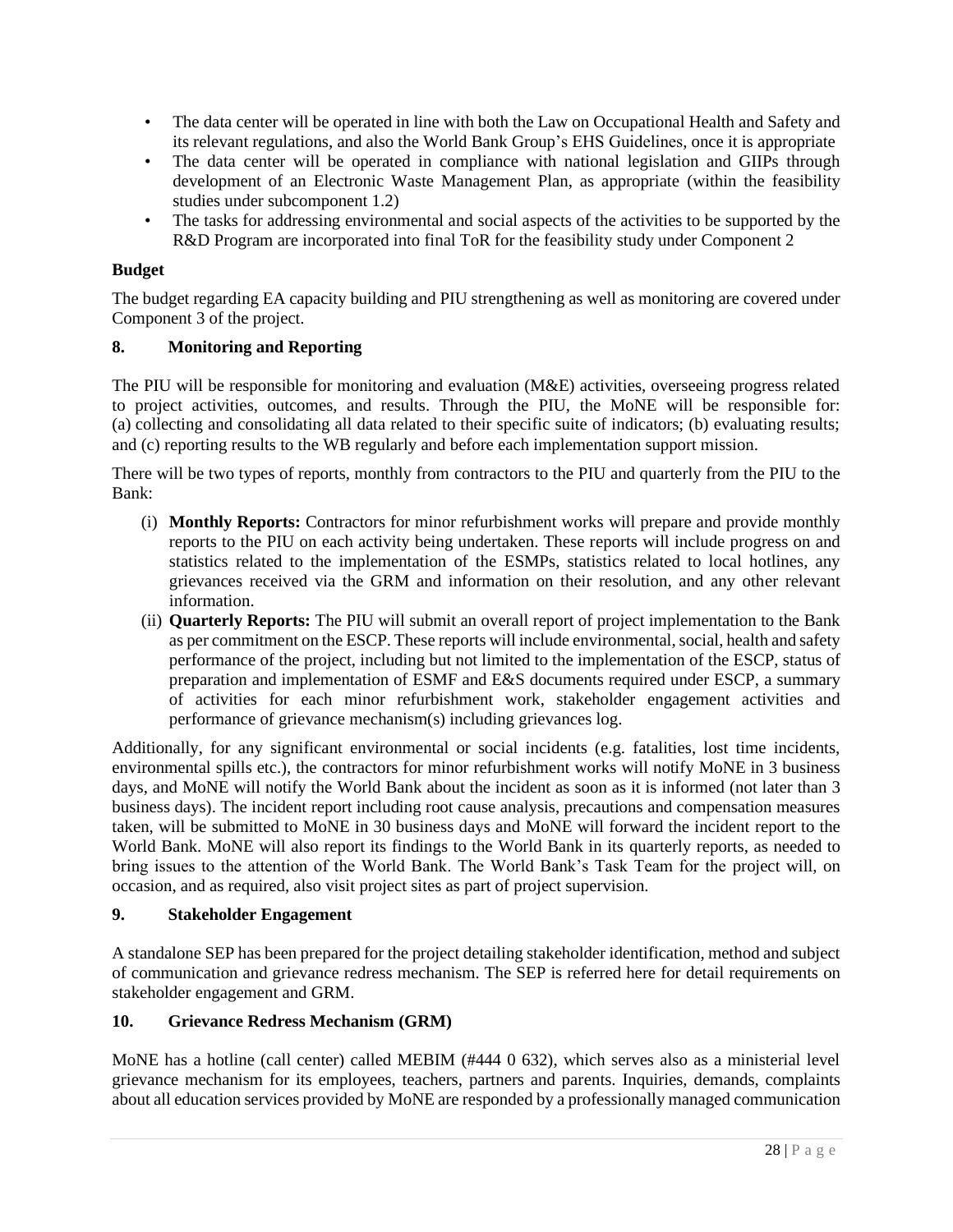center with 180 personnel (2018). This communication center has been also resolving issues related to the digital education platform (EBA). During the distance schooling time between 23rd March-28th April 2020, due to the sudden demand for the EBA platform there have been 65,643 applications (inquiries/demand/complaint etc.) from families, guardians, teachers and students.

Due to the increased demand to EBA platform and to reduce the waiting time on MEBIM communication center, MoNE (DGIET) decided to set up a dedicated call center solely for EBA platform. This will be financed under the SSDE project.

Target groups have also used CIMER (Presidential Communication Center) as an appeals mechanism in addition to the MEBIM service. Nearly 1,000 CIMER applications related to EBA platform were also directed to MoNE and responded in the stipulated time frame by MoNE personnel. CIMER is staffed with around 30 people.

Both MEBIM and CIMER issue fines to institutions in cases where complaints are not resolved in a timely manner.

Within the scope of the project, the existing grievance mechanism of MEBIM Communication Center will be expanded by adding a new call center dedicated to EBA and adapted in line with the specific needs of the project to collect and evaluate grievances and demands by the teachers, MoNE's employees, parents and students and all other related stakeholders on EBA platform.

The structure of the grievance mechanism for the project will be comprised of three levels:

- **1. EBA Call Center Level:** This call center will be newly set up in addition to the existing MEBIM hotline. This center will serve only to queries/suggestions/complaints related to distance education platform, EBA of the Ministry in order to achieve an effective grievance mechanism. To ensure that the grievance mechanism is accessible to parents/guardians and teachers at the community level, they will have the option to report their complaint/feedback to designated grievance focal points who are staff in the provincial level directorates of MoNE. Once the new call center is established and contact details of the hotline are known the SEP will be updated and re-disclosed publicly.
- **2. PIU Level, DGIET:** If there is a situation in which there is no response from the EBA call center/hotline, or if the response is not satisfactory then complainants and feedback providers have the option to contact the PIU directly to follow up on the issue. The PIU's grievance focal point(s) will be responsible for such complaints and issues related to the project and its components. The PIU Director will make a final decision after a thorough review of the investigation and verification findings.
- **3. Appeal Mechanism:** If the complaint is still not resolved, the complainant may escalate/appeal to a higher level of grievance mechanism within the project at the Ministerial level. If s/he is not satisfied with the decision, then s/he can submit his/her complaint to the Presidency's Communication Center or to appropriate court of law.

For worker's grievances, MoNE's MEBIM, will be utilized for the project workers apart from the new call center to be established as a dedicated project GRM for EBA platform. In addition, MoNE also has a process for workers'/employees of MoNE to handle issues related to sexual exploitation and abuse/sexual harassment (SEA/SH) at work place. If an employee faces such SEA/SH issue s/he can either apply to a higher level superior or directly go to police station, as stipulated in the national referral system of the country for dealing such cases. The content and procedures of the new grievance mechanism will also have a reporting line on such cases in regard to SEA/SH issues and will be handled under full confidentiality.

The details of the GRM is set out in the SEP and will be also incorporated in the Project Operational Manual.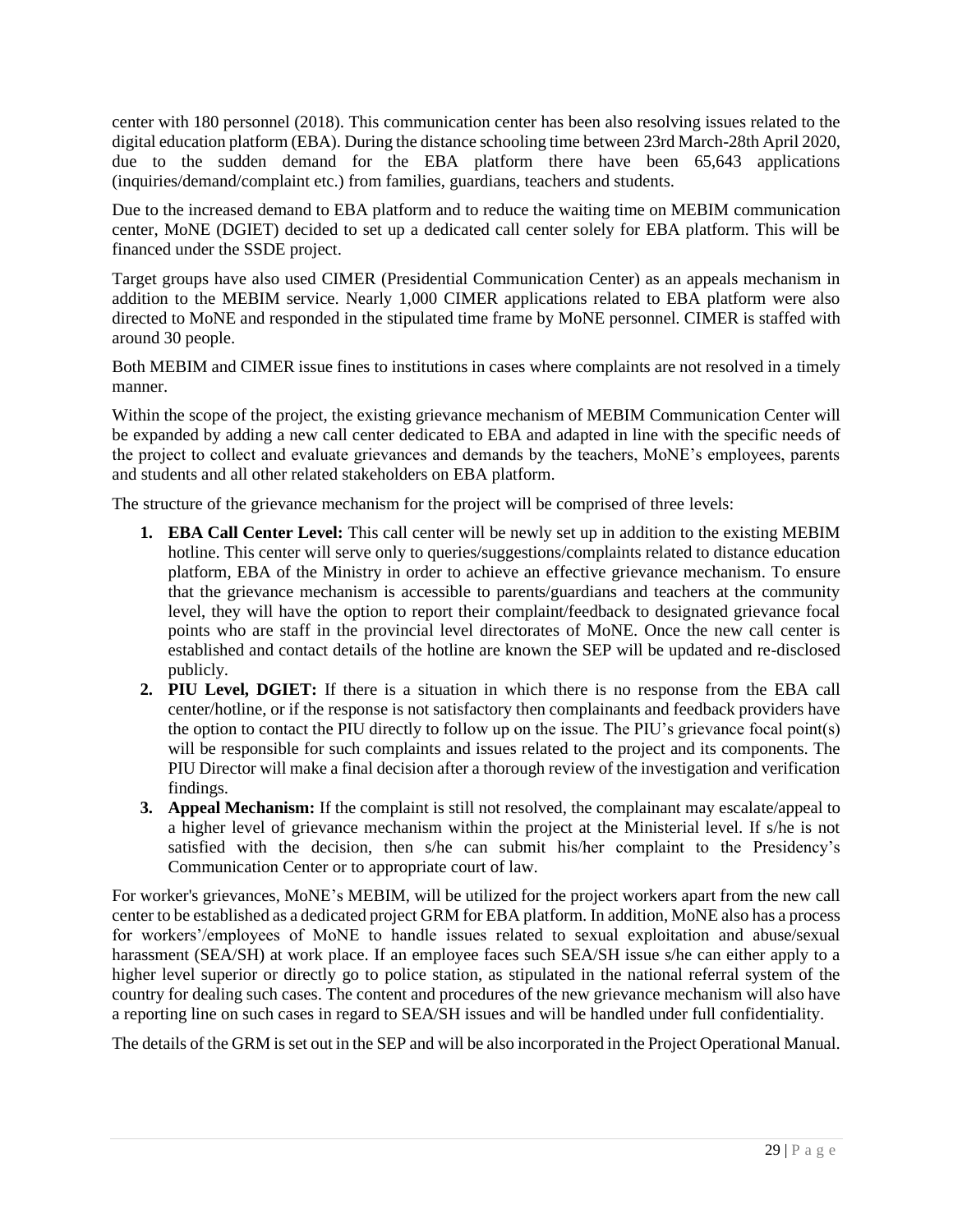# <span id="page-31-0"></span>**11. ESMF Disclosure and Consultation**

Consistent with the requirements for stakeholder engagement and taking into account COVID-19 related quarantine and lockdown measures, this section describes the consultation process and how project-specific information will be disclosed in relation to this ESMF and each individual project activity. Consistent with the standalone SEP prepared for the project, the section describes how to achieve communication between the PIU and the affected communities and stakeholders.

Although the limitations of the nature of COVID-19 outbreak and its diffusion mechanism, initial consultation has been widely opened to public authorities PLEDs, DGs of MoNE, teachers, school managers, students, guardians, parents and NGOs via online channels (official website announcements, social media, official letters, e-mails). As per the SEP, the project will adapt to different situation and requirements, as they develop to disclose information regarding COVID-19 and other relevant issues.

The preliminary strategy for public consultation and disclosure has been defined under the SEP and will be followed throughout project implementation.

Further, following guidelines has been suggested by the WB for projects under preparation, to be adopted while conducting stakeholder consultation and engagement:

- Review the country COVID-19 spread in the project area, and the restrictions put in place by the government to contain virus spread;
- Review the SEP, particularly the approach, methods and forms of engagement proposed, and assess the associated potential risks of virus transmission in conducting various engagement activities;
- Be sure that PIU members articulate and express their understandings on social behavior and good hygiene practices, and that any stakeholder engagement events be preceded with the procedure of articulating such hygienic practices;
- Avoid public gatherings (taking into account national restrictions), including public hearings, workshops and community meetings, and minimize direct interaction between project agencies and beneficiaries / affected people;
- If smaller meetings are permitted, conduct consultations in small-group sessions, such as focus group meetings. If not permitted, make all reasonable efforts to conduct meetings through online channels, including WebEx, Zoom and Skype meetings;
- Diversify means of communication and rely more on social media and online channels. Where possible and appropriate, create dedicated online platforms and chat groups appropriate for the purpose, based on the type and category of stakeholders;
- Employ traditional channels of communications (TV, newspaper, radio, dedicated phone-lines, public announcements and mail) when stakeholders do not have access to online channels or do not use them frequently;
- Employ online communication tools to design virtual workshops in situations where large meetings and workshops are essential, given the preparatory stage of the project;
- In situations where online interaction is challenging, information can be disseminated through digital platform (where available) like Facebook, Twitter, WhatsApp groups, Project weblinks/ websites, and traditional means of communications (TV, newspaper, radio, phone calls and mails with clear description of mechanisms for providing feedback via mail and / or dedicated telephone lines. All channels of communication need to clearly specify how stakeholders can provide their feedback and suggestions.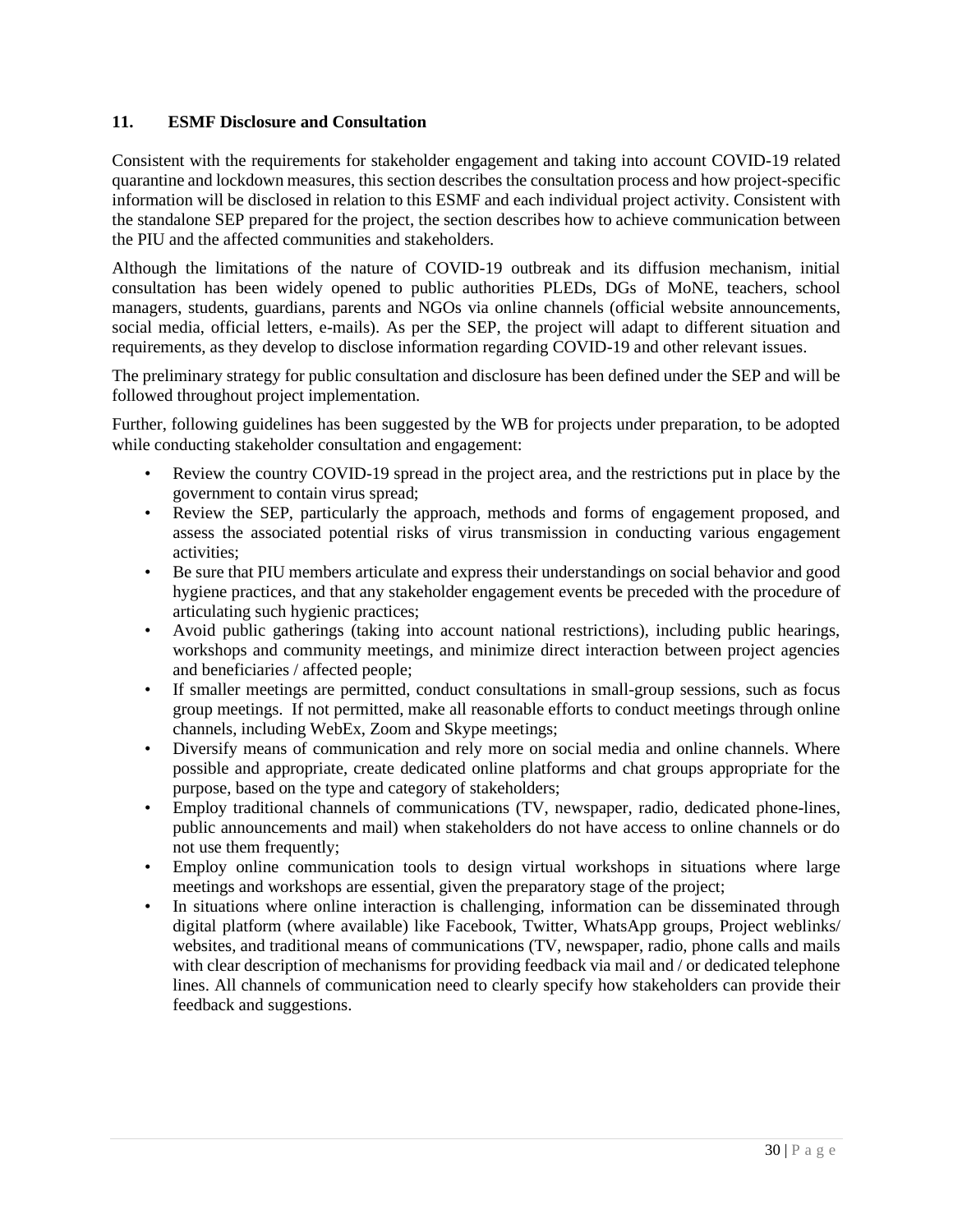The ESMF has been disclosed both in country on the MoNE website URL and on the World Bank website on October 19, 2020. The ESMF was open submission of comments for two weeks until November 09, 2020. Contact e-mail, telephone, address and social network account were used to deliver the comments.

As a result of the consultation, a total of approximately 200 feedbacks from students (7), teachers (182), parents (4) and others (9) were collected. The feedbacks were included in Public Consultation Summary provided under Annex-IV.

In addition to the public consultation forms, Provincial Directorates of National Education and relevant Departments of the Ministry were officially requested to submit their opinions and suggestions on October 22, 2020. Their opinions and suggestions on the ESMF were received until November 1, 2020.

Received opinions and suggestions were categorized and submitted on December 21, 2020 to the following departments of DGIET for them to provide a detailed information about their tasks. The answers are presented again in Annex-VI.

All these comments were evaluated and those relevant to the project were reflected in the relevant sections of the ESMF. Those outside the scope of the project were conveyed to the relevant Departments.

The comments were on issues such as providing device (computer, tablet, etc.) support for students with physical and / or mental disabilities, strengthening the internet infrastructure at schools in rural areas, developing content for teacher training, parent guidance and community engagement activities, ensuring the access of foreign students to distance education.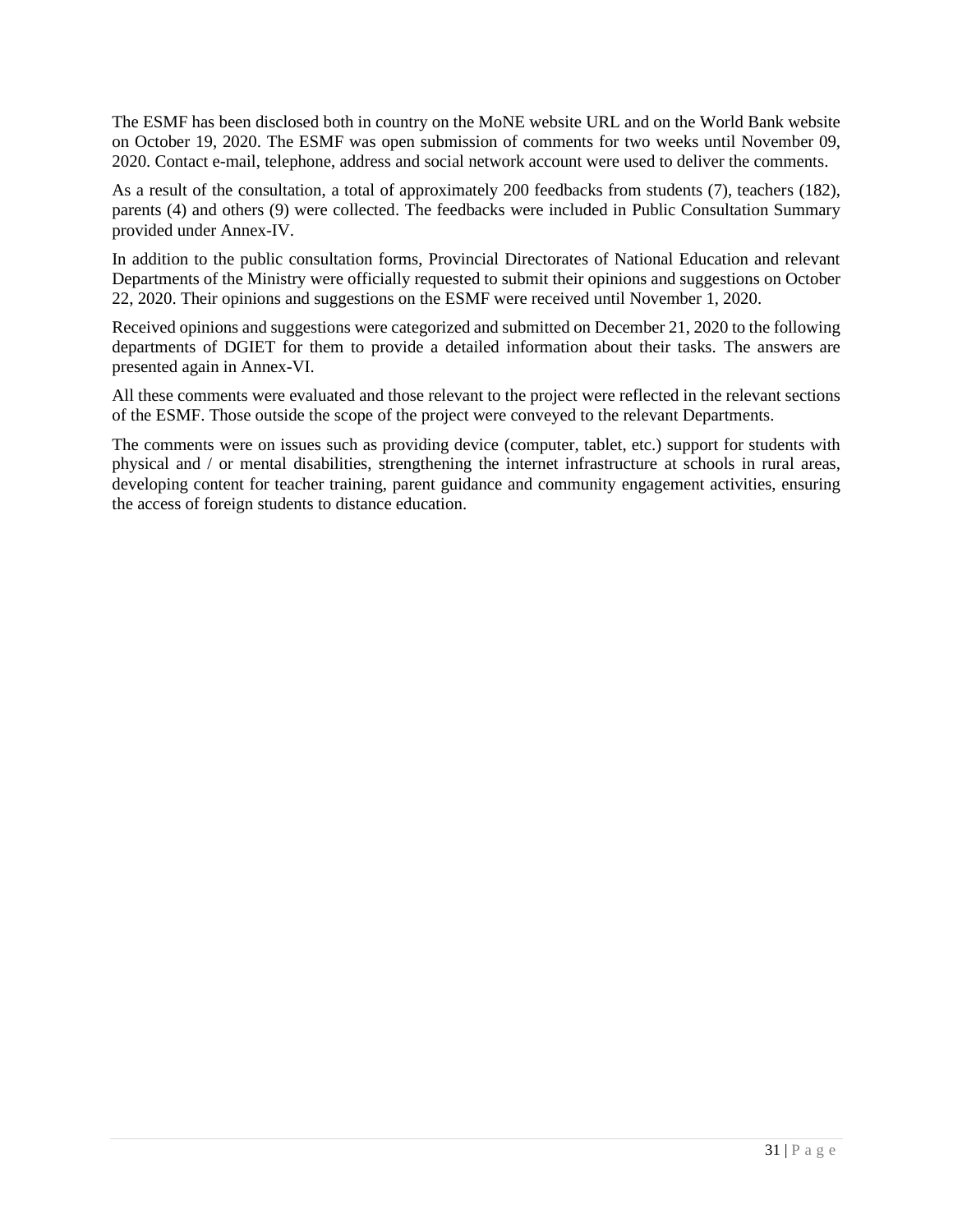# <span id="page-33-0"></span>**Annexes**

- I. Abbreviations and Acronyms<br>II. National Environmental Legis
- II. National Environmental Legislation and International Agreements and Conventions<br>III. Resource List: COVID-19 Guidance
- Resource List: COVID-19 Guidance
- IV. ESMP Checklists for Minor Refurbishment Works<br>V. World Bank's Project Categorization
- World Bank's Project Categorization
- VI. Public Consultation Summary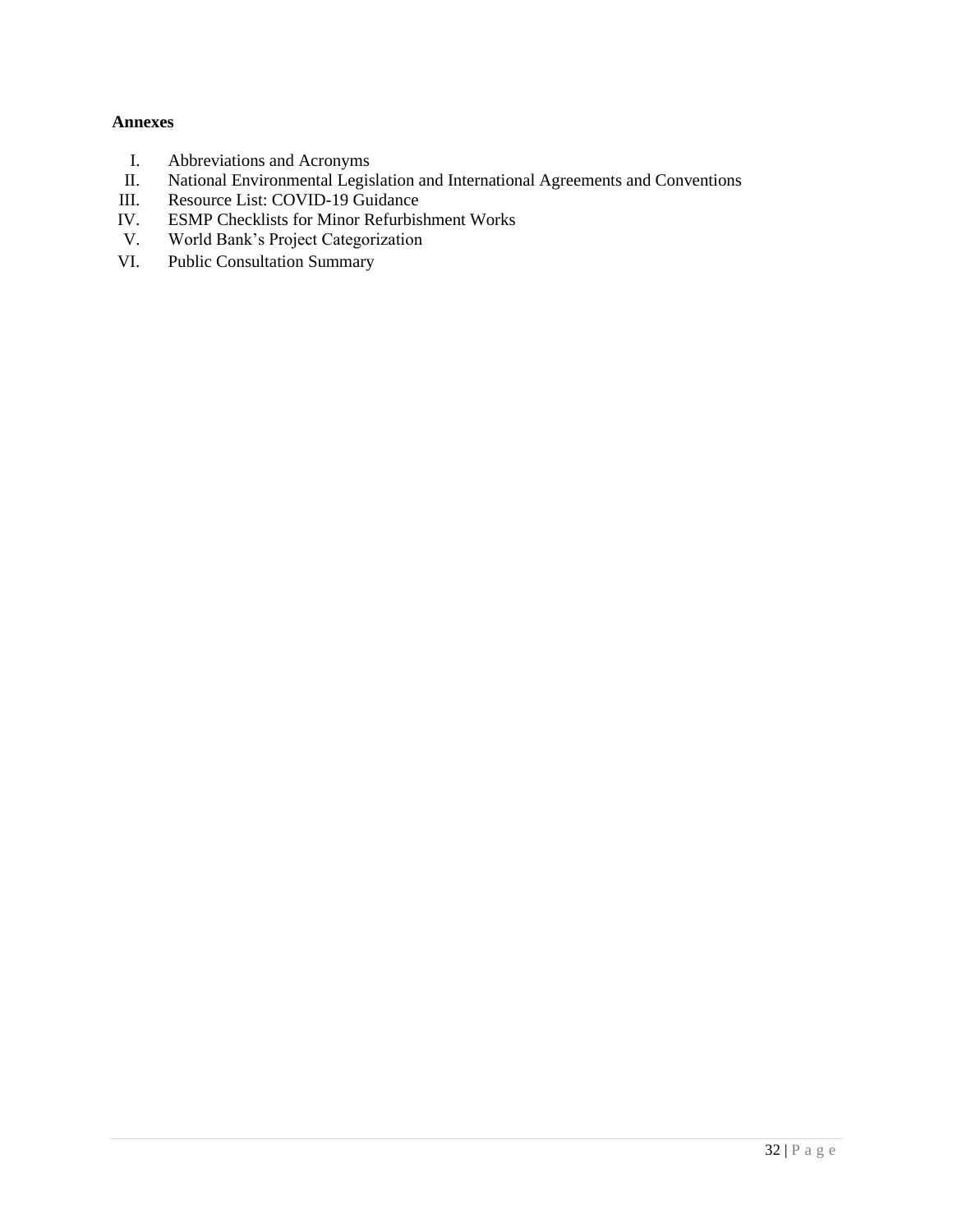# <span id="page-34-0"></span>**I. Abbreviations and Acronyms**

| <b>CDC</b>   | Centre for Disease Control and Prevention                       |
|--------------|-----------------------------------------------------------------|
| <b>CDN</b>   | <b>Content Delivery Network</b>                                 |
| <b>CLAs</b>  | <b>Central-Level Agencies</b>                                   |
| COVID-19     | Coronavirus Disease 2019                                        |
| DG           | <b>Directorate General</b>                                      |
| <b>DGIET</b> | Directorate General for Innovation and Educational Technologies |
| <b>DLEDs</b> | <b>District Level Education Directorates</b>                    |
| <b>DRMIS</b> | Disaster Risk Management in Schools                             |
| E&S          | <b>Environmental and Social</b>                                 |
| EA           | <b>Executing Agency</b>                                         |
| <b>EBA</b>   | Eğitim Bilişim Ağı (Online Education System)                    |
| <b>ECA</b>   | Europe and Central Asia                                         |
| EdTech       | <b>Education Technologies</b>                                   |
| <b>EHS</b>   | Environmental, Health and Safety                                |
| <b>EIA</b>   | <b>Environmental Impact Assessment</b>                          |
| EiE          | <b>Education in Emergencies</b>                                 |
| EIR          | <b>Education Infrastructure for Resilience</b>                  |
| <b>ESF</b>   | <b>Environmental and Social Framework</b>                       |
| <b>ESIA</b>  | <b>Environmental and Social Impact Assessment</b>               |
| <b>ESMF</b>  | <b>Environmental and Social Management Framework</b>            |
| <b>ESMP</b>  | <b>Environmental and Social Mitigation Plans</b>                |
| <b>ESS</b>   | <b>Environmental and Social Standard</b>                        |
| ${\rm EU}$   | European Union                                                  |
| <b>GBV</b>   | <b>Gender Based Violence</b>                                    |
| GD           | General Directorate                                             |
| <b>GIIP</b>  | Good International Industry Practice                            |
| <b>GRM</b>   | Grievance Redress Mechanism                                     |
| IaaS         | Infrastructure as a Service                                     |
| <b>LAYS</b>  | Learning Adjusted Years of Schooling                            |
| <b>LMP</b>   | <b>Labor Management Procedures</b>                              |
| M&E          | Monitoring and Evaluation                                       |
| <b>MoEU</b>  | Ministry of Environment and Urbanization                        |
| MoH          | Ministry of Health                                              |
| <b>MoNE</b>  | Ministry of National Education                                  |
| <b>NCDs</b>  | Non-Communicable Diseases                                       |
| <b>OHS</b>   | Occupational Health and Safety                                  |
| PaaS         | Platform as a Service                                           |
| PAP          | Project Affected Parties                                        |
| <b>PDO</b>   | Project Development Objective                                   |
| PIU          | Project Implementation Unit                                     |
| <b>PLEDs</b> | Provincial Level Education Directorates                         |
| <b>PLL</b>   | Professional Learning Lab                                       |
| <b>POM</b>   | Project Operations Manual                                       |
| <b>PPE</b>   | Personal Protective Equipment                                   |
| R&D          | <b>Research and Development</b>                                 |
| SC           | <b>Steering Committee</b>                                       |
| <b>SEP</b>   | Stakeholder Engagement Plan                                     |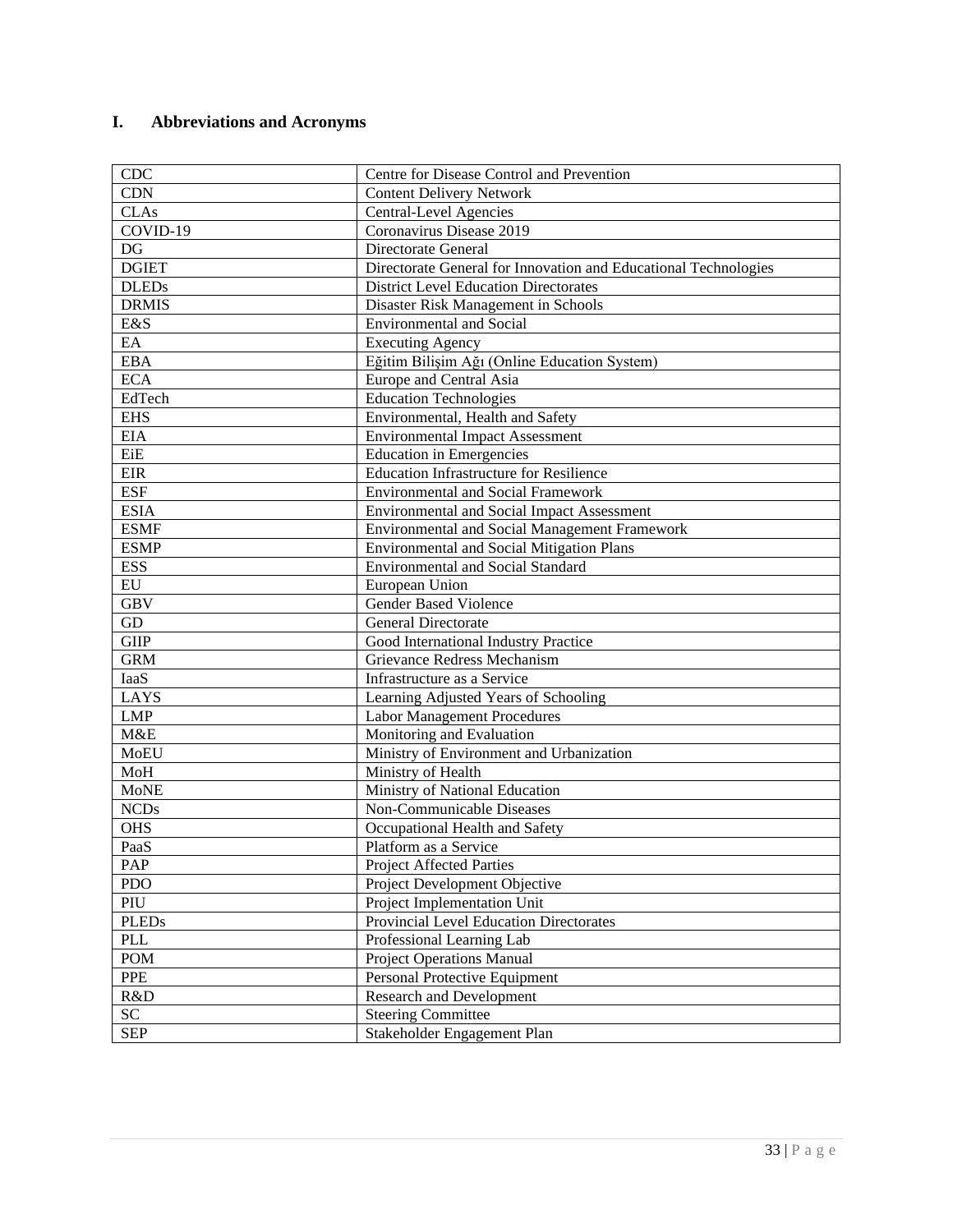| <b>SM</b>   | School Management                         |
|-------------|-------------------------------------------|
| <b>SSDE</b> | Safe Schooling and Distance Education     |
| <b>SuTP</b> | Syrians under temporary Protection        |
| <b>ToR</b>  | Terms of Reference                        |
| <b>UN</b>   | <b>United Nations</b>                     |
| <b>WB</b>   | World Bank                                |
| <b>WEEE</b> | Waste Electrical and Electronic Equipment |
| <b>WHO</b>  | World Health Organization                 |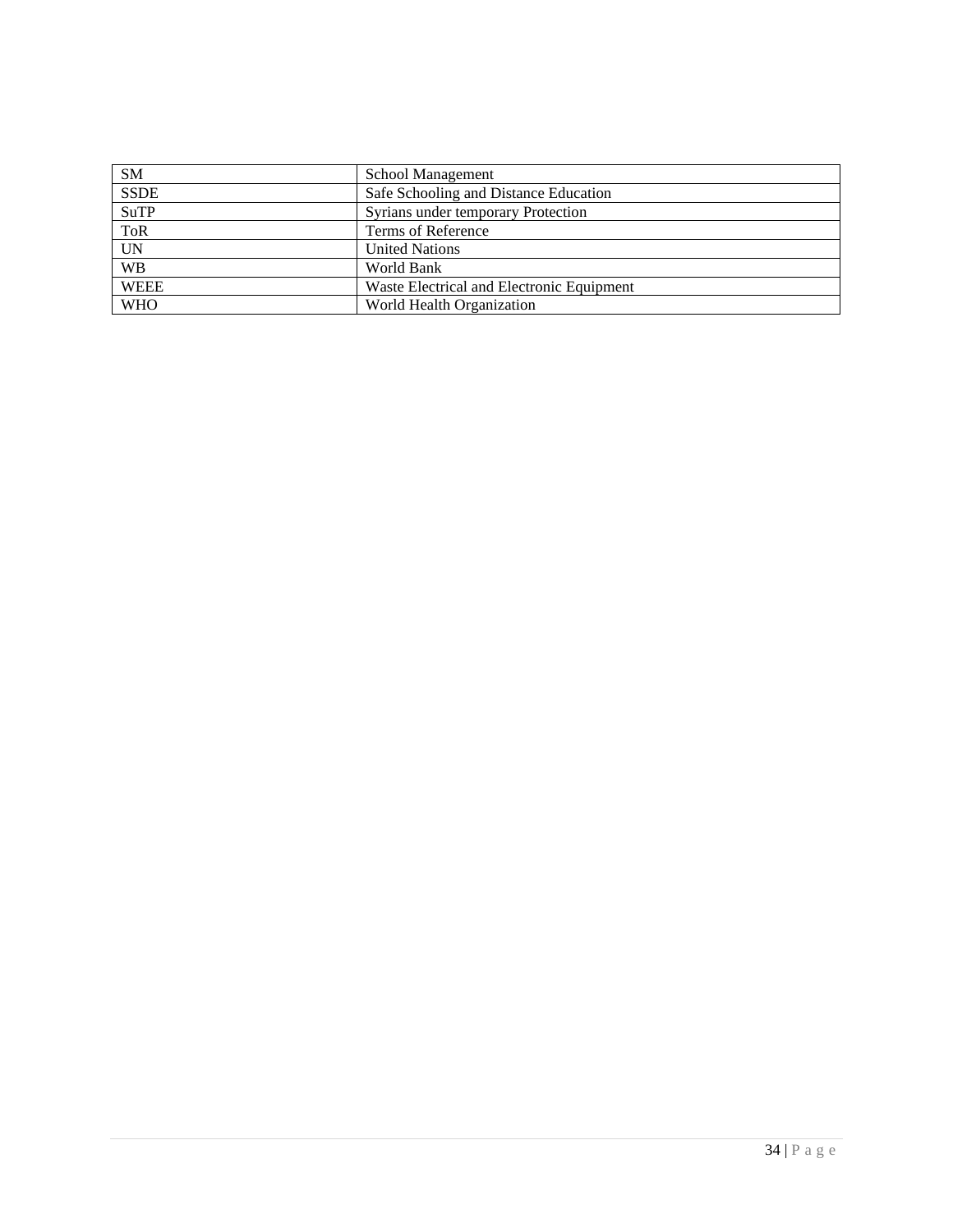# <span id="page-36-0"></span>**II. National Environmental Legislation and International Agreements and Conventions**

### **National Environmental Legislation**

Complementary to the Environmental Law and its regulations, other laws also govern the protection and conservation of the environment, resources and cultural and natural assets, the prevention and control of pollution, the implementation of measures for the prevention of pollution, health, and safety and labor issues. Some of these laws are:

- Conservation of Cultural and Natural Assets Law (Law No: 2863, Date of Ratification: 1983)
- Energy Efficiency Law (Law No: 5627, Date of Ratification: 2007)
- Forestry Law (Law No: 6831, Date of Ratification: 1956)
- Groundwater Law (Law No: 167, Date of Ratification: 1960)
- Labor Law (Law No: 4857, Date of Ratification: 2003)
- Law on Soil Protection and Land Use (Law No: 5403; Date of Ratification 2005)
- Law on Soil Protection and Land Use (Law No: 6537; Date of Ratification 2014)
- Municipality Law (Law No: 5393, Date of Ratification: 2005)
- Metropolitan Municipality Law (Law No: 5216, Date of Ratification: 2004)
- National Parks Law (Law No: 2873, Date of Ratification: 1983)
- Occupational Health and Safety Law (Law No: 6331, Date of Ratification: 2012)
- Pastures Law (Law No: 4342, Date of Ratification: 1998)
- Public Health Law (Law No: 1593, Date of Ratification: 1930)
- Social Insurances and General Health Insurance Law (Law No: 5510, Date of Ratification: 2006)

In line with the Environmental Law and other supplementary laws, several regulations, communiqués and ordinances have been published since 1983. A comprehensive (though non exhaustive) list of these regulations, communiqués and ordinances is given below:

#### Air Quality Control and Management

- Regulation Concerning Follow up of Greenhouse Gas Emissions, Official Gazette date: May 31, 2017, No: 30082.
- Regulation on the Control of Air Pollution from Heating, Official Gazette date: January 13, 2005, No: 25699.
- Regulation on the Control of Exhaust Emissions, Official Gazette date: March 11, 2017, No: 30004.
- Industrial Air Pollution Control Regulation, Official Gazette date: December 20, 2014, No: 29211.
- Regulation on Assessment and Management of Air Quality, Official Gazette date: June 6, 2008, No: 26898.

Environmental Management, Permitting and Planning

- Environmental Auditing Regulation, Official Gazette date: November 21, 2008 and No: 27061.
- Environmental Impact Assessment Regulation, Official Gazette date: November 25, 2014 and No: 29186.
- Regulation Concerning Environmental Land Use Plans, Official Gazette date: November 11, 2008 and No: 27051.
- Regulation on Environmental Permit and Licenses, Official Gazette date: September 10, 2014, No: 29115.
- Regulation for Starting up and Operating a Work Place, Official Gazette date: August 10, 2005, No: 25902.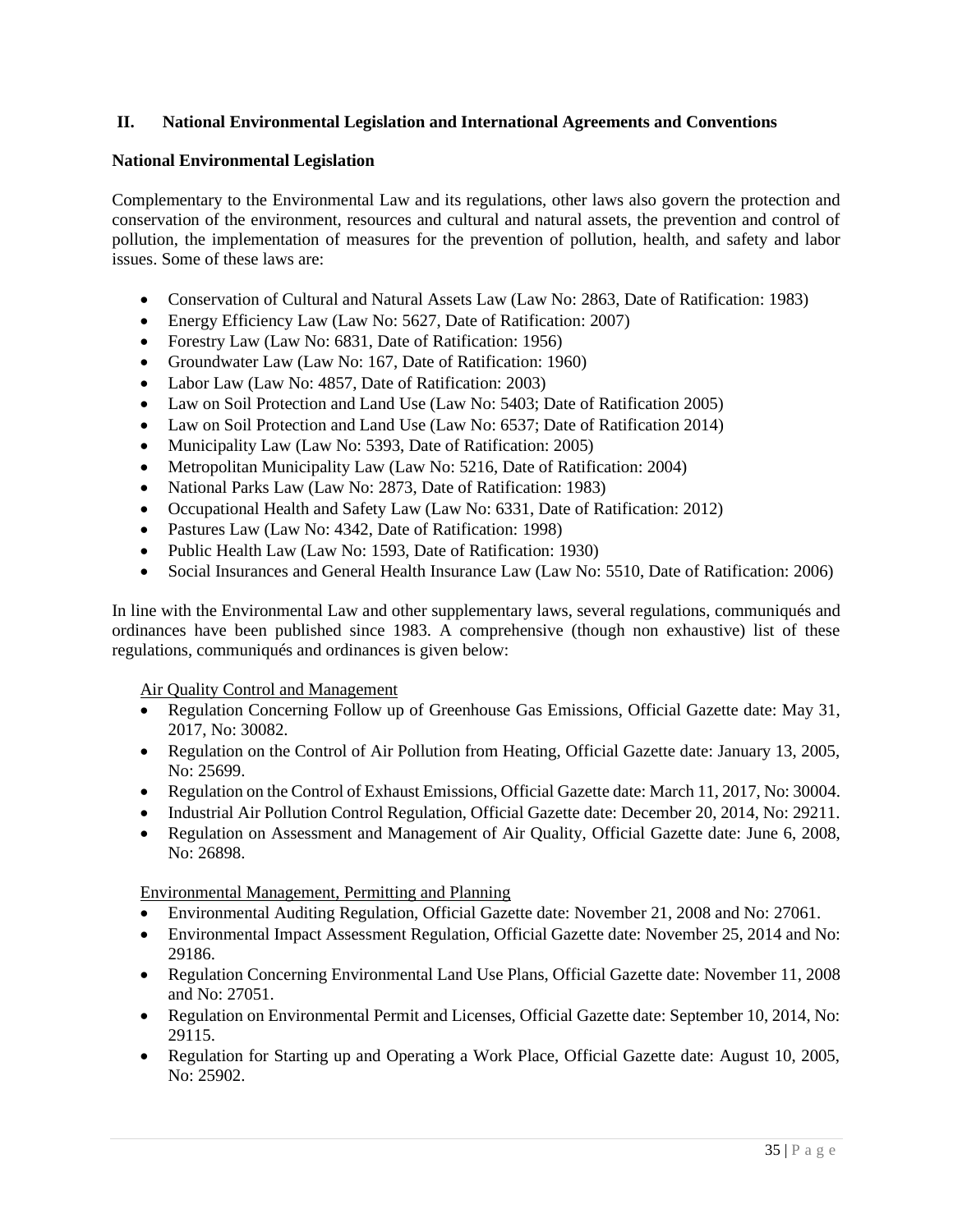Health and Safety

- Communiqué on Hazard Classes List related to Occupational Health and Safety, Official Gazette date: March 29, 2013, No: 28602.
- First Aid Regulation, Official Gazette date: July 29, 2015, No: 29429.
- Heavy and Hazardous Works Regulation, Official Gazette date: June 16, 2004, No: 25494.
- Health and Safety Signs Regulation, Official Gazette date: September 11, 2013, No: 28762 (based on EU Council Directive 92/58/EEC dated June 24, 1992).
- Regulation Concerning the Use of Personal Protection Equipment at Workplaces, Official Gazette date: July 2, 2013, No: 28695 (based on EU Council Directive 89/656/EEC dated November 11, 1989).
- Regulation on Health and Safety in Fixed Term and Temporary Employment, Official Gazette date August 23, 2013, No: 28744
- Regulation on Health and Safety Measures in the Use of Work Equipment, Official Gazette date: April 25, 2013, No: 28628.
- Regulation on Health and Safety Measures to be taken at Works Involving Chemicals, Official Gazette date: August 12, 2013, No: 28733.
- Regulation on Methods and Essentials of Work Health and Safety Training for Workers, Official Gazette date: May 15, 2013, No: 28648.
- Regulation on Occupational Health and Safety, Official Gazette date: December 9, 2003, No: 25311) (based on EU Council Directive 89/391/EEC dated June 6, 1989)
- Regulation on Radiation Safety, Official Gazette date: March 24, 2000, No: 23999.

# Management of Chemicals and Other Dangerous Substances

- Regulation Concerning the Classification, Packaging, and Labeling of Dangerous Substances and Preparations, Official Gazette date: December 11, 2013, No: 28848, repeated.
- Regulation Concerning the Material Safety Data Sheets for the Dangerous Substances and Preparations, Official Gazette date: December 3, 2014, No: 29204.
- Regulation on the Inventory and Control of Chemicals, Official Gazette date: December 26, 2008, No: 27092 (repeated).

#### Nature Protection

- Regulation on Pastures, Official Gazette date: July 31, 1998, No: 23419.
- Regulation on the Protection of Wetlands, Official Gazette date: April 4, 2014, No: 28962.
- Regulation on Procedures and Principles Concerning the Protection of Game and Wild Animals and their Habitats and Combat with their Pests, Official Gazette date: October 24, 2005, No: 25976.

#### Noise Control and Management

- Regulation on the Assessment and Management of Environmental Noise, Official Gazette date: June 4, 2010, No: 27601.
- Regulation on the Environmental Noise Emission caused by Equipment used Outdoors, Official Gazette date: June 30, 2016, No: 29758.

#### Soil Quality Control and Management

- Implementation Regulation on Soil Protection and Land Use, Official Gazette date: December 15, 2005, No: 26024.
- Regulation on the Control of Soil Pollution and Polluted Areas by Point Sources, Official Gazette date: June 8, 2010, No: 27605.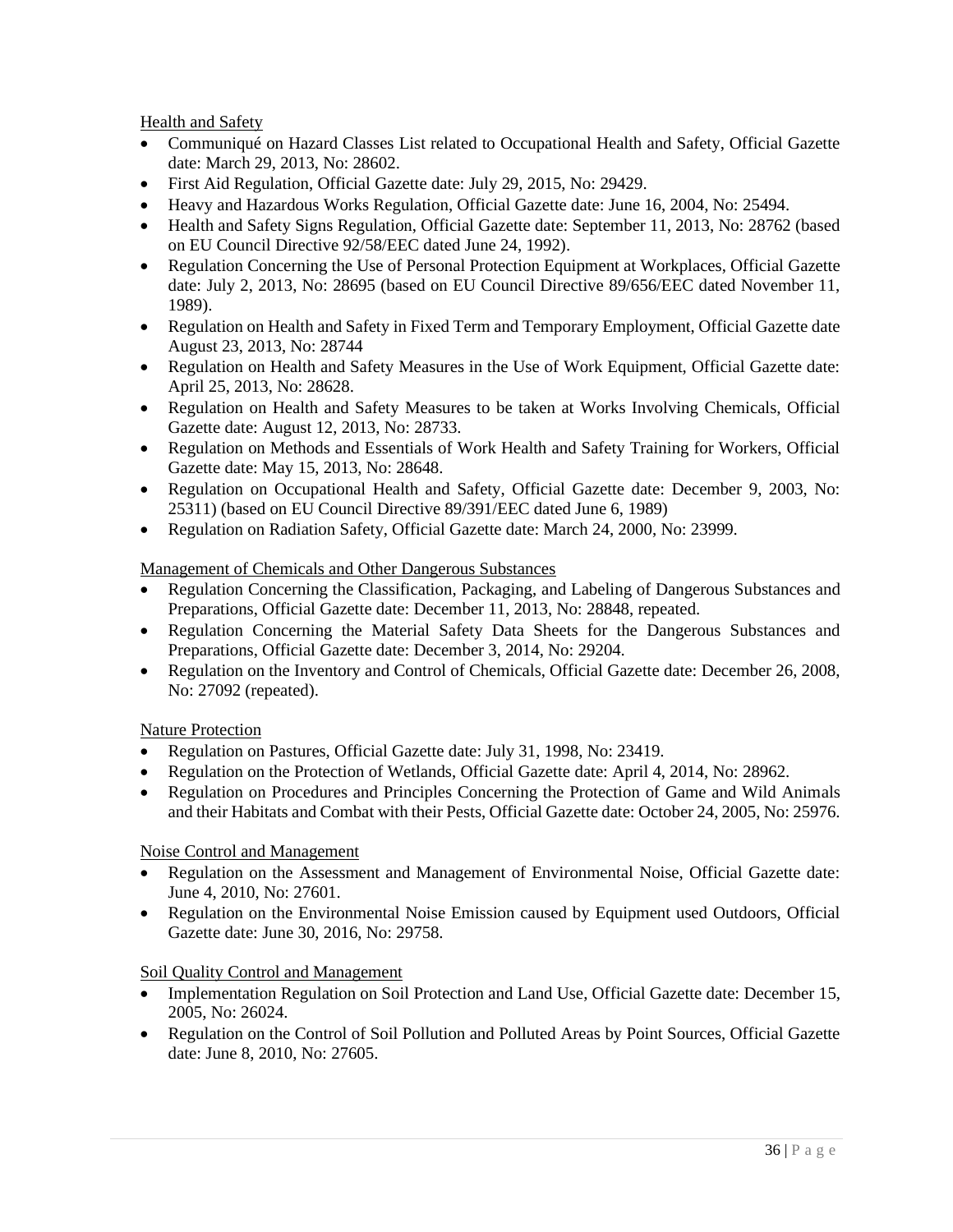Waste Management

- Regulation of Waste Management, Official Gazette date: April 2, 2015, No: 29314.
- Regulation Concerning the Landfill of Wastes, Official Gazette date: March 26, 2010, No: 27533.
- Regulation on the Control of Excavation Materials, Construction and Demolition Wastes, Official Gazette date: March 18, 2004, No: 25406.
- Regulation on the Control of Medical Wastes, Official Gazette date: January 25, 2017, No: 29959.
- Regulation on the Control of Packaging Wastes, Official Gazette date: December 27, 2017, No: 30283.
- Regulation on the Control of Waste Batteries and Accumulators, Official Gazette date: August 31, 2004, No: 25569.
- Regulation on the Control of Waste Oils, Official Gazette date: July 30, 2008, No: 26952.
- Zero Waste Regulation, Official Gazette date: July 12, 2019, No: 30829.
- Regulation on the Control of Waste Tires, Official Gazette date: March 11, 2015, No: 29292.
- Regulation on the Control of Waste Electrical and Electronic Equipment, Official Gazette date: May 22, 2012, No: 28300.

# Water Quality Control and Management

- Ordinance on Groundwater Resources, Official Gazette date: August 8, 1961, No: 10875.
- Regulation Concerning Protection of Ground Waters against Pollution and Deterioration, Official Gazette date: May 22, 2015, No: 29363.
- Regulation Concerning Quality of Surface Waters Planned or Used as Drinking Water Supply, Official Gazette date: June 29, 2012, No: 28338.
- Regulation Concerning Water for Human Consumption, Official Gazette date: March 7, 2013, No: 28580.
- Regulation on the Control of Pollution Caused by Dangerous Substances in Water Environment, Official Gazette date: November 26, 2005, No: 26005.
- Regulation on Pit Opening Where Sewer System Construction is not Applicable, Official Gazette date: March 19, 1971, No: 13783.
- Surface Water Quality Management Regulation, Official Gazette date: April 15, 2015, No: 29327.
- Urban Wastewater Treatment Regulation, Official Gazette date: January 8, 2006, No: 26047.
- Regulation Concerning Wastewater Collection and Disposal Systems, Official Gazette date: January 6, 2017, No: 29940.
- Water Pollution Control Regulation, Official Gazette date: December 31, 2004, No: 25687.

# **General**

- Turkey Building Earthquake Regulation, Official Gazette date: March 18, 2018, No: 30364 (repeated).
- Regulation Concerning the Decrease of Ozone Depleting Substances, Official Gazette date: April 7, 2017, No: 30031.
- Regulation Concerning the Increase of Efficiency in the Usage of Energy and Energy Resources, Official Gazette date: October 27, 2011, No: 28097.
- Regulation on Control of Large-Scale Industrial Accidents, Official Gazette date: August 18, 2010, No: 27676.
- Regulation on the Implementation of the Law Concerning Private Security Services, Official Gazette date: September 26, 2009, No: 27358.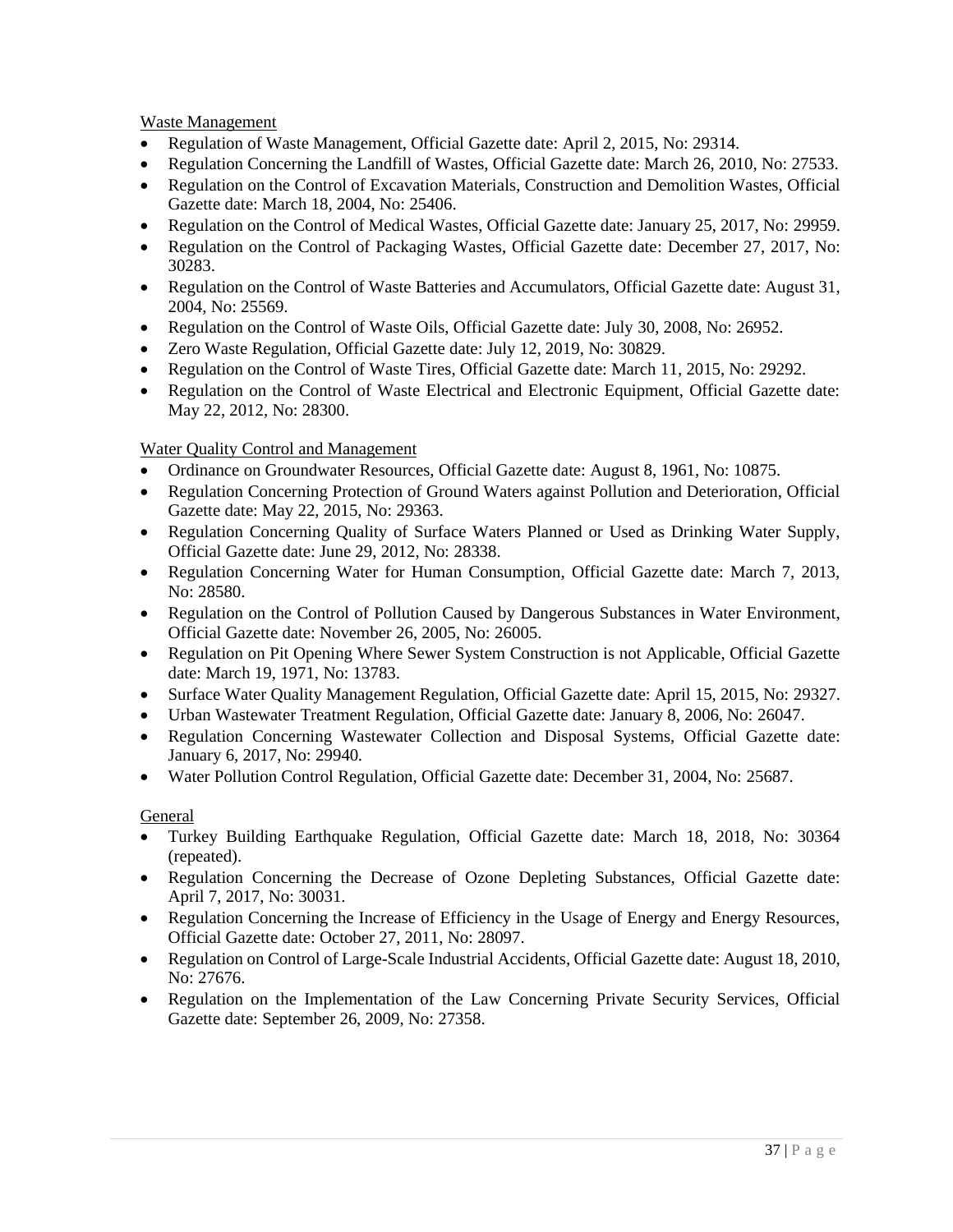#### **International Agreements and Convention**

Turkish national policy on protection of environment, cultural heritage and conservation of biological resources has been formulated on the basis of relevant international agreements signed or ratified by Turkey. Relevant environmental, OHS and international labor agreements and conventions ratified by Turkey are listed below:

- Basel Convention on the Control of Transboundary Movements of Hazardous Wastes and Their Disposal
- Bern Convention on Protection of Europe's Wild Life and Living Environment
- Convention on International Trade in Endangered Species of Wild Flora and Fauna (CITES)
- Convention on Long-range Transboundary Air Pollution
- European Convention on the Protection of the Archaeological Heritage
- European Landscape Convention
- International Convention for the Protection of Birds
- Montreal Protocol on Substances that Deplete the Ozone Layer
- Paris Convention on the Protection of the World Cultural and Natural Heritage
- Ramsar Convention on Wetlands of International Importance Especially as Wildfowl Habitat
- Stockholm Convention on Persistent Organic Pollutants
- United Nations Convention to Combat Desertification in Countries Experiencing Serious Drought and/or Desertification, Particularly in Africa
- United Nations (UN) Framework Convention on Climate Change (Kyoto Protocol)
- UN (Rio) Convention on Biological Diversity
- Vienna Convention or the Protection of the Ozone Layer
- ILO Occupational Safety and Health Convention
- Occupational Health Services Convention
- Labor Inspection Convention
- Promotional Framework for Occupational Safety and Health Convention
- Worst Forms of Child Labor Convention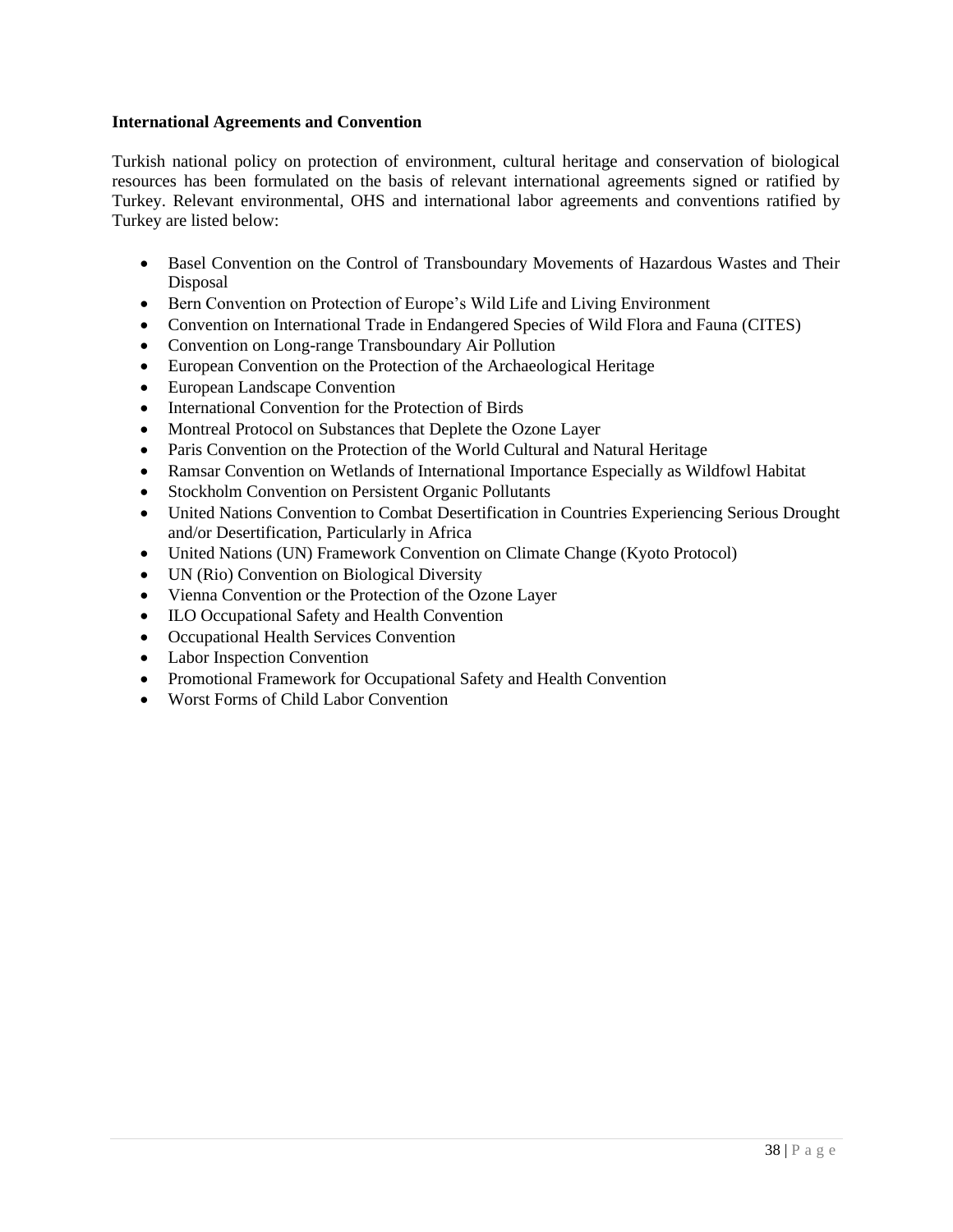# <span id="page-40-0"></span>**III. Resource List: COVID-19 Guidance**

# **WHO Guidance**

# **Advice for the public**

• WHO advice for the public, including on social distancing, respiratory hygiene, self-quarantine, and seeking medical advice, can be consulted on this WHO website: <https://www.who.int/emergencies/diseases/novel-coronavirus-2019/advice-for-public>

# **Technical guidance**

- [Infection prevention and control during health care when novel coronavirus \(nCoV\) infection is](https://www.who.int/publications-detail/infection-prevention-and-control-during-health-care-when-novel-coronavirus-(ncov)-infection-is-suspected-20200125)  [suspected,](https://www.who.int/publications-detail/infection-prevention-and-control-during-health-care-when-novel-coronavirus-(ncov)-infection-is-suspected-20200125) issued on March 19, 2020
- [Recommendations to Member States to Improve Hygiene Practices,](https://www.who.int/publications-detail/recommendations-to-member-states-to-improve-hand-hygiene-practices-to-help-prevent-the-transmission-of-the-covid-19-virus) issued on April 1, 2020
- [Severe Acute Respiratory Infections Treatment Center,](https://www.who.int/publications-detail/severe-acute-respiratory-infections-treatment-centre) issued on March 28, 2020
- [Infection prevention and control at health care facilities \(with a focus on settings with limited](https://www.who.int/infection-prevention/tools/core-components/facility-manual.pdf)  [resources\),](https://www.who.int/infection-prevention/tools/core-components/facility-manual.pdf) issued in 2018
- [Laboratory biosafety guidance related to coronavirus disease 2019 \(COVID-19\),](https://www.who.int/publications-detail/laboratory-biosafety-guidance-related-to-coronavirus-disease-2019-(covid-19)) issued on March 18, 2020
- [Laboratory Biosafety Manual, 3rd edition,](https://www.who.int/csr/resources/publications/biosafety/Biosafety7.pdf?ua=1) issued in 2014
- [Laboratory testing for COVID-19, including specimen collection and shipment,](https://www.who.int/publications-detail/laboratory-testing-for-2019-novel-coronavirus-in-suspected-human-cases-20200117) issued on March 19, 2020
- [Prioritized Laboratory Testing Strategy According to 4Cs Transmission Scenarios,](https://apps.who.int/iris/bitstream/handle/10665/331509/WHO-COVID-19-lab_testing-2020.1-eng.pdf) issued on March 21, 2020
- [Infection Prevention and Control for the safe management of a dead body in the context of COVID-19,](https://apps.who.int/iris/bitstream/handle/10665/331538/WHO-COVID-19-lPC_DBMgmt-2020.1-eng.pdf) issued on March 24, 2020
- [Key considerations for repatriation and quarantine of travelers in relation to the outbreak COVID-19,](https://www.who.int/news-room/articles-detail/key-considerations-for-repatriation-and-quarantine-of-travellers-in-relation-to-the-outbreak-of-novel-coronavirus-2019-ncov) issued on February 11, 2020
- [Preparedness, prevention and control of COVID-19 for refugees and migrants in non-camp settings,](https://www.who.int/publications-detail/preparedness-prevention-and-control-of-coronavirus-disease-(covid-19)-for-refugees-and-migrants-in-non-camp-settings) issued on April 17, 2020
- [Coronavirus disease \(COVID-19\) outbreak: rights, roles and responsibilities of health workers,](https://www.who.int/publications-detail/coronavirus-disease-(covid-19)-outbreak-rights-roles-and-responsibilities-of-health-workers-including-key-considerations-for-occupational-safety-and-health)  [including key considerations for occupational safety and health,](https://www.who.int/publications-detail/coronavirus-disease-(covid-19)-outbreak-rights-roles-and-responsibilities-of-health-workers-including-key-considerations-for-occupational-safety-and-health) issued on March 18, 2020
- [Oxygen sources and distribution for COVID-19 treatment centers,](https://www.who.int/publications-detail/oxygen-sources-and-distribution-for-covid-19-treatment-centres) issued on April 4, 2020
- Risk Communication and Community Engagement (RCCE) Action Plan Guidance COVID-19 [Preparedness and Response,](https://www.who.int/publications-detail/risk-communication-and-community-engagement-(rcce)-action-plan-guidance) issued on March 16, 2020
- Considerations for quarantine of individuals in the context of containment for coronavirus disease [\(COVID-19\),](https://www.who.int/publications-detail/considerations-for-quarantine-of-individuals-in-the-context-of-containment-for-coronavirus-disease-(covid-19)) issued on March 19, 2020
- [Operational considerations for case management of COVID-19 in health facility and community,](https://apps.who.int/iris/bitstream/handle/10665/331492/WHO-2019-nCoV-HCF_operations-2020.1-eng.pdf) issued on March 19, 2020
- [Rational use of personal protective equipment for coronavirus disease 2019 \(COVID-19\),](https://apps.who.int/iris/bitstream/handle/10665/331215/WHO-2019-nCov-IPCPPE_use-2020.1-eng.pdf) issued on February 27, 2020
- [Getting your workplace ready for COVID-19,](https://www.who.int/docs/default-source/coronaviruse/getting-workplace-ready-for-covid-19.pdf) issued on March 19, 2020
- [Water, sanitation, hygiene and waste management for COVID-19,](https://www.who.int/publications-detail/water-sanitation-hygiene-and-waste-management-for-covid-19) issued on March 19, 2020
- [Safe management of wastes from health-care activities,](https://apps.who.int/iris/bitstream/handle/10665/85349/9789241548564_eng.pdf?sequence=1) issued in 2014
- [Advice on the use of masks in the community, during home care and in healthcare settings in the](https://www.who.int/publications-detail/advice-on-the-use-of-masks-in-the-community-during-home-care-and-in-healthcare-settings-in-the-context-of-the-novel-coronavirus-(2019-ncov)-outbreak)  [context of the novel coronavirus \(COVID-19\) outbreak,](https://www.who.int/publications-detail/advice-on-the-use-of-masks-in-the-community-during-home-care-and-in-healthcare-settings-in-the-context-of-the-novel-coronavirus-(2019-ncov)-outbreak) issued on March 19, 2020
- [Disability Considerations during the COVID-19](https://www.who.int/who-documents-detail/disability-considerations-during-the-covid-19-outbreak) outbreak, issued on March 26, 2020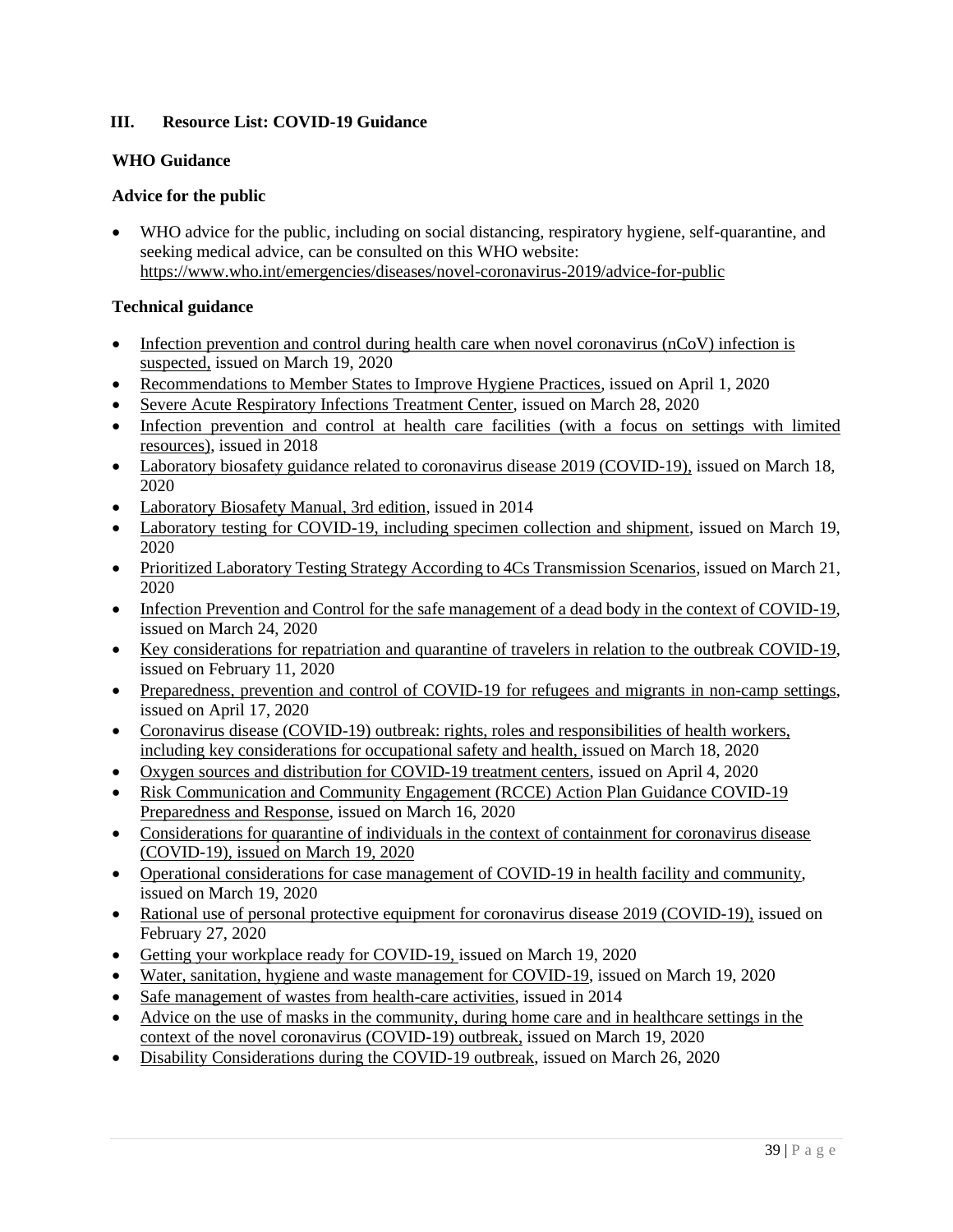# **WORLD BANK GROUP GUIDANCE**

- Technical Note: Public Consultations and Stakeholder Engagement in WB-supported operations [when there are constraints on conducting public meetings,](https://worldbankgroup.sharepoint.com/sites/wbunits/opcs/Knowledge%20Base/Public%20Consultations%20in%20WB%20Operations.pdf) issued on March 20, 2020
- [Technical Note: Use of Military Forces to Assist in COVID-19 Operations,](https://worldbankgroup.sharepoint.com/sites/wbunits/opcs/Knowledge%20Base/Security%20Forces%20EandS%20issues%20in%20COVID%20projects.pdf) issued on March 25, 2020
- [ESF/Safeguards Interim Note: COVID-19 Considerations in Construction/Civil Works Projects,](https://worldbankgroup.sharepoint.com/sites/wbunits/opcs/Knowledge%20Base/ESF%20Safeguards%20Interim%20Note%20Construction%20Civil%20Works%20COVID.pdf) issued on April 7, 2020
- [Technical Note on SEA/H for HNP COVID Response Operations,](https://worldbankgroup.sharepoint.com/sites/gsg/HealthySocieties/Documents/COVID-19/Technical%20Note%20on%20addressing%20SEAH%20in%20HNP%20COVID%20response%20operations.pdf) issued in March 2020
- [Interim Advice for IFC Clients on Preventing and Managing Health Risks](https://www.ifc.org/wps/wcm/connect/topics_ext_content/ifc_external_corporate_site/sustainability-at-ifc/publications/publications_tipsheet_covid-19-ohs) of COVID-19 in the [Workplace,](https://www.ifc.org/wps/wcm/connect/topics_ext_content/ifc_external_corporate_site/sustainability-at-ifc/publications/publications_tipsheet_covid-19-ohs) issued on April 6, 2020
- Interim Advice for [IFC Clients on Supporting Workers in the Context of COVID-19,](https://www.ifc.org/wps/wcm/connect/topics_ext_content/ifc_external_corporate_site/sustainability-at-ifc/publications/publications_tipsheet_covid-19_supportingworkers) issued on April 6, 2020
- [IFC Tip Sheet for Company Leadership on Crisis Response: Facing the COVID-19 Pandemic,](https://www.ifc.org/wps/wcm/connect/topics_ext_content/ifc_external_corporate_site/ifc+cg/resources/guidelines_reviews+and+case+studies/tip+sheet+for+company+leadership+on+crisis+response+-+facing+the+covid-19+pandemic) issued on April 6, 2020
- [WBG EHS Guidelines for Healthcare Facilities,](https://www.ifc.org/wps/wcm/connect/960ef524-1fa5-4696-8db3-82c60edf5367/Final%2B-%2BHealth%2BCare%2BFacilities.pdf?MOD=AJPERES&CVID=jqeCW2Q&id=1323161961169) issued on April 30, 2007

# **ILO GUIDANCE**

• [ILO Standards and COVID-19 FAQ,](https://www.ilo.org/wcmsp5/groups/public/---ed_norm/---normes/documents/publication/wcms_739937.pdf) issued on March 23, 2020 (provides a compilation of answers to most frequently asked questions related to international labor standards and COVID-19)

# **MFI GUIDANCE**

- [ADB Managing Infectious Medical Waste during the COVID-19 Pandemic](https://www.adb.org/publications/managing-medical-waste-covid19)
- [IDB Invest](https://idbinvest.org/en/download/9625) [Guidance for Infrastructure Projects on COVID-19: A Rapid Risk Profile and Decision](https://idbinvest.org/en/download/9625)  [Framework](https://idbinvest.org/en/download/9625)
- [KfW DEG COVID-19 Guidance for employers,](https://www.deginvest.de/Unsere-L%C3%B6sungen/COVID-19-DEG-information-for-customers-and-business-partners/) issued on March 31, 2020
- [CDC Group COVID-19 Guidance for Employers,](https://assets.cdcgroup.com/wp-content/uploads/2020/03/23093424/COVID-19-CDC-ESG-Guidance.pdf) issued on March 23, 2020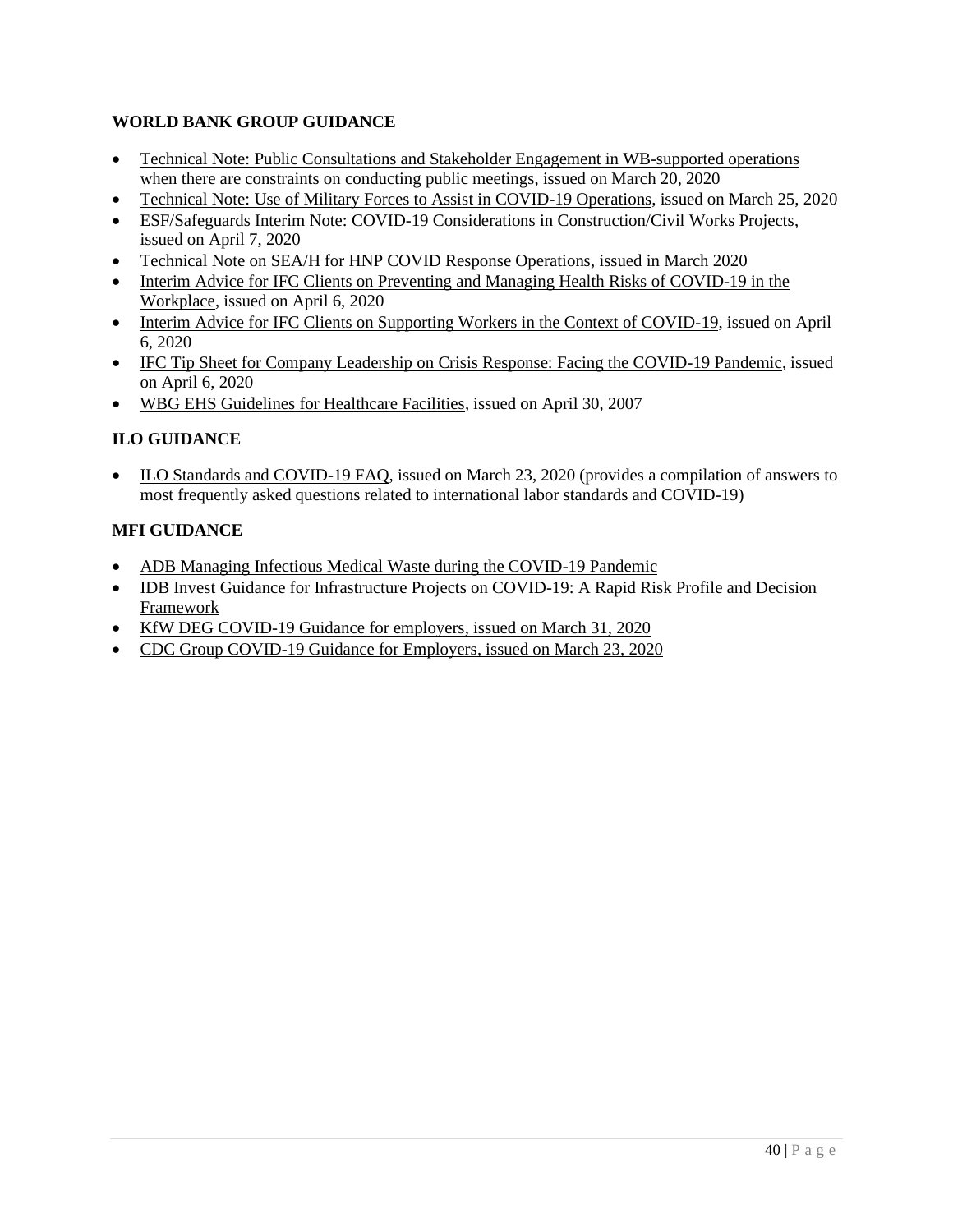# <span id="page-42-0"></span>**IV. ESMP Checklists for Minor Refurbishment Works<sup>18</sup>**

# **PART 1: General Project and Site Information**

| <b>GENERAL</b>                            |                                       |
|-------------------------------------------|---------------------------------------|
| Country                                   | Turkey                                |
| Project title                             |                                       |
| Scope of project and activity             |                                       |
|                                           |                                       |
| <b>SITE DESCRIPTION</b>                   |                                       |
| Name of site                              |                                       |
| Describe site location                    | Attachment 1:<br>Site Map [ ] Y [ ] N |
| Who owns the land?                        |                                       |
| Description of geographic,                |                                       |
| physical, biological,                     |                                       |
| geological, hydrographic and              |                                       |
| socio-economic context, as<br>appropriate |                                       |
| Locations and distance to                 |                                       |
| nearest sensitive receptors               |                                       |
| such as hospitals, health care            |                                       |
| units, schools, houses?                   |                                       |
| Locations and distance for                |                                       |
| potential material sourcing               |                                       |
| especially aggregates, water,             |                                       |
| stones, as appropriate                    |                                       |
| <b>LEGISLATION</b>                        |                                       |
| Identify the infrastructures              |                                       |
| used by the project such as               |                                       |
| sewer system, electricity,                |                                       |
| water network etc.                        |                                       |
| Identify national & local                 |                                       |
| legislation & permits that                |                                       |
| apply to project activity (i.e.           |                                       |
| 1/1000 or 1/5000 scaled                   |                                       |
| master plan arrangements,                 |                                       |
| construction/refurbishment                |                                       |
| permit, building permit etc.)             |                                       |
| PUBLIC CONSULTATION                       |                                       |
| Identify when / where the                 |                                       |
| public consultation process               |                                       |
| took place                                |                                       |
| Brief summary of the issues               |                                       |
| and concerns raised by the                |                                       |
| stakeholders                              |                                       |

<sup>&</sup>lt;sup>18</sup> The checklists contained in this annex point out main impacts and mitigation measures, but are not meant to be exhaustive in their coverage. Impact assessment and mitigation planning must be tailored to each individual subproject, as appropriate.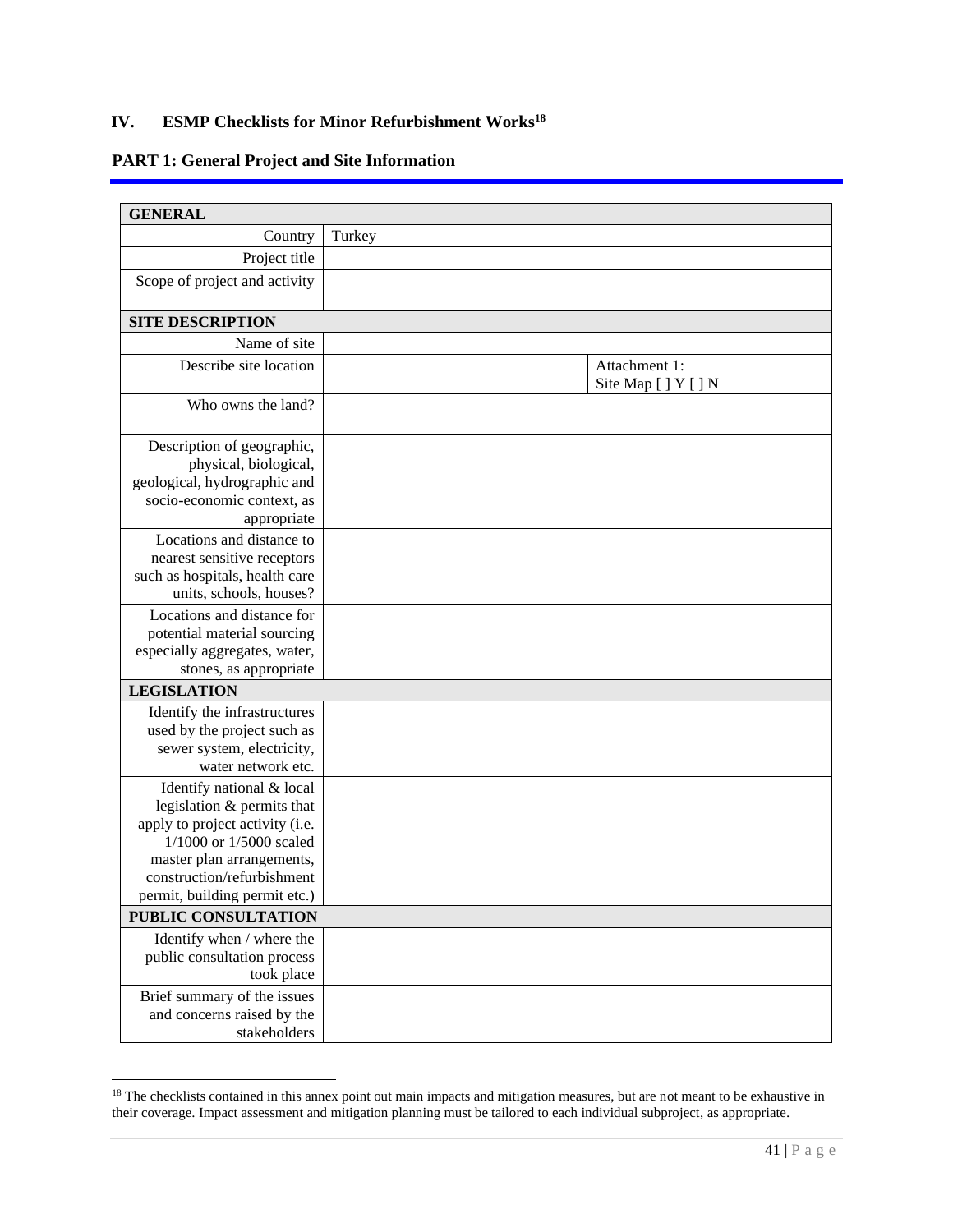# **PART 2: Environmental/Social Screening**

| <b>ENVIRONMENTAL/SOCIAL SCREENING</b> |                                                         |                              |                                         |  |  |  |  |
|---------------------------------------|---------------------------------------------------------|------------------------------|-----------------------------------------|--|--|--|--|
| Will the site                         | <b>Activity/Issue</b>                                   | <b>Status</b>                | <b>Triggered Actions</b>                |  |  |  |  |
| activity                              | Building rehabilitation and minor refurbishment<br>А.   | $[$   Yes $[$   No           | If yes, then see Section A below        |  |  |  |  |
| include/involve<br>any of the         | Hazardous or toxic materials <sup>19</sup><br><b>B.</b> | $\lceil$   Yes $\lceil$   No | If yes, then see Section <b>B</b> below |  |  |  |  |
| following??                           | Traffic and Pedestrian Safety                           | $\lceil$ Yes $\lceil$ No     | If yes, then see Section $C$ below      |  |  |  |  |

# **PART 3: Mitigation Measures**

| <b>ACTIVITY</b>          | <b>PARAMETER</b>                              | <b>MITIGATION MEASURES CHECKLIST</b>                                                                                                                                                                                                                                                                                                                                                                                                 |
|--------------------------|-----------------------------------------------|--------------------------------------------------------------------------------------------------------------------------------------------------------------------------------------------------------------------------------------------------------------------------------------------------------------------------------------------------------------------------------------------------------------------------------------|
| 0. General<br>Conditions | Design/Planning<br>considerations             | MoNE will apply the concept of universal access <sup>20</sup> to the design and refurbishment/renovation of existing<br>(a)<br>structures.                                                                                                                                                                                                                                                                                           |
|                          | <b>Notification</b><br>Resource<br>Efficiency | The facilities (data center, hub, etc.) will be designed to prevent the start of fires through the<br>(b)<br>implementation of national legislation (Regulation on the Protection of Buildings from Fire, Official<br>Gazette No: 26735, dated December 12, 2007) and the internationally accepted life and fire safety<br>standards.                                                                                                |
|                          |                                               | Structures will be checked for seismic resilience, as appropriate. Provisions of "Regulations for the<br>(c)<br>Structures to be Built in Disaster Areas" published in the Official Gazette No. 26582 dated 14.07.2007 and<br>"Turkey Building Code" of Disaster and Emergency Management Administration published in the Official<br>Gazette No30364 dated 18.03.2018 that came into force in 01.01.2019 will be strictly followed. |
|                          |                                               | The relevant local and environment related authorities and communities will be notified of upcoming<br>(d)<br>activities.                                                                                                                                                                                                                                                                                                            |
|                          |                                               | The public will be notified of the works, including the COVID-19 measures taken on sites, through<br>(e)<br>appropriate notification in the media and/or at publicly accessible sites (including the site of the works).                                                                                                                                                                                                             |
|                          |                                               | All legally required permits will be acquired for refurbishment and/or renovation.<br>(f)                                                                                                                                                                                                                                                                                                                                            |
|                          |                                               | The Contractor notifies MoNE in 3 business days in case of any significant event occurs. MoNE will<br>(g)<br>notify the World Bank about any significant incident (accidents, spills, fatalities, etc.) as soon as it is                                                                                                                                                                                                             |

<sup>&</sup>lt;sup>19</sup> Toxic / hazardous material includes but is not limited to asbestos, toxic paints, noxious solvents, removal of lead paint, etc.<br><sup>20</sup> Universal access means unimpeded access for people of all ages and abilities in dif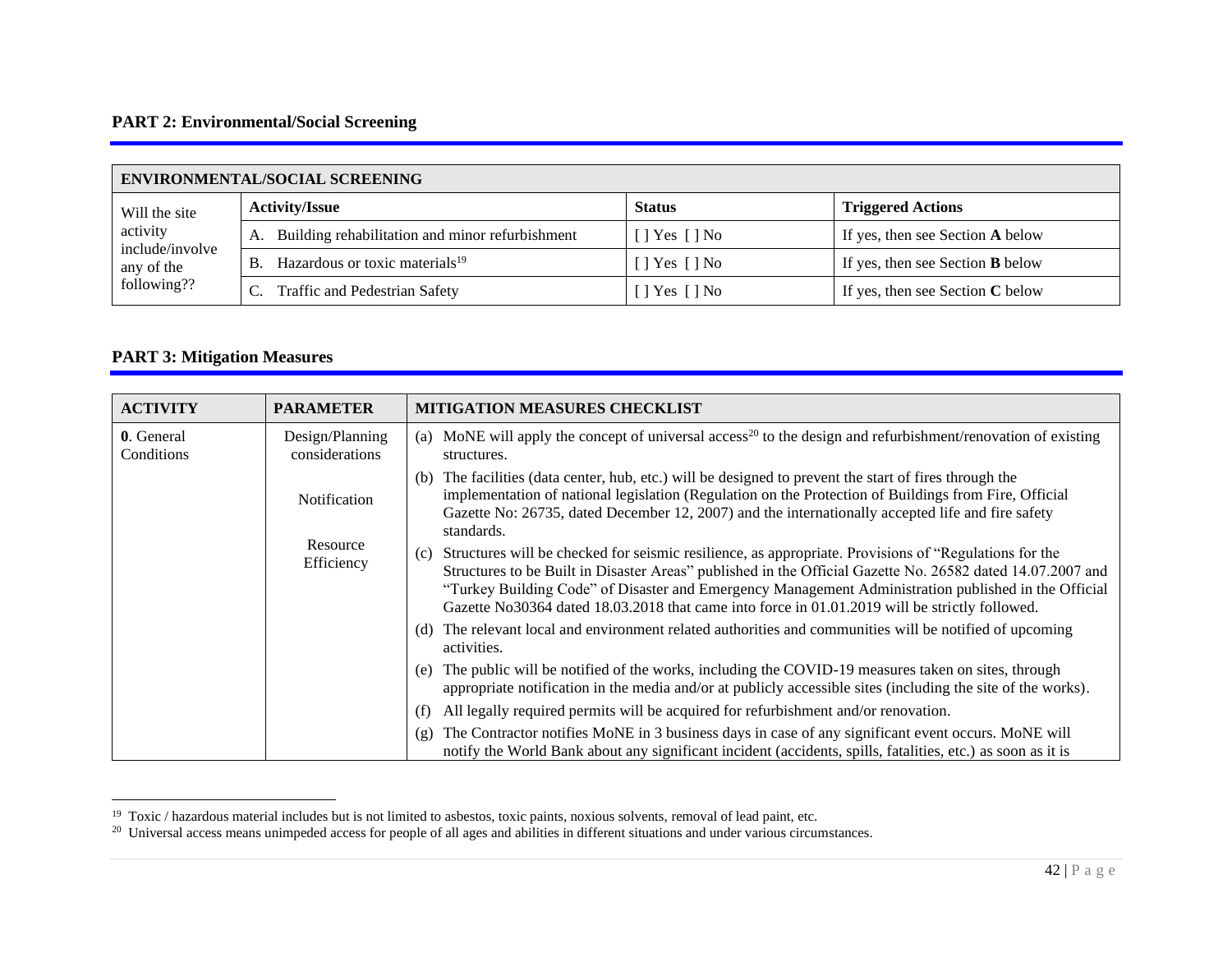| <b>ACTIVITY</b>                     | <b>PARAMETER</b>       | <b>MITIGATION MEASURES CHECKLIST</b>                                                                                                                                                                                                                                                                                                                                                                                                                                                                                                                                                                                                                                                                                     |  |  |  |  |  |
|-------------------------------------|------------------------|--------------------------------------------------------------------------------------------------------------------------------------------------------------------------------------------------------------------------------------------------------------------------------------------------------------------------------------------------------------------------------------------------------------------------------------------------------------------------------------------------------------------------------------------------------------------------------------------------------------------------------------------------------------------------------------------------------------------------|--|--|--|--|--|
|                                     |                        | informed (not later than 3 business days) and will send an incident investigation report together with the<br>corrective action plan in 30 business days to the World Bank.                                                                                                                                                                                                                                                                                                                                                                                                                                                                                                                                              |  |  |  |  |  |
|                                     |                        | (h) MoNE and the Contractor will implement technically and financially feasible measures for improving<br>efficient consumption of energy water and raw materials, as well as other sources.                                                                                                                                                                                                                                                                                                                                                                                                                                                                                                                             |  |  |  |  |  |
| A. General<br>Rehabilitation and/or | Air Quality            | There will not be any major demolition activities other than minor demolishing of some sections/walls.<br>(a)<br>Appropriate dust suppression methods will be applied as necessary.                                                                                                                                                                                                                                                                                                                                                                                                                                                                                                                                      |  |  |  |  |  |
| Minor Refurbishment                 |                        | (b) The surrounding environment (sidewalks, roads) shall be kept free of debris to minimize dust.                                                                                                                                                                                                                                                                                                                                                                                                                                                                                                                                                                                                                        |  |  |  |  |  |
| Activities                          |                        | There will be no open burning of construction/waste material at the site.<br>(c)                                                                                                                                                                                                                                                                                                                                                                                                                                                                                                                                                                                                                                         |  |  |  |  |  |
|                                     |                        | There will be no excessive idling of construction vehicles at sites.<br>(d)                                                                                                                                                                                                                                                                                                                                                                                                                                                                                                                                                                                                                                              |  |  |  |  |  |
|                                     | Noise and<br>Vibration | (a) Noise during renovation/refurbishment works will be limited to restricted times identified in the relevant<br>legislation.                                                                                                                                                                                                                                                                                                                                                                                                                                                                                                                                                                                           |  |  |  |  |  |
|                                     |                        | (b) During operations, the engine covers of generators, air compressors and other powered mechanical<br>equipment shall be closed, and equipment placed as far away from residential/sensitive areas as possible.                                                                                                                                                                                                                                                                                                                                                                                                                                                                                                        |  |  |  |  |  |
|                                     |                        | (c) Impacts related to noise and vibration will be controlled in line with the relevant standards.                                                                                                                                                                                                                                                                                                                                                                                                                                                                                                                                                                                                                       |  |  |  |  |  |
|                                     | Wastewater             | (a) Wastewater generated at the site will be connected to the sewerage system, if possible and approved by<br>local authorities. If this is not possible, it will be deposited in septic tank that will be impervious, in<br>accordance with "Regulation on Pit Opening Where Sewer System Construction is not Applicable" being<br>published in Official Gazette No.13783 dated 19.03.1971. Wastewater collected in the tank will be<br>removed periodically by sewage trucks, and disposal will be provided within the scope of the protocol to<br>be made with the municipality that has a wastewater infrastructure system.<br>(b) Site/construction vehicles and machinery will be washed only in designated areas. |  |  |  |  |  |
|                                     | Waste Management       | (a) Wastes to be generated will be managed in accordance with the waste management hierarchy (prevent,<br>reduce, reuse, recycle, energy recovery, disposal).                                                                                                                                                                                                                                                                                                                                                                                                                                                                                                                                                            |  |  |  |  |  |
|                                     |                        | (b) Waste collection and disposal pathways and sites will be identified for all major waste types expected from<br>all activities.                                                                                                                                                                                                                                                                                                                                                                                                                                                                                                                                                                                       |  |  |  |  |  |
|                                     |                        | (c) All kinds of solid waste will be collected and disposed properly in accordance with environmental<br>legislation.                                                                                                                                                                                                                                                                                                                                                                                                                                                                                                                                                                                                    |  |  |  |  |  |
|                                     |                        | The records of waste disposal will be maintained as proof for proper management as designed.<br>(d)                                                                                                                                                                                                                                                                                                                                                                                                                                                                                                                                                                                                                      |  |  |  |  |  |
|                                     |                        | Whenever feasible the Contractor will reuse and recycle appropriate and viable materials (except asbestos).<br>(e)                                                                                                                                                                                                                                                                                                                                                                                                                                                                                                                                                                                                       |  |  |  |  |  |
|                                     |                        | There will not be any onsite waste management facilities such as incinerator and wastewater treatments<br>(f)<br>works.                                                                                                                                                                                                                                                                                                                                                                                                                                                                                                                                                                                                  |  |  |  |  |  |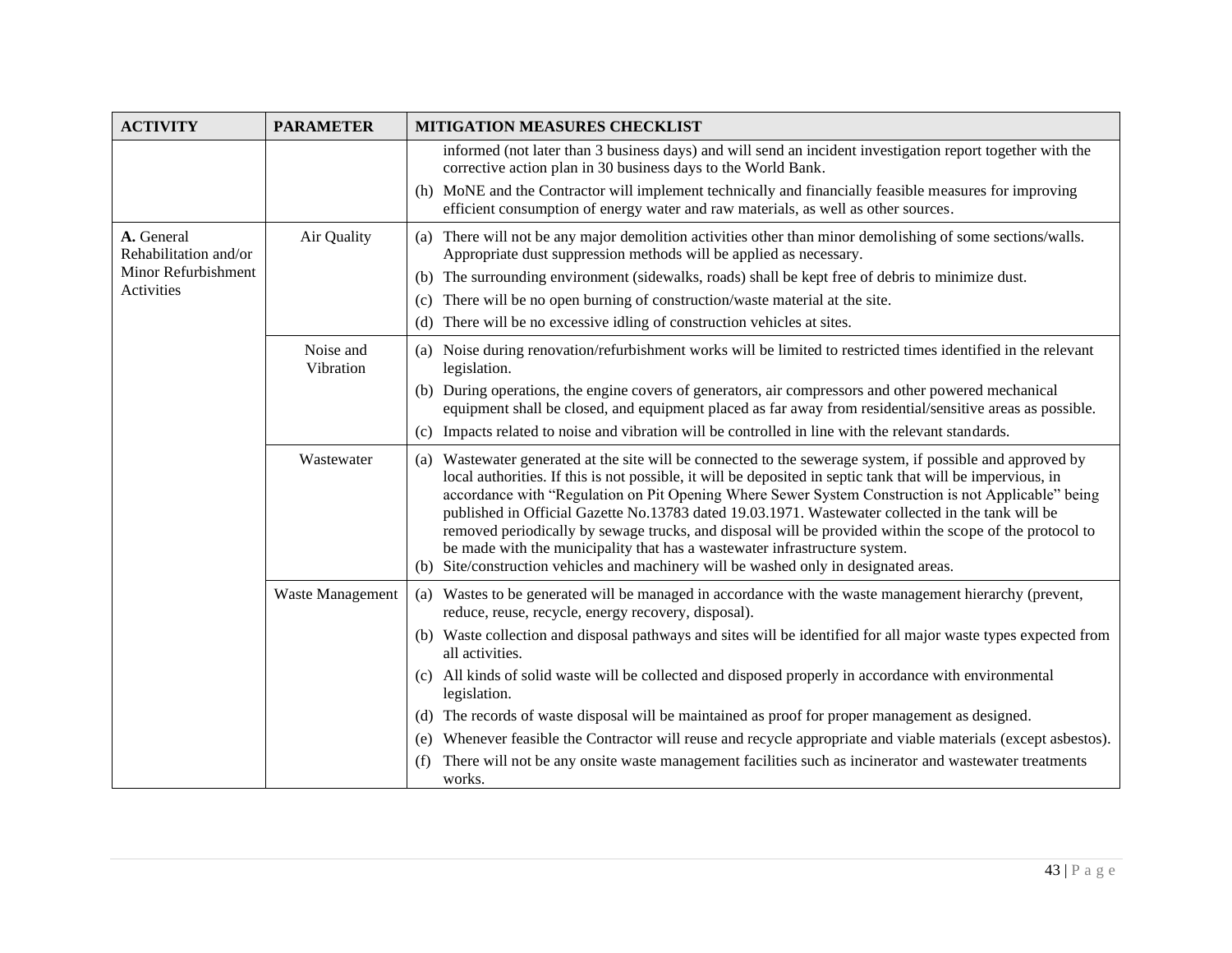| <b>ACTIVITY</b> | <b>PARAMETER</b>                                        | <b>MITIGATION MEASURES CHECKLIST</b>                                                                                                                                                                                                                                                                                                                                                                                                                                                                                                                                                                                                                                                                                                                                                                                                                                                                                                                                                                                                            |  |  |  |  |
|-----------------|---------------------------------------------------------|-------------------------------------------------------------------------------------------------------------------------------------------------------------------------------------------------------------------------------------------------------------------------------------------------------------------------------------------------------------------------------------------------------------------------------------------------------------------------------------------------------------------------------------------------------------------------------------------------------------------------------------------------------------------------------------------------------------------------------------------------------------------------------------------------------------------------------------------------------------------------------------------------------------------------------------------------------------------------------------------------------------------------------------------------|--|--|--|--|
|                 |                                                         | (g) Only segregated wastes (i.e. hazardous / non-hazardous, recyclable / non-recyclable) will be temporarily<br>stored in designated storage area that will meet the standards set by the relevant legislation before final<br>disposal outside the site.<br>(h) Waste recycling, transport and disposal will be carried out by means of licensed companies and/or related<br>municipalities.<br>E-wastes to be generated will be collected separately and delivered to relevant collection center(s) in<br>(i)<br>accordance with Regulation on the Control of Waste Electrical and Electronic Equipment (Official Gazette<br>date: May 22, 2012, No: 28300).<br>Wastes will not be given to informal collectors.<br>(i)<br>(k) Personal hygiene material/equipment wastes (such as single use masks, gloves) will be collected,<br>temporary stored, transported and delivered to waste processing facilities in accordance with the Circular<br>2020/12 of MoEU on COVID-19 Measures in the Management of Personal Hygiene Equipment Wastes. |  |  |  |  |
|                 | Labor issues                                            | (a) Consider ways to minimize/control movement in and out of construction/refurbishment site.                                                                                                                                                                                                                                                                                                                                                                                                                                                                                                                                                                                                                                                                                                                                                                                                                                                                                                                                                   |  |  |  |  |
|                 | (Workers entering<br>project sites;                     | (b) If workers are accommodated on site require them to minimize contact with people outside the<br>construction/refurbishment site or prohibit them from leaving the site for the duration of their contract.                                                                                                                                                                                                                                                                                                                                                                                                                                                                                                                                                                                                                                                                                                                                                                                                                                  |  |  |  |  |
|                 | Co-workers<br>becoming infected;                        | (c) Implement procedures to confirm workers are fit for work before they start work, paying special to<br>workers with underlying health issues or who may be otherwise at risk.                                                                                                                                                                                                                                                                                                                                                                                                                                                                                                                                                                                                                                                                                                                                                                                                                                                                |  |  |  |  |
|                 | Workers<br>introducing                                  | (d) Check and record temperatures of workers and other people entering the site or require self-reporting prior<br>to or on entering.                                                                                                                                                                                                                                                                                                                                                                                                                                                                                                                                                                                                                                                                                                                                                                                                                                                                                                           |  |  |  |  |
|                 | infection into<br>community/general                     | (e) Provide daily briefings to workers prior to commencing work, focusing on COVID-19 specific<br>considerations including cough etiquette, hand hygiene and distancing measures.                                                                                                                                                                                                                                                                                                                                                                                                                                                                                                                                                                                                                                                                                                                                                                                                                                                               |  |  |  |  |
|                 | public)                                                 | (f) Require workers to self-monitor for possible symptoms (fever, cough) and to report to their supervisor if<br>they have symptoms or are feeling unwell.                                                                                                                                                                                                                                                                                                                                                                                                                                                                                                                                                                                                                                                                                                                                                                                                                                                                                      |  |  |  |  |
|                 |                                                         | (g) Prevent a worker from an affected area or who has been in contact with an infected person from entering<br>the site for 14 days.                                                                                                                                                                                                                                                                                                                                                                                                                                                                                                                                                                                                                                                                                                                                                                                                                                                                                                            |  |  |  |  |
|                 |                                                         | (h) Preventing a sick worker from entering the site, referring them to local health facilities if necessary or<br>requiring them to isolate at home for 14 days.                                                                                                                                                                                                                                                                                                                                                                                                                                                                                                                                                                                                                                                                                                                                                                                                                                                                                |  |  |  |  |
|                 |                                                         | (i) prepare code of conduct that will be shared with project workers during employment.                                                                                                                                                                                                                                                                                                                                                                                                                                                                                                                                                                                                                                                                                                                                                                                                                                                                                                                                                         |  |  |  |  |
|                 |                                                         | Contact details of worker's grievance mechanism will be provided.<br>(i)                                                                                                                                                                                                                                                                                                                                                                                                                                                                                                                                                                                                                                                                                                                                                                                                                                                                                                                                                                        |  |  |  |  |
|                 | Occupational<br>Health and Safety<br>(Worker Safety and | (a) All activities will be implemented in line with both the Law on Occupational Health and Safety (Official<br>Gazette No.28339, dated June 30, 2012) and its relevant regulations, and also the World Bank Group's<br>EHS Guidelines.                                                                                                                                                                                                                                                                                                                                                                                                                                                                                                                                                                                                                                                                                                                                                                                                         |  |  |  |  |
|                 | COVID-19<br>exposure concerns)                          | (b) The Contractor formally agrees that all work will be carried out in a safe and disciplined manner and is<br>designed to minimize risks on neighboring residents and environment.                                                                                                                                                                                                                                                                                                                                                                                                                                                                                                                                                                                                                                                                                                                                                                                                                                                            |  |  |  |  |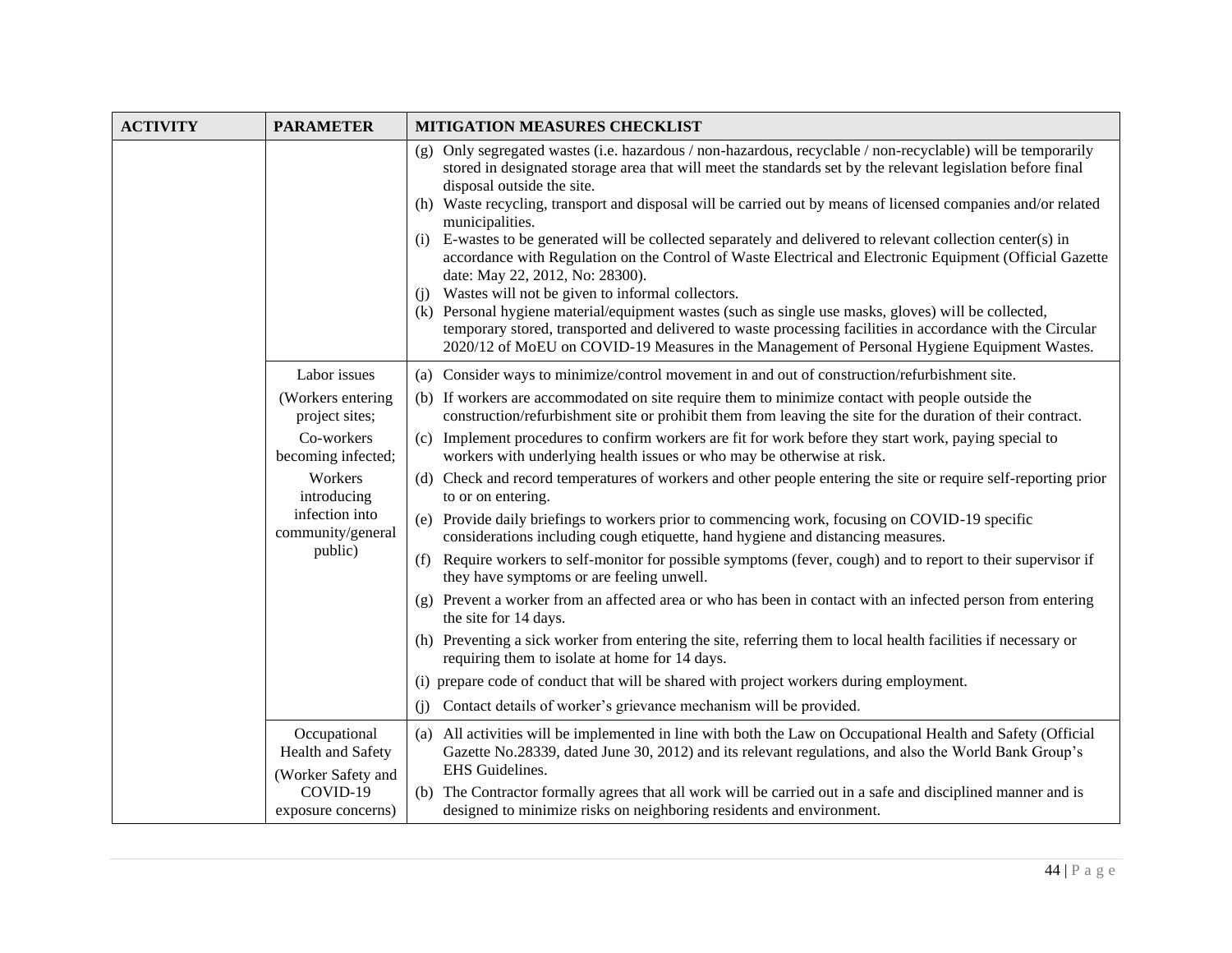| <b>ACTIVITY</b>           | <b>PARAMETER</b> | <b>MITIGATION MEASURES CHECKLIST</b>                                                                                                                                                                                                                                                                                                                                                                                                                           |
|---------------------------|------------------|----------------------------------------------------------------------------------------------------------------------------------------------------------------------------------------------------------------------------------------------------------------------------------------------------------------------------------------------------------------------------------------------------------------------------------------------------------------|
|                           |                  | The Contractor will ensure a safe working environment for the workers and supply appropriate personal<br>(c)<br>protective equipment (PPE) in line with international best practice and Turkish Legislation including the<br>health and safety measures related to COVID-19 provided by the Ministry of Health and Ministry of<br>Family, Labor and Social Services (always hardhats, as needed masks and safety glasses, harnesses and<br>safety boots, etc.) |
|                           |                  | (d) The Contractor will assign personnel with relevant certification and experience in charge of occupational<br>health and safety.                                                                                                                                                                                                                                                                                                                            |
|                           |                  | (e) Before the refurbishment works start, a Risk Assessment study will be implemented for all works to be<br>carried out. Relevant procedures and plans (including "Emergency Plans") will be put in place. Both the<br>Risk assessment and Emergency Response Plans will take into consider the COVID-19 risks and other<br>communicable disease risks, as relevant.                                                                                          |
|                           |                  | (f) Appropriate signposting of the sites will be provided and then workers will be informed of key rules and<br>regulations to follow.                                                                                                                                                                                                                                                                                                                         |
|                           |                  | (g) Occupational Health and Safety (OHS) trainings and toolbox talks will be provided to the employees<br>including the code of conduct indicating the possible risks regarding the work site and works to be carried<br>out. These will include regular trainings to workers on COVID-19 symptoms, how to be protected and<br>what to do when symptoms appear.                                                                                                |
|                           |                  | (h) Both trainings and incidents (fatalities, lost time incidents, any significant events including spills, fire,<br>outbreak of pandemic or communicable diseases, social unrest, etc.) will be recorded.                                                                                                                                                                                                                                                     |
|                           |                  | Guidance, directives and recommendations of Ministry of Health, Ministry of Family, Labor and Social<br>(i)<br>Services, and World Health Organization shall be followed and all relevant necessary measures shall be<br>taken, both for occupational health and safety of employees and for workplaces, in case of an outbreak of<br>any other pandemic/communicable disease including COVID-19.                                                              |
| <b>B.</b> Toxic Materials | Asbestos         | (a) If asbestos is located on the site, it will be marked clearly as hazardous material.                                                                                                                                                                                                                                                                                                                                                                       |
|                           | management       | (b) When possible, the asbestos will be appropriately contained and sealed to minimize exposure.                                                                                                                                                                                                                                                                                                                                                               |
|                           |                  | (c) The asbestos prior to removal (if removal is necessary) will be treated with a wetting agent to minimize<br>asbestos dust.                                                                                                                                                                                                                                                                                                                                 |
|                           |                  | (d) Asbestos will be handled and disposed by skilled and experienced professionals.                                                                                                                                                                                                                                                                                                                                                                            |
|                           |                  | (e) If asbestos material is be stored temporarily, the wastes should be securely enclosed inside closed<br>containments and marked appropriately. Security measures will be taken against unauthorized removal<br>from the site.                                                                                                                                                                                                                               |
|                           |                  | The removed asbestos will not be reused and will be disposed in a licensed facility in compliance with the<br>(f)<br>national legislation.                                                                                                                                                                                                                                                                                                                     |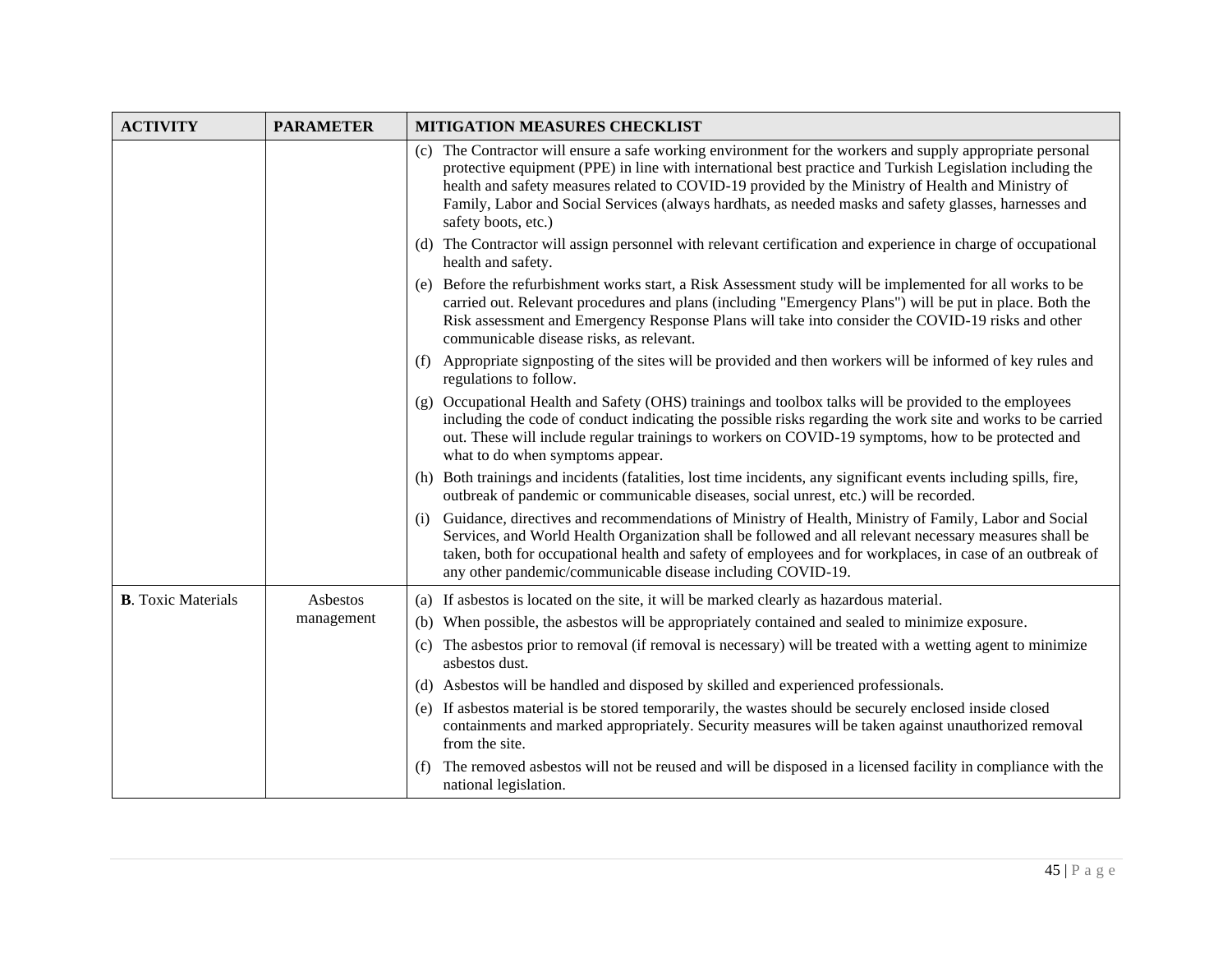| <b>ACTIVITY</b>                                                                               | <b>PARAMETER</b>                                                | <b>MITIGATION MEASURES CHECKLIST</b>                                                                                                                                                                                                                                                            |  |  |  |  |
|-----------------------------------------------------------------------------------------------|-----------------------------------------------------------------|-------------------------------------------------------------------------------------------------------------------------------------------------------------------------------------------------------------------------------------------------------------------------------------------------|--|--|--|--|
|                                                                                               | Toxic / hazardous<br>waste management                           | Temporarily storage on site of all hazardous or toxic substances will be in safe containers labeled with<br>(a)<br>details of composition, properties and handling information.                                                                                                                 |  |  |  |  |
|                                                                                               |                                                                 | The containers of hazardous substances shall be placed in a leak-proof container to prevent spillage and<br>(b)<br>leaching.                                                                                                                                                                    |  |  |  |  |
|                                                                                               |                                                                 | The wastes shall be transported by specially licensed carriers and disposed in a licensed facility.<br>(c)                                                                                                                                                                                      |  |  |  |  |
|                                                                                               |                                                                 | Paints with toxic ingredients or solvents or lead-based paints will not be used.<br>(d)                                                                                                                                                                                                         |  |  |  |  |
|                                                                                               |                                                                 | Waste/used fluorescence lamps generated during renovation and construction will be disposed in a<br>(e)<br>licensed facility.                                                                                                                                                                   |  |  |  |  |
| C. Traffic and<br>Direct or indirect<br>Pedestrian Safety<br>hazards to public<br>traffic and |                                                                 | If refurbishment or renovation works are carried out in operational public buildings and access to these<br>(a)<br>building are directed to other entrances of the buildings thereof, then necessary structures will be<br>formed/constructed/installed considering universal access practices. |  |  |  |  |
|                                                                                               | pedestrians by<br>construction /<br>refurbishment<br>activities | In compliance with national regulations the Contractor will ensure that the site is properly secured and<br>(b)<br>construction/refurbishment related traffic regulated. This includes but is not limited to:                                                                                   |  |  |  |  |
|                                                                                               |                                                                 | Signposting, warning signs, barriers and traffic diversions: site will be clearly visible, and the public<br>warned of all potential hazards                                                                                                                                                    |  |  |  |  |
|                                                                                               |                                                                 | Traffic management system and staff training, especially for site access and near-site heavy traffic                                                                                                                                                                                            |  |  |  |  |
|                                                                                               |                                                                 | Provision of safe passages and crossings for pedestrians where construction traffic interferes                                                                                                                                                                                                  |  |  |  |  |
|                                                                                               |                                                                 | Adjustment of working hours to local traffic patterns, e.g. avoiding major transport activities during<br>rush hours or times of livestock movement                                                                                                                                             |  |  |  |  |

# **PART 4: Monitoring Plan**

| <b>Phase</b>                                                          | What<br>(Is the parameter to<br>be monitored?) | Where<br>(Is the<br>parameter to be<br>monitored?) | How<br>(Is the<br>parameter to be<br>monitored?) | When<br>(Define the<br>frequency $\prime$ or<br>continuous?) | Why<br>(Is the<br>parameter being<br>monitored?) | Cost<br>(if not included)<br>in project budget) | Who<br>(Is responsible)<br>for monitoring?) |
|-----------------------------------------------------------------------|------------------------------------------------|----------------------------------------------------|--------------------------------------------------|--------------------------------------------------------------|--------------------------------------------------|-------------------------------------------------|---------------------------------------------|
| During activity<br>preparation<br>$(\textit{pre} -$<br>refurbishment) |                                                |                                                    |                                                  |                                                              |                                                  |                                                 |                                             |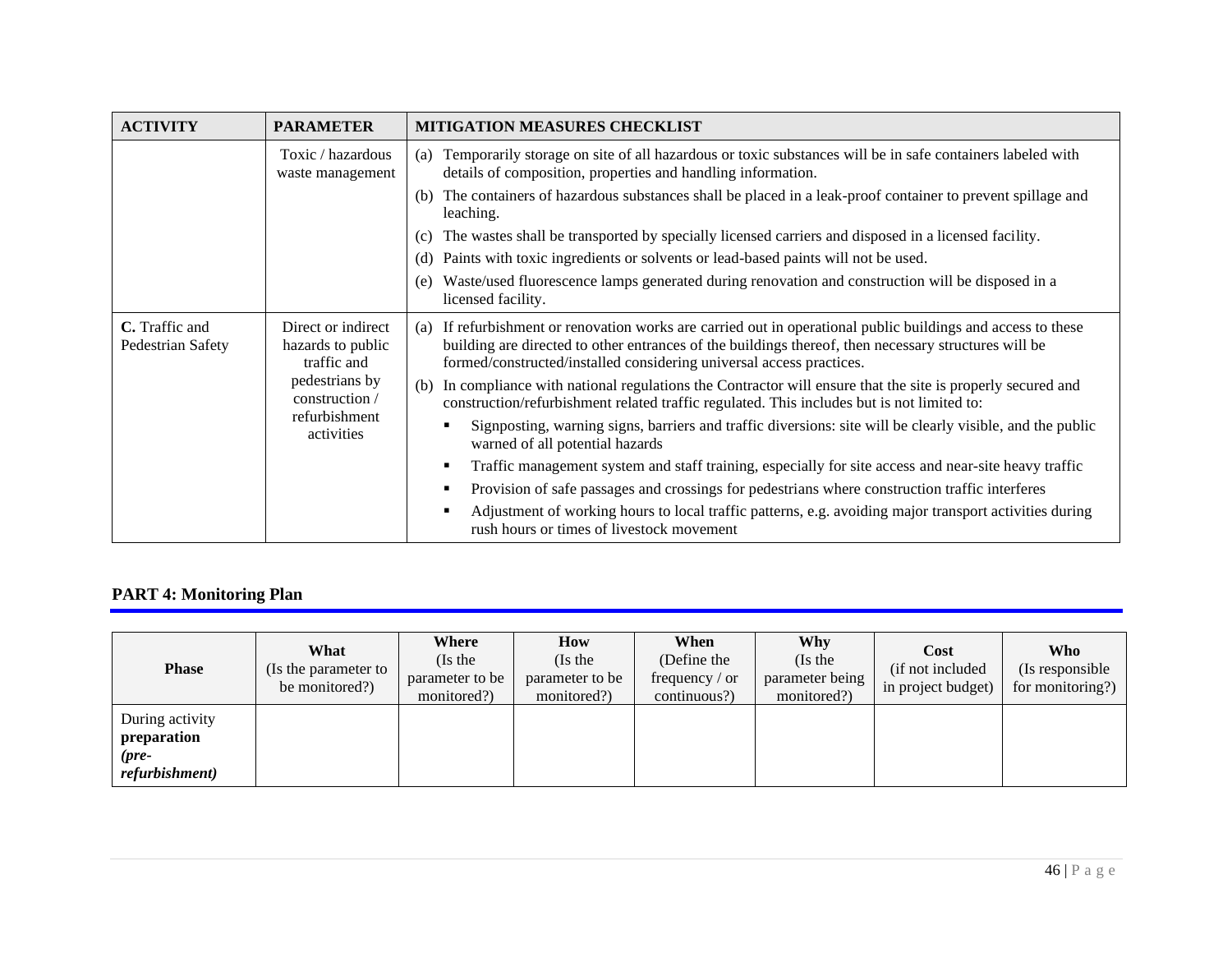| <b>Phase</b>                                         | What<br>(Is the parameter to<br>be monitored?) | Where<br>(Is the<br>parameter to be<br>monitored?) | How<br>(Is the<br>parameter to be<br>monitored?) | When<br>(Define the<br>frequency $\prime$ or<br>continuous?) | Why<br>(Is the<br>parameter being<br>monitored?) | Cost<br>(if not included)<br>in project budget) | Who<br>(Is responsible<br>for monitoring?) |
|------------------------------------------------------|------------------------------------------------|----------------------------------------------------|--------------------------------------------------|--------------------------------------------------------------|--------------------------------------------------|-------------------------------------------------|--------------------------------------------|
| During activity<br>implementation<br>(refurbishment) |                                                |                                                    |                                                  |                                                              |                                                  |                                                 |                                            |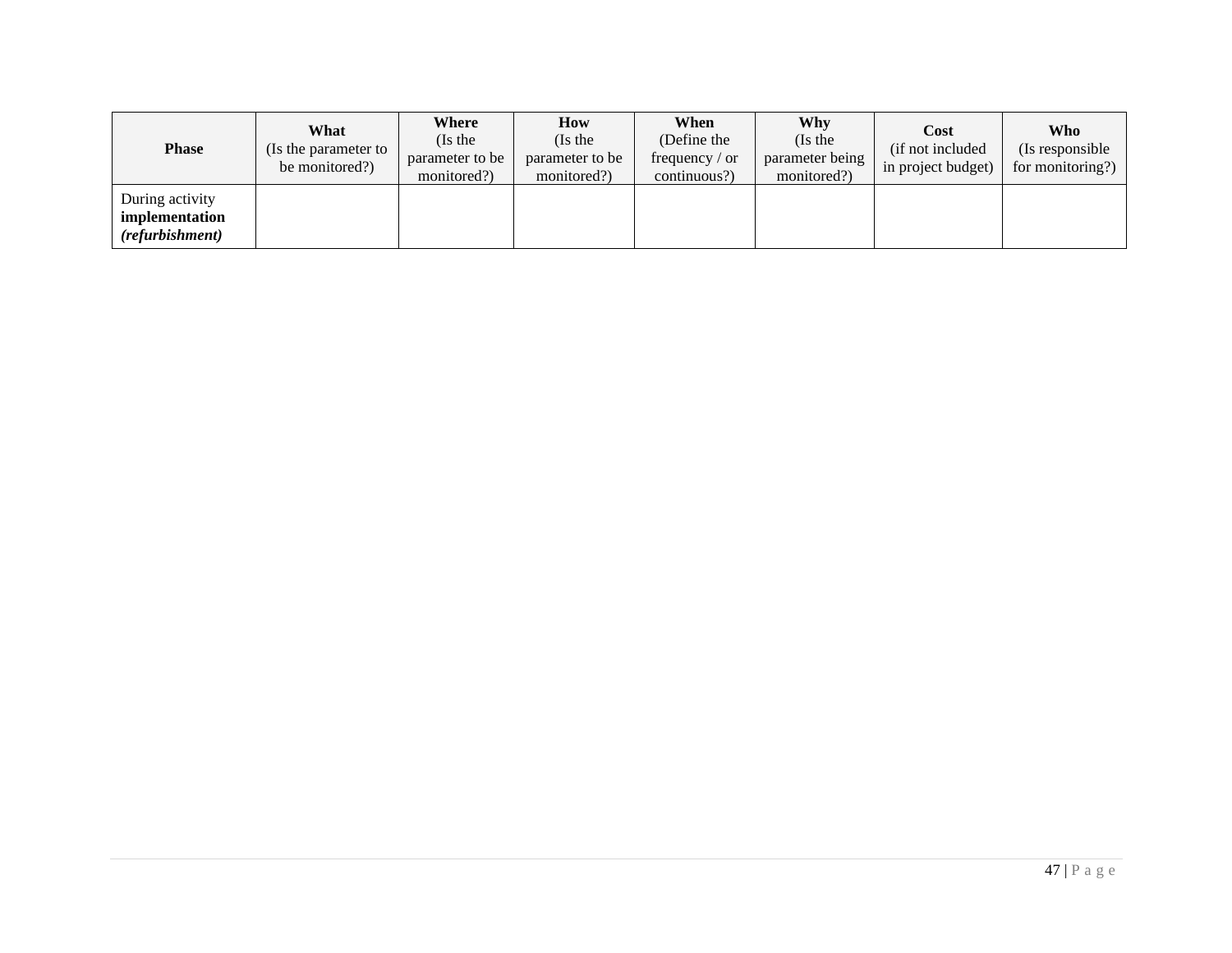# <span id="page-49-0"></span>**V. World Bank's Project Categorization**

According to the World Bank's E&S Policy, projects are classified into one of four classifications as *High Risk, Substantial Risk, Moderate Risk* or *Low Risk* taking into account relevant potential risks and impacts, such as the type, location, sensitivity and scale of the project; the nature and magnitude of the potential E&S risks and impacts; the capacity and commitment of the Borrower; and other areas of risks that may be relevant to the delivery of E&S mitigation measures and outcomes.

A project is classified as *High Risk* after considering, in an integrated manner, the risks and impacts of the project, taking into account the following, as applicable:

- a. The project is likely to generate a wide range of significant adverse risks and impacts on human populations or the environment. This could be because of the complex nature of the project, the scale (large to very large) or the sensitivity of the location(s) of the project. This would take into account whether the potential risks and impacts associated with the Project have the majority or all of the following characteristics:
	- (i) long term, permanent and/or irreversible (e.g., loss of major natural habitat or conversion of wetland), and impossible to avoid entirely due to the nature of the project;
	- (ii) high in magnitude and/or in spatial extent (the geographical area or size of the population likely to be affected is large to very large);
	- (iii) significant adverse cumulative impacts;
	- (iv) significant adverse transboundary impacts; and
	- (v) a high probability of serious adverse effects to human health and/or the environment (e.g., due to accidents, toxic waste disposal, etc.).
- b. The area likely to be affected is of high value and sensitivity, for example sensitive and valuable ecosystems and habitats (legally protected and internationally recognized areas of high biodiversity value), lands or rights of Indigenous Peoples/Sub-Saharan African Historically Underserved Traditional Local Communities and other vulnerable minorities, intensive or complex involuntary resettlement or land acquisition, impacts on cultural heritage or densely populated urban areas.
- c. Some of the significant adverse ES risk and impacts of the project cannot be mitigated or specific mitigation measures require complex and/or unproven mitigation, compensatory measures or technology, or sophisticated social analysis and implementation.
- d. There are significant concerns that the adverse social impacts of the project, and the associated mitigation measures, may give rise to significant social conflict or harm or significant risks to human security.
- e. There is a history of unrest in the area of the project or the sector, and there may be significant concerns regarding the activities of security forces.
- f. The project is being developed in a legal or regulatory environment where there is significant uncertainty or conflict as to jurisdiction of competing agencies, or where the legislation or regulations do not adequately address the risks and impacts of complex projects, or changes to applicable legislation are being made, or enforcement is weak.
- g. The past experience of the Borrower and the implementing agencies in developing complex projects is limited, their track record regarding ES issues would present significant challenges or concerns given the nature of the project's potential risks and impacts.
- h. There are significant concerns related to the capacity and commitment for, and track record of relevant Project parties, in relation to stakeholder engagement.
- i. There are a number of factors outside the control of the Project that could have a significant impact on the ES performance and outcomes of the project.

A project is classified as *Substantial Risk* after considering, in an integrated manner, the risks and impacts of the project, taking into account the following, as applicable: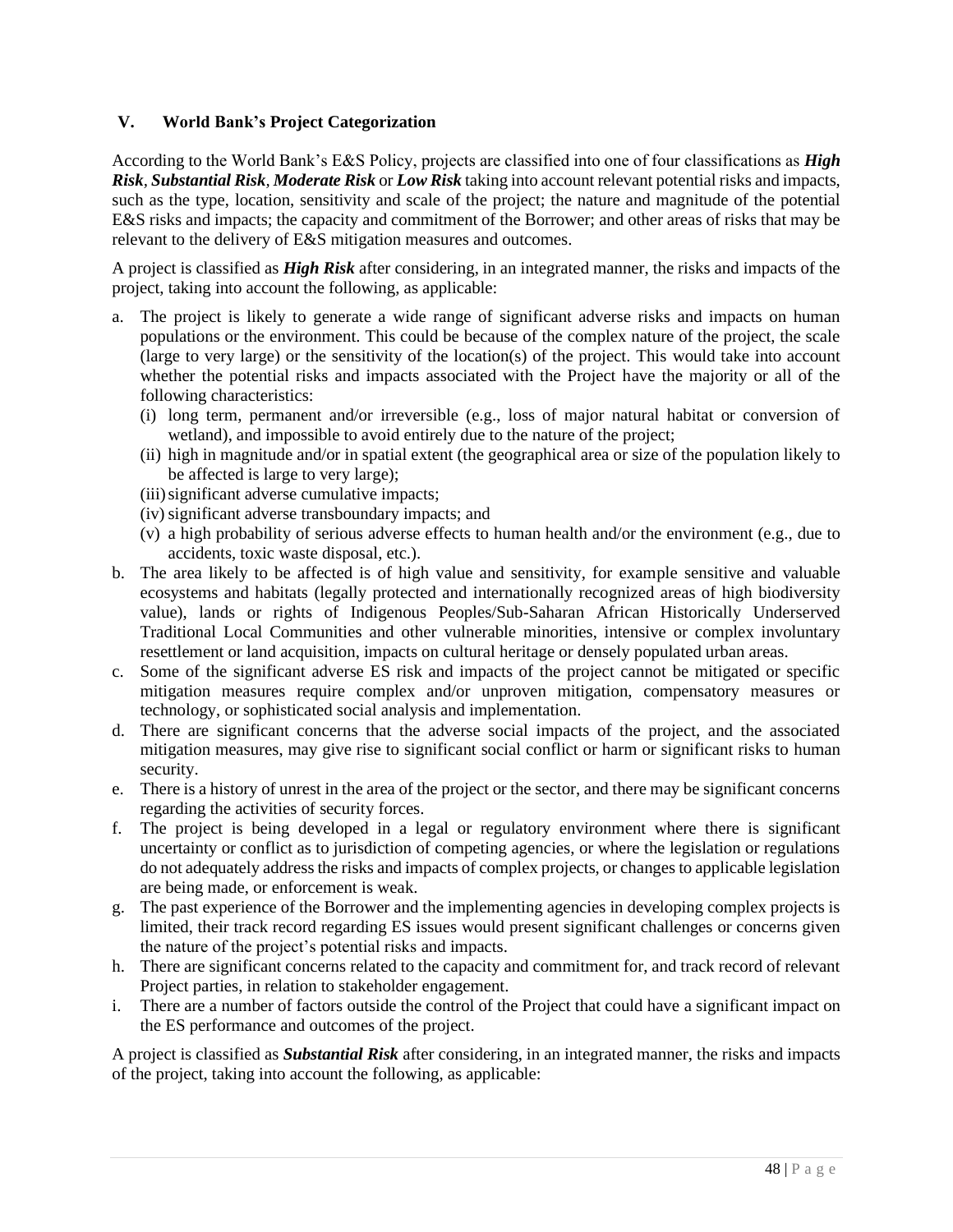- a. the project may not be as complex as High Risk projects, its ES scale and impact may be smaller (large to medium) and the location may not be in such a highly sensitive area, and some risks and impacts may be significant. This would take into account whether the potential risks and impacts have the majority or all of the following characteristics:
	- (i) they are mostly temporary, predictable and/or reversible, and the nature of the project does not preclude the possibility of avoiding or reversing them (although substantial investment and time may be required);
	- (ii) there are concerns that the adverse social impacts of the project, and the associated mitigation measures, may give rise to a limited degree of social conflict, harm or risks to human security;
	- (iii)they are medium in magnitude and/or in spatial extent (the geographical area and size of the population likely to be affected are medium to large);
	- (iv) the potential for cumulative and/or transboundary impacts may exist, but they are less severe and more readily avoided or mitigated than for High Risk projects; and
	- (v) there is medium to low probability of serious adverse effects to human health and/or the environment (e.g., due to accidents, toxic waste disposal, etc.), and there are known and reliable mechanisms available to prevent or minimize such incidents.
- b. The effects of the project on areas of high value or sensitivity are expected to be lower than High Risk projects.
- c. Mitigatory and/or compensatory measures may be designed more readily and be more reliable than those of High Risk projects.
- d. The project is being developed in a legal or regulatory environment where there is uncertainty or conflict as to jurisdiction of competing agencies, or where the legislation or regulations do not adequately address the risks and impacts of complex projects, or changes to applicable legislation are being made, or enforcement is weak.
- e. The past experience of the Borrower and the implementing agencies in developing complex projects is limited in some respects, and their track record regarding ES issues suggests some concerns which can be readily addressed through implementation support.
- f. There are some concerns over capacity and experience in managing stakeholder engagement but these could be readily addressed through implementation support.

A project is classified as *Moderate Risk* after considering, in an integrated manner, the risks and impacts of the project, taking into account the following, as applicable:

- a. the potential adverse risks and impacts on human populations and/or the environment are not likely to be significant. This is because the project is not complex and/or large, does not involve activities that have a high potential for harming people or the environment, and is located away from environmentally or socially sensitive areas. As such, the potential risks and impacts and issues are likely to have the following characteristics:
	- (i) predictable and expected to be temporary and/or reversible;
	- (ii) low in magnitude;
	- (iii)site-specific, without likelihood of impacts beyond the actual footprint of the project; and
	- (iv) low probability of serious adverse effects to human health and/or the environment (e.g., do not involve use or disposal of toxic materials, routine safety precautions are expected to be sufficient to prevent accidents, etc.).
- b. The project's risks and impacts can be easily mitigated in a predictable manner.

A project is classified as *Low Risk* if its potential adverse risks to and impacts on human populations and/or the environment are likely to be minimal or negligible. These projects, with few or no adverse risks and impacts and issues, do not require further ES assessment following the initial screening.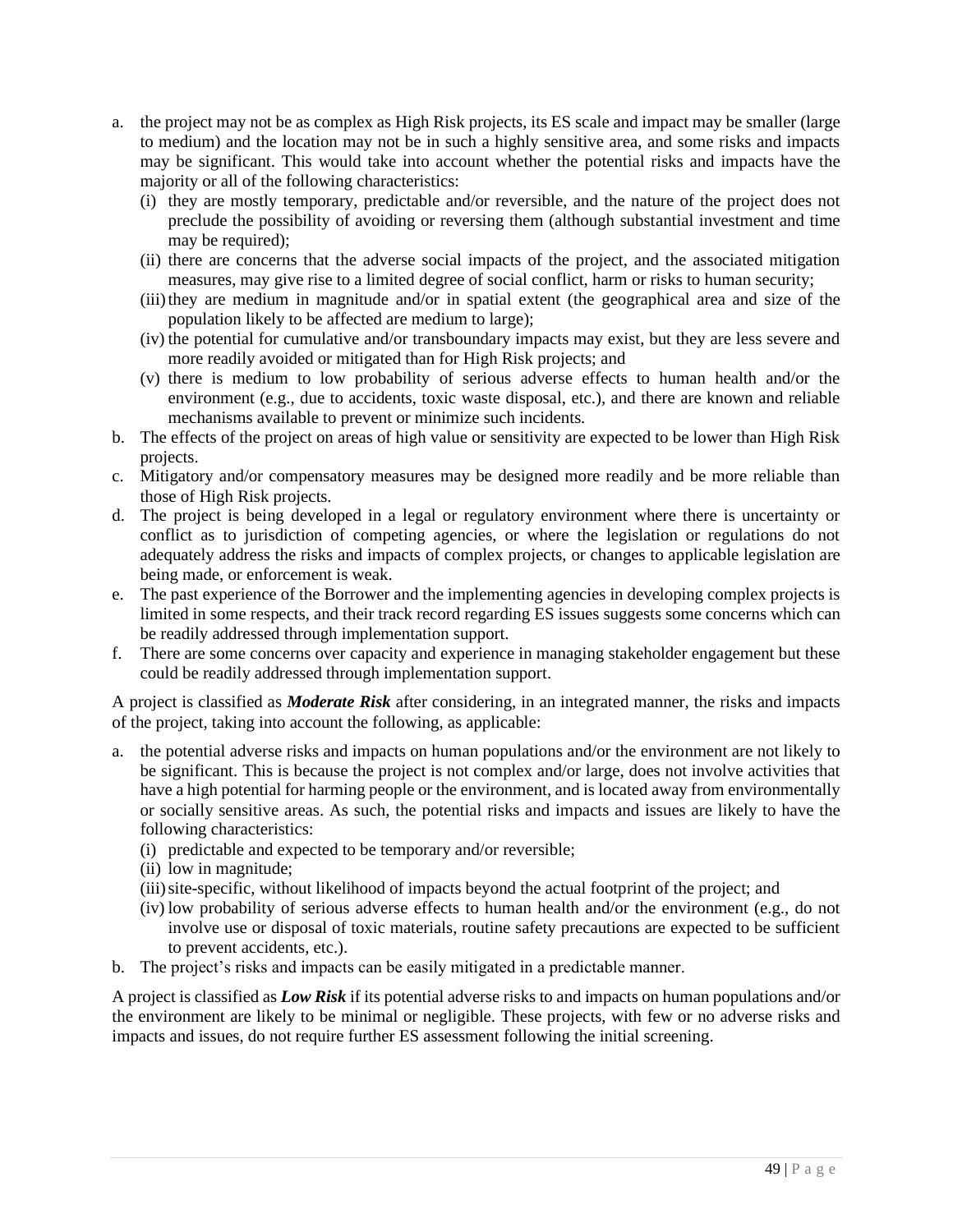# <span id="page-51-0"></span>**VI. Public Consultation Summary**



# **Ministry of National Education**

Directorate General of Innovation and Educational Technologies (DGIET)

# **SAFE SCHOOLING AND DISTANCE EDUCATION PROJECT**  $(P173997)$

**Environmental and Social Management Framework Public Consultation Summary** 

Date: 19.01.2021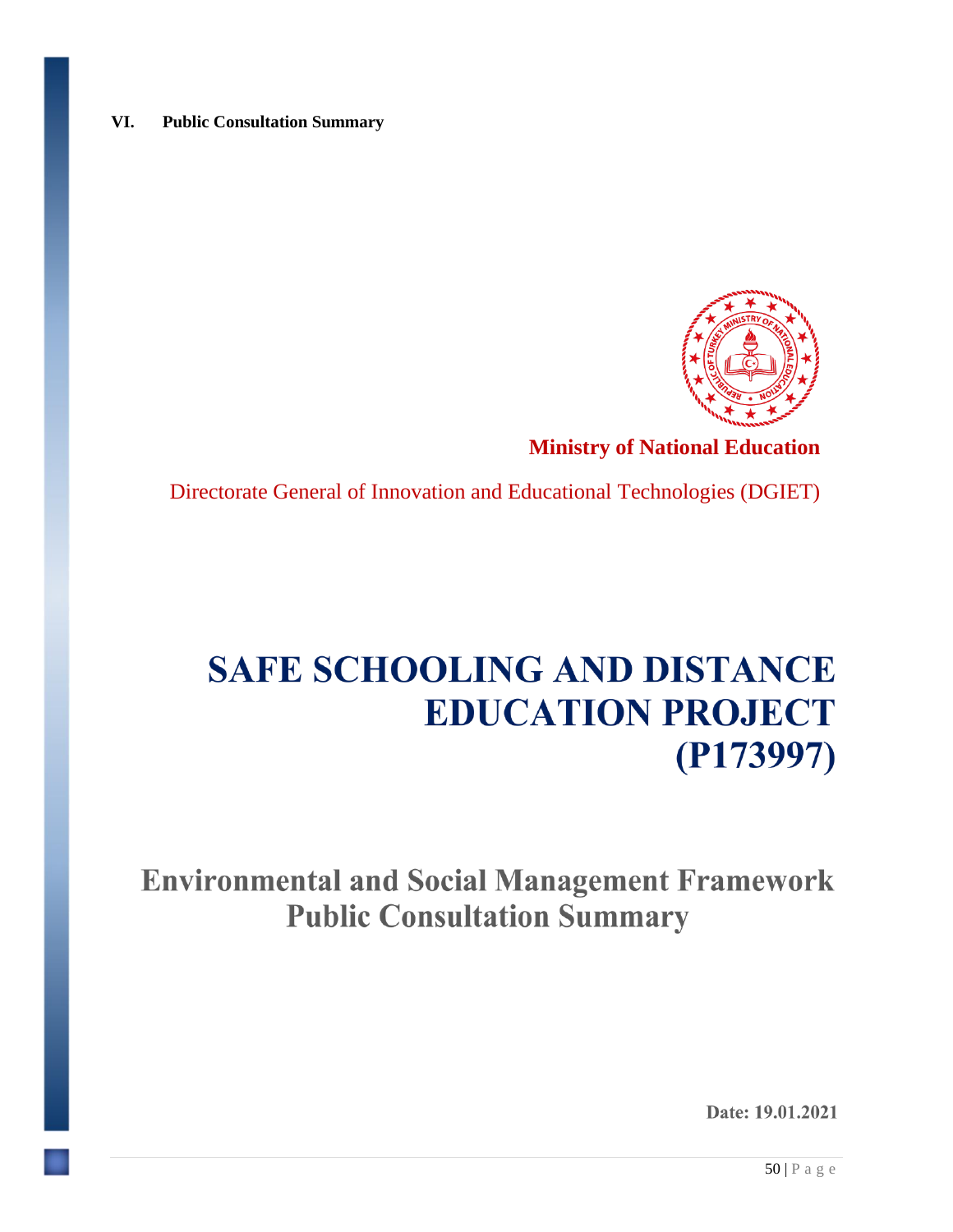# **1. Introduction**

Following the effectiveness of Safe Schooling and Distance Education Project on 11.09.2020, an "Environmental and Social Management Framework (ESMF)" including the relevant principles, rules, guidelines and processes for the assessment of the possible environmental and social risks and impacts in line with Environmental and Social Standards of the World Bank was prepared and published on Directorate General of Innovation and Educational Technologies, Ministry of National Education website on 19.10.2020.

The public consultation form was published on the website for gathering opinions and suggestions on the ESMF. A total of approximately 200 feedbacks from students (7), teachers (182), parents (4) and others (9) were collected until 09.11.2020. The feedbacks were included in this Public Consultation Summary.

In addition to the public consultation forms, Provincial Directorates of National Education and relevant Departments of the Ministry were officially requested to submit their opinions and suggestions on the ESMF until 01.11.2020.

The Public Consultation Summary prepared in consideration of the opinions and suggestions received from students, teachers, parents, Provincial Directorates of National Education and relevant Departments of the Ministry consists of 5 (five) sections:

- a) Opinions received via DGIET website;
- b) Opinions received from the Provincial Directorates of National Education;
- c) Opinions of the Departments of the Ministry;
- d) Opinions to be evaluated within the scope of Feasibility Study/Needs Analysis;
- e) Responses given by the relevant Departments of the Ministry to the opinions received via DGIET website.

#### **2. Opinions received via DGIET Website**

- Providing devices such as computers, tablets, etc. to teachers and especially to students with physical and/or mental disabilities in order for equal access to distance education,
- Troubleshooting internet access problems by strengthening the internet infrastructure in rural areas;
- Strengthening the internet infrastructure at schools so that services such as virtual classrooms can be provided;
- Establishing an IT infrastructure where E-Mesem-integrated distance education can be offered to students at Vocational Training Centers;
- Increasing the number of concurrent users served on EBA;
- Providing unlimited, free or low-cost internet service for distance education;
- Enriching and improving the course content on EBA;
- Preparing educational content for students who need special education that can be used by parents at home;
- Developing course content for students with mild mental disabilities at vocational high schools;
- Developing content (such as Turkish courses) for foreign students and/or students with different native language for supporting social cohesion;
- Enabling the access of foreign students to distance education;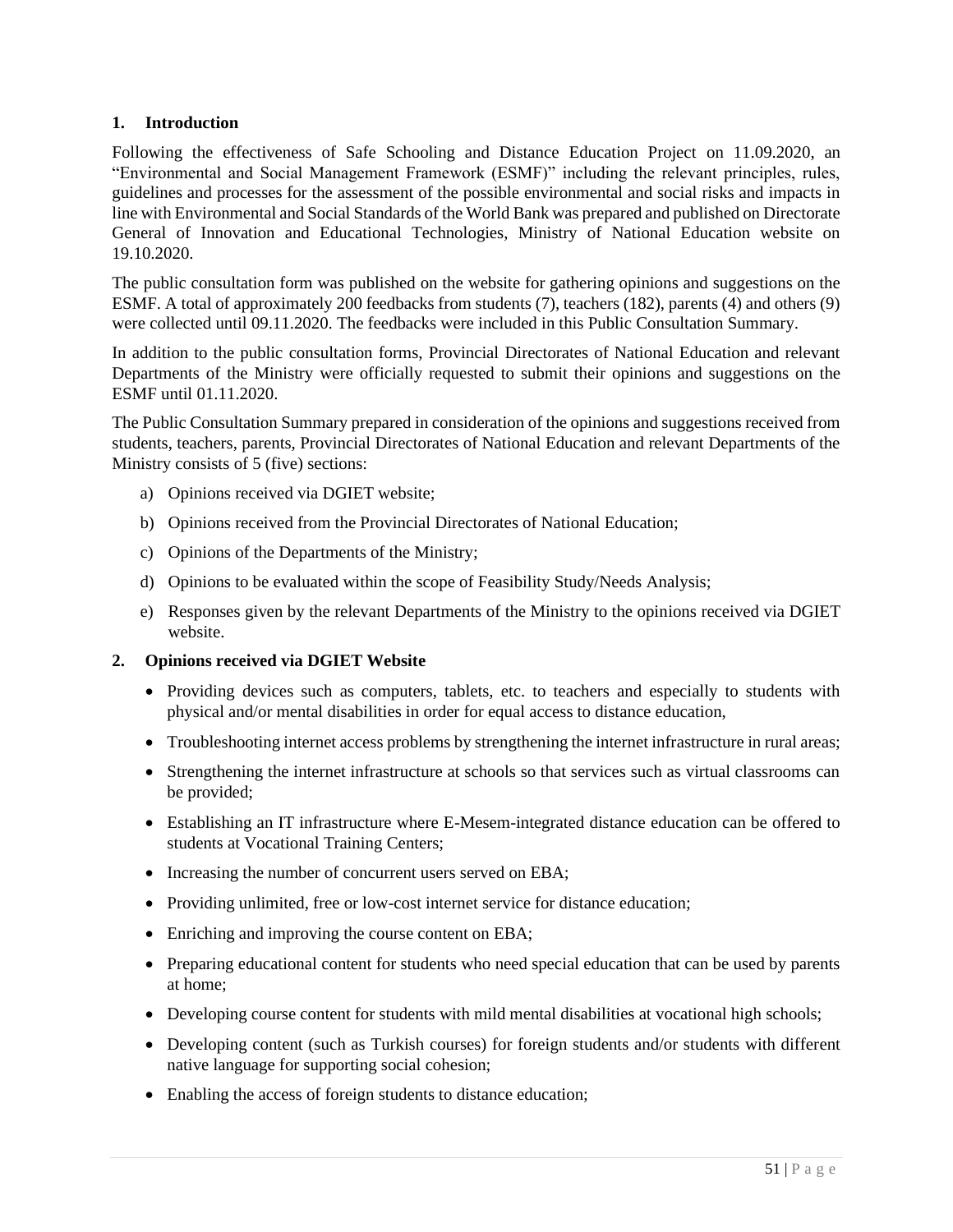- Providing devices and supporting the access of disadvantaged students to distance education;
- Providing in-service training to school staff on the platform where virtual classrooms will be offered and informing them about the possible software and system related problems.

# **3. Opinions received from the Provincial Directorates of National Education**

- Offering concrete solutions for the access of disadvantaged students to devices and internet (social charities, philanthropists, nationwide campaigns, etc.);
- Carrying out a solid feasibility study with non-governmental organizations;
- Developing content for teacher training, parent guidance and community engagement activities;
- Carrying out guidance and briefing activities in order for the use of abstract learning environment by students consciously, by teachers effectively and by parents to raise their awareness;
- Evaluating and controlling the learning process taking place on the e-learning environment or within the blended education model in terms of pedagogical aspects;
- Nationwide extensification of the Educational Technologies Innovation Hub to be established in Ankara, and the Professional Learning Lab (PLL) within the Hub;
- Making use of the Techno parks in Universities throughout the process;
- Planning the in-service training activities which will provide teachers with the top-level use of technology skills and enable the use of distance education tools in an effective way;
- Preparing informative content for parents as well as students and teachers during the school closures and distance education due to the current Pandemic, and arranging online meetings;
- Re-organizing the legislation on the operation of educational activities;
- Organizing distance education activities within normal education hours so that they will not have a negative impact on the social lives of students and teachers;
- Design of the living spaces and environments in schools with the lowest level of risks by the experts of Occupational Health and Safety; (It is not within the scope of the Project but the Department of Occupational Health and Safety, Directorate General for Support Services.)
- Assigning healthcare staff to schools for students and teachers during the controlled opening of schools; (It is not within the scope of the Project.)
- Assigning supernumerary teachers or other staff to R&D Centers so that they could be integrated into the system. (It is not within the scope of the Project.)

#### **4. Opinions of the Departments of the Ministry**

#### *4.1. General Directorate for Special Education and Guidance Services' Opinions*

Under ESMF, October 2020, Section 3, Subsection ESS1: Assessment and Management of Environmental and Social Risks and Impacts (ESMF, pg. 14), following the statement;

*(iii) Adaptation of digital educational program for special education: hearing impaired and visual impaired,* 

It is suggested to add;

"and removing the obstacles of communication between teachers and students during the process of distance learning by providing interactive infrastructure in accordance with the personal differences and learning styles of individuals who need special education."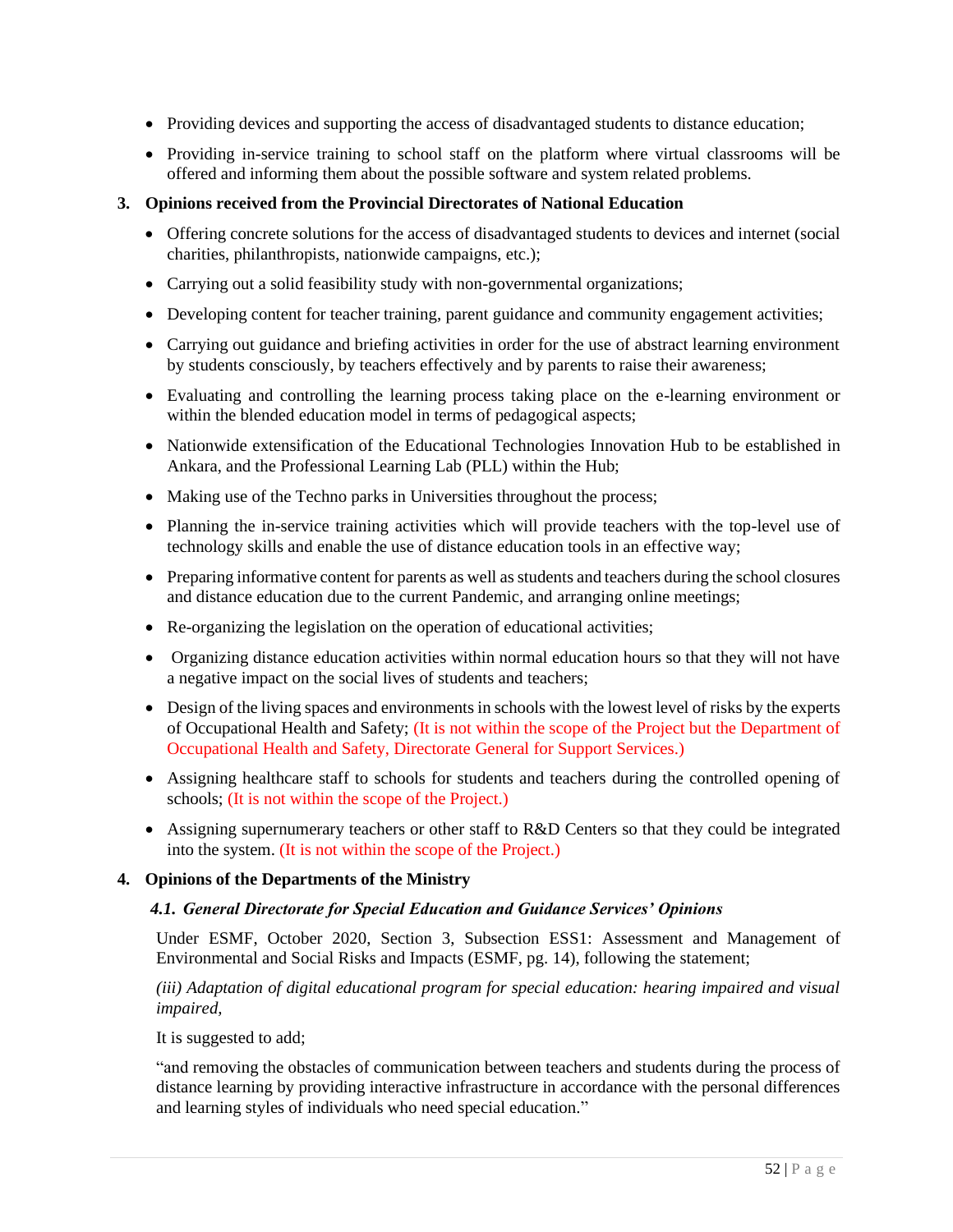In line with the suggestion, the relevant statement has been added.

#### *4.2. General Directorate for Support Services' Opinions*

Under ESMF, October 2020, Section 7 Institutional Arrangements and Capacity for ESMF Implementation (ESMF, pg. 26), the following the statement;

*"DGIET will manage the project but will require support from other DGs, especially in the curricular, pedagogical and teacher development issues, as well as from DGs and programs providing specialized support (school counseling, education for migrants and in emergencies, etc.)"* and

The statement (ESMF, pg. 27):

*"The PIU will also ensure the followings:*

• *the data center will be operated in line with both the Law on Occupational Health and Safety and its relevant regulations, and also the World Bank Group's EHS Guidelines"*

were assessed by the Directorate General and it is suggested to cooperate with the Department of Workplace Health and Safety Unit of Directorate General.

This suggestion was consulted with the Department officials on December 10, 2020.

Since the existing data centers are under the responsibility of service providers and integrators, the said Department does not have any responsibility in this context.

After the completion of the feasibility studies to be conducted on infrastructure design defined under Component 1.2, in the event of that the study outcome suggests establishment of a physical data center owned by MoNE, further evaluations will be carried out with the said Department.

The scope of cooperation with the Department for the renovation works of building rented for EdTech Innovation Hub has been determined as being in contact with the said Department and examining the OHS practices and measures for the renovation works together with the PIU in two-month periods.

#### **5. Opinions to be Evaluated as a Result of the Feasibility Study/Needs Analysis**

- Improving the digital literacy of students, teachers and parents for an effective use of distance education;
- Adding the curriculum-based content of guidance and psychological counseling to EBA;
- Improving the assessment and evaluation system;
- Following the attendance of students;
- Providing psychological and pedagogical support to disadvantaged students during both emergencies and normal times by means of receiving support from field experts and other relevant stakeholders;
- Tracking the achievement of target learning outcomes and behaviors by teachers and administrators;
- Restructuring the point-scoring system of EBA in order to eliminate the unrealistic statistics.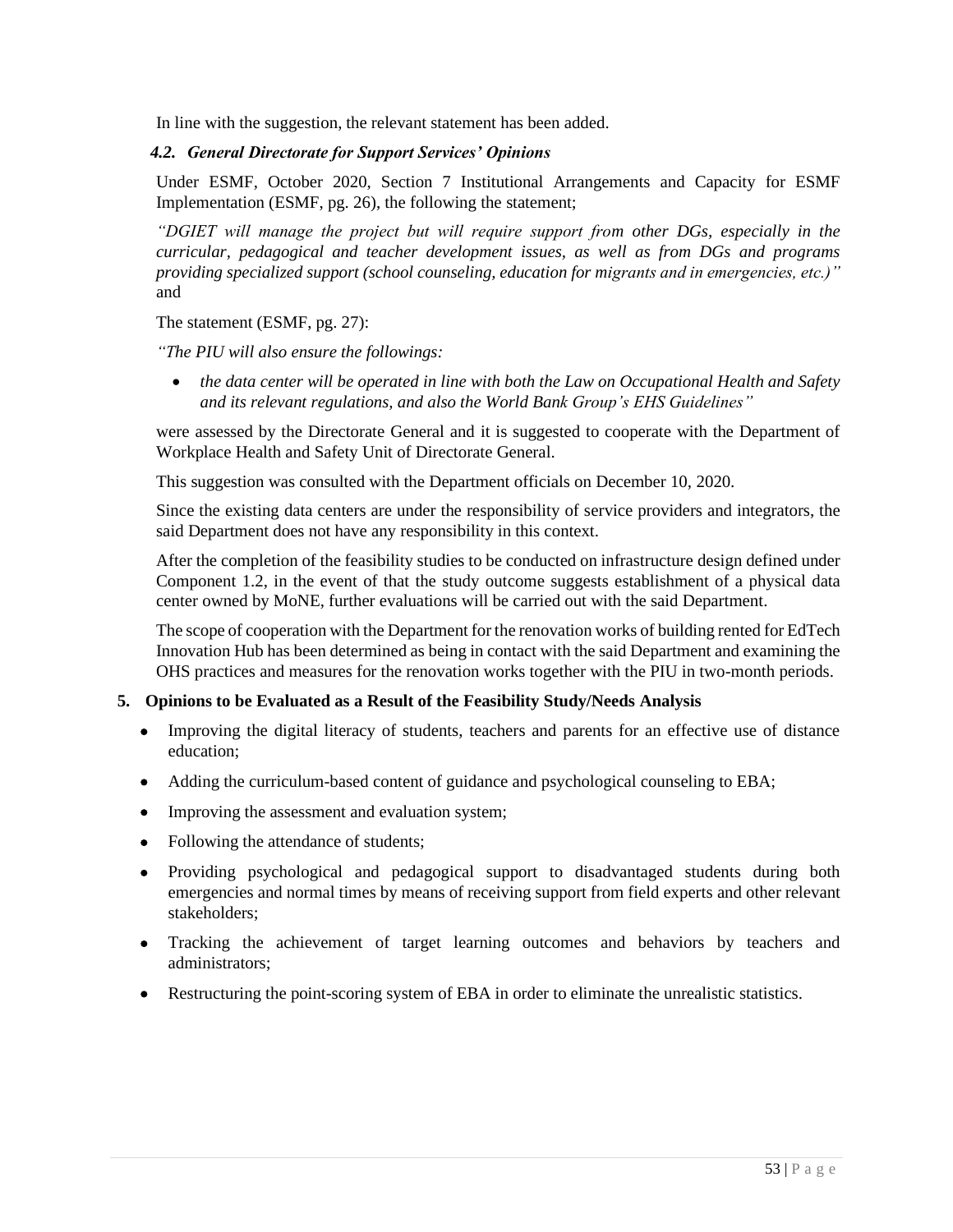# **6. Responses given by the relevant Departments of the Ministry to the opinions received via DGIET website**

Via the public consultation forms published on the website on 19.10.2020, a total of approximately 200 opinions and suggestions on ESMF were collected from students (7), teachers (182), parents (4) and others (9) until 09.11.2020.

Received opinions and suggestions were categorized and submitted on 21.12.2020 to the following departments of DGIET for them to provide a detailed information about their tasks.

- (i) Department of Educational Informatics Systems;
- (ii) Department of System Management;
- (iii) Department of Educational Publications and Content Management;
- (iv) Department of Educational Technologies and Technical Support Services.

Responses received from the Departments are given on the tables below: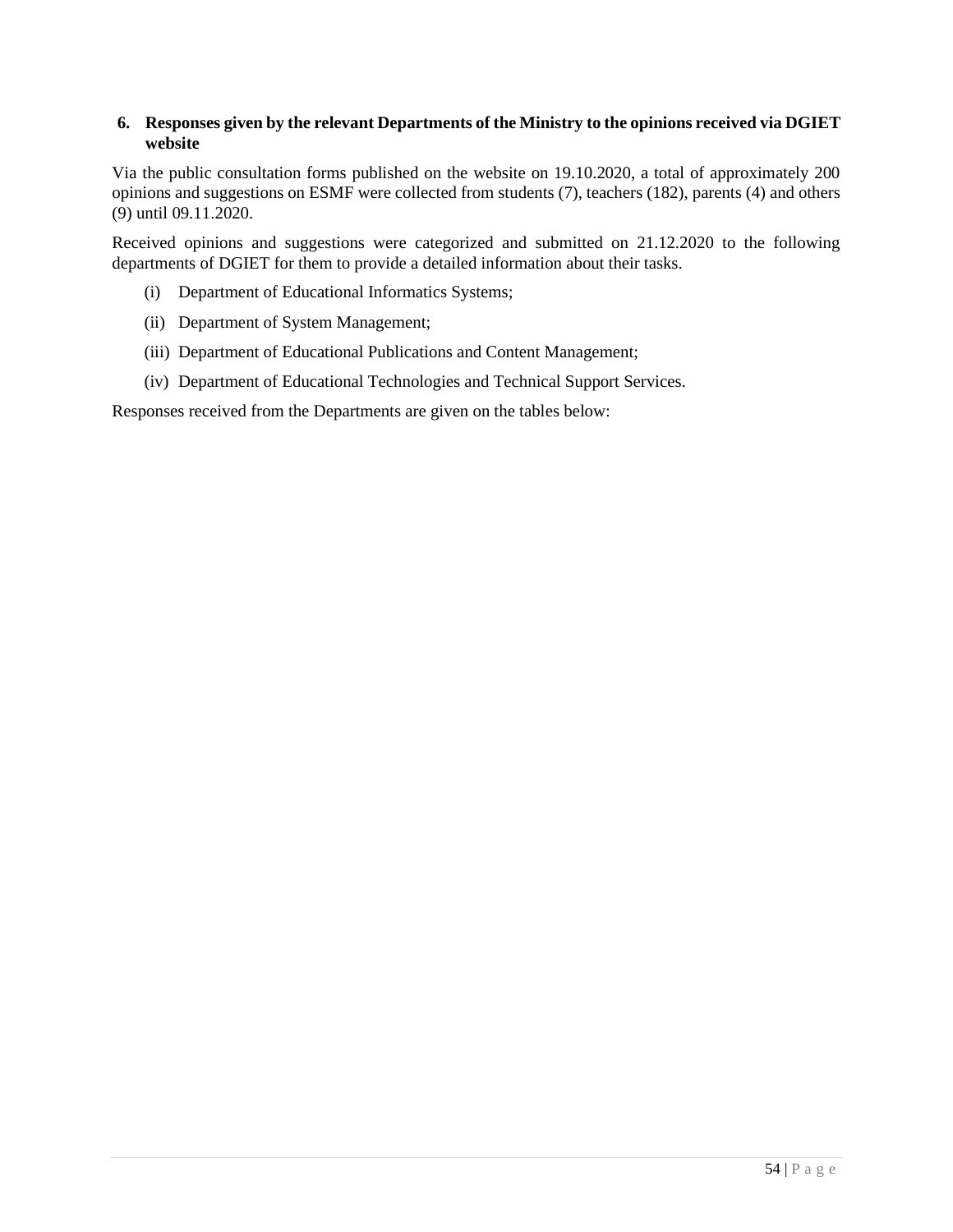| <b>OPINION</b>                                                                                                      | <b>RESPONSE</b><br><b>Department of Educational Informatics Systems</b>                                                                                                                                                                                                                                                                                                                                                                                                                                                                                                                                                                                                                                       |
|---------------------------------------------------------------------------------------------------------------------|---------------------------------------------------------------------------------------------------------------------------------------------------------------------------------------------------------------------------------------------------------------------------------------------------------------------------------------------------------------------------------------------------------------------------------------------------------------------------------------------------------------------------------------------------------------------------------------------------------------------------------------------------------------------------------------------------------------|
| Providing teachers and students with devices such as<br>computers, tablets, etc.                                    | There are ongoing works on providing tablets to 500.000 students during the distance<br>$\bullet$<br>education due to the current pandemic.<br>More than 14.000 EBA Support Centers were established for the use of teachers and students.<br>$\bullet$<br>Students living in rural areas and having no access to EBA Support Centers are served by 164<br>$\bullet$<br>mobile EBA Support Centers.<br>There are ongoing works on establishing IT labs in schools and transforming them into EBA<br>$\bullet$<br>Support Centers for distance education period.                                                                                                                                               |
| Troubleshooting internet access problems by<br>strengthening the internet infrastructure in rural areas             | In order to provide broadband internet access to schools without cable internet in rural areas, 4.5G<br>GSM and satellite internet services are provided.                                                                                                                                                                                                                                                                                                                                                                                                                                                                                                                                                     |
| Strengthening the internet infrastructure at schools so<br>that services such as virtual classrooms can be provided | 475.000 classrooms are equipped with interactive boards.<br>$\bullet$<br>15.000 schools are provided with network infrastructure.<br>$\bullet$<br>13.500 schools are provided with 50-100 Mb/s VPN Internet.<br>$\bullet$<br>The procurement of 80.000 webcams are in process. The webcams will enable the operation of<br>$\bullet$<br>virtual classrooms by making use of interactive boards. Within the scope of the contract,<br>50,000 webcams are delivered to schools.<br>Network infrastructure cabling of 1.250 schools were completed in 2020.<br>$\bullet$<br>In 2021, 5.000 more schools will undergo network infrastructure cabling and active<br>$\bullet$<br>component installation processes. |
| Providing unlimited, free or low-cost internet services                                                             | Free internet service to be used on EBA is provided to all subscribers of operators with 4.5G<br>$\bullet$<br>GSM license. While Turkcell and Vodafone provide free internet up to 6 GB, Turk Telekom<br>has increased the package to 8 GB. In addition, Pttcell, Teknosacell, Bimcell and Vestelcell<br>subscribers are provided with free internet use up to 8 GB.<br>Internet service with 25 GB quota is provided on tablets that have been distributed to 500.000<br>$\bullet$<br>students during the distance education period due to the current pandemic.                                                                                                                                             |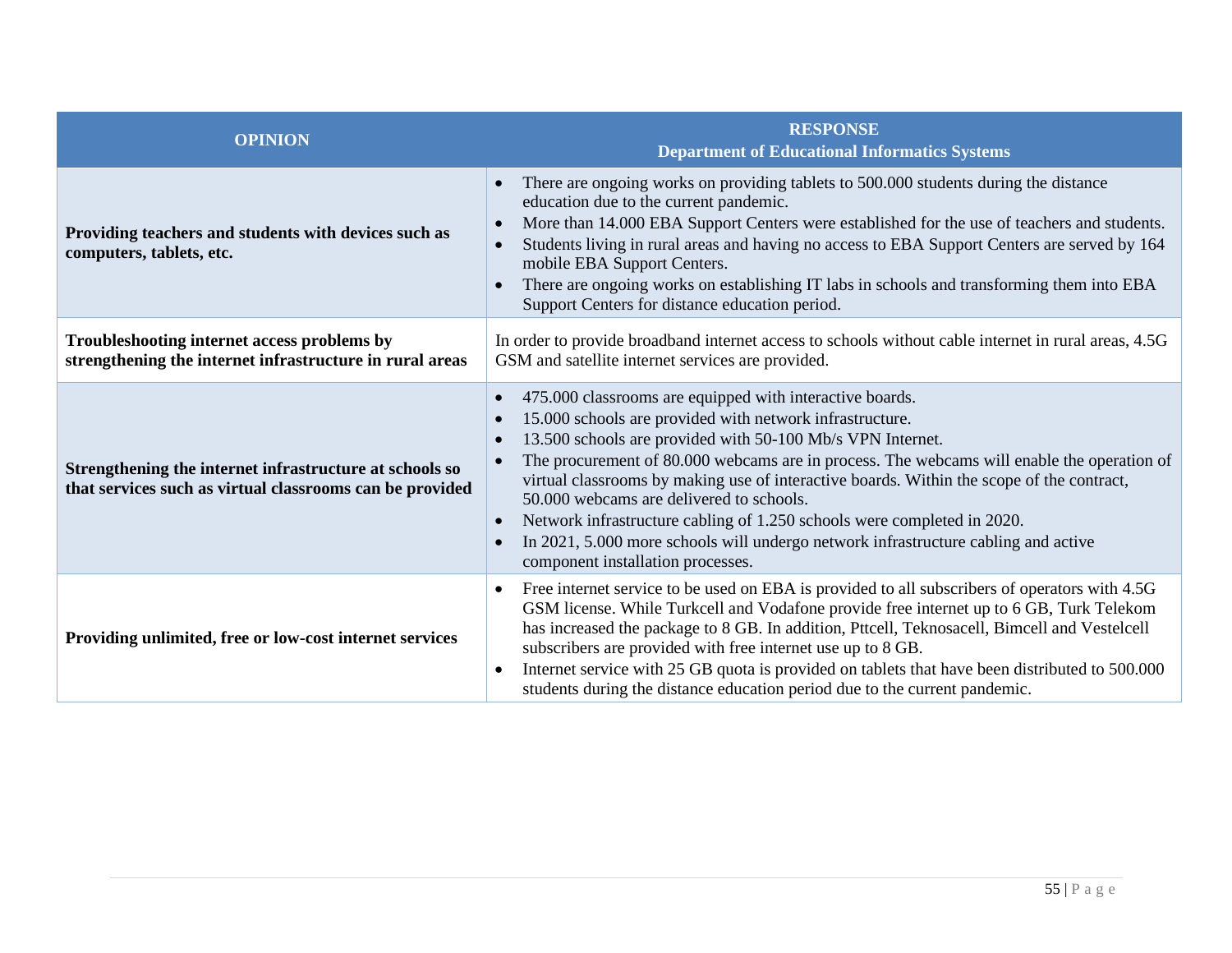| <b>OPINION</b>                                                                                             | <b>RESPONSE</b><br><b>Department of System Management</b>                                                                                                                                                                                                                                                                                         |
|------------------------------------------------------------------------------------------------------------|---------------------------------------------------------------------------------------------------------------------------------------------------------------------------------------------------------------------------------------------------------------------------------------------------------------------------------------------------|
| Establishing an IT system that is integrated into E-<br>Mesem, on which distance education can be provided | The integration period started on 16.12.2020. Department of Information Technologies were<br>informed about the web service needs for integration. Curriculum improvements were started by<br>the Directorate General of Vocational and Technical Education. Following the receival of the web<br>services, integration period will be completed. |
| Increasing the number of concurrent users served on<br>EBA                                                 | In parallel with the infrastructure investments under Component 1.1 within the World Bank<br>Project, the number of concurrent users were increased from 40.000 to 865.000 as a result of the<br>platform improvements starting in March 2020. Besides, the number of concurrent virtual<br>classrooms were increased from 50,000 to 250,000.     |
| Enabling foreign students participate in distance<br>education                                             | E-School, Ministry's information management system is integrated into EBA. Therefore, all<br>students registered on e-School can use EBA without any problems. It is also observed that foreign<br>students can use EBA without any problems.                                                                                                     |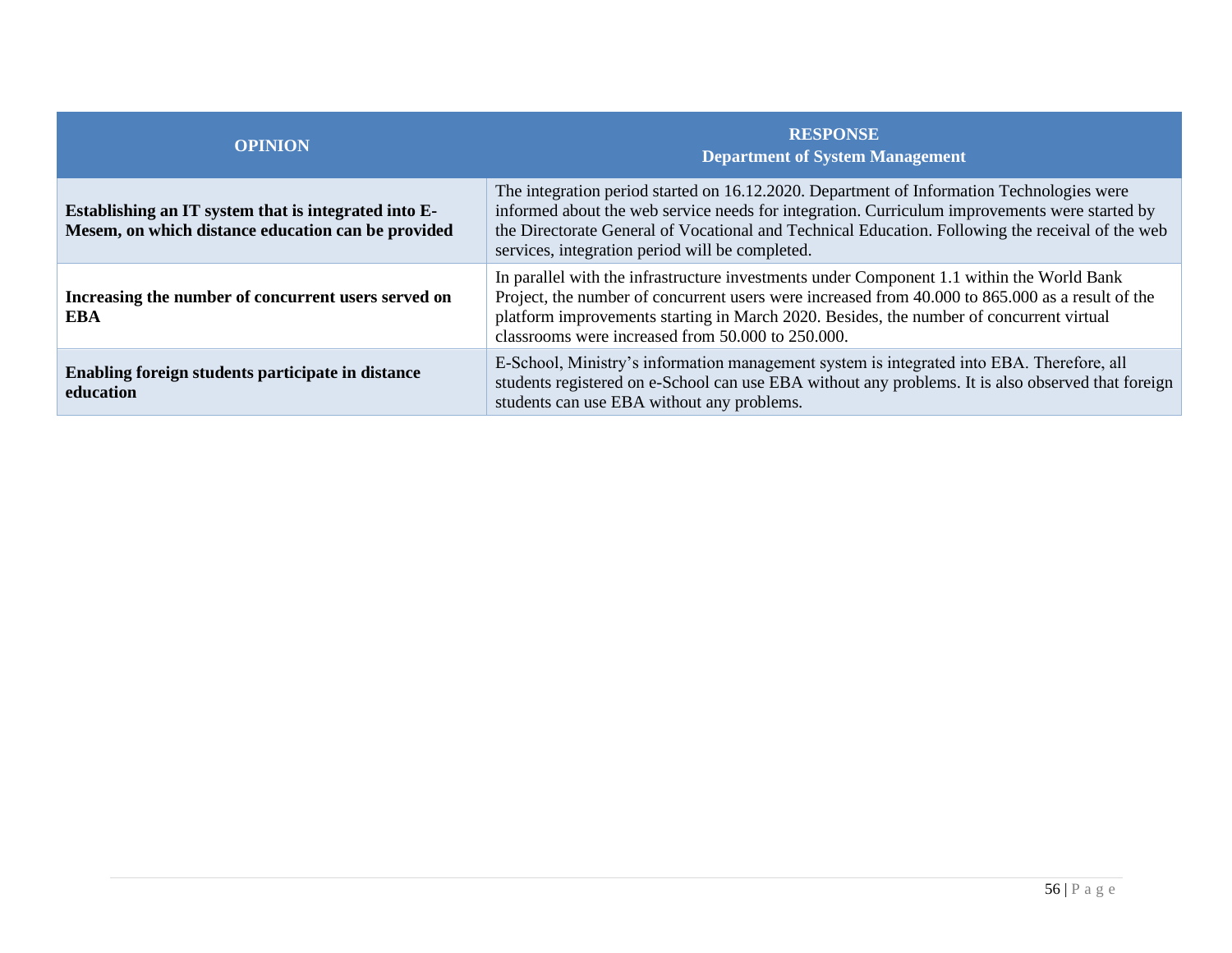| <b>OPINION</b>                                                                                                            | <b>RESPONSE</b><br><b>Department of Educational Publications and Content Management</b>                                                                                                                                                                                                                                                                                                                                     |
|---------------------------------------------------------------------------------------------------------------------------|-----------------------------------------------------------------------------------------------------------------------------------------------------------------------------------------------------------------------------------------------------------------------------------------------------------------------------------------------------------------------------------------------------------------------------|
| Enriching and improving the course content on EBA                                                                         | One of the main components of the Project is about adding the content that are not present on<br>EBA.                                                                                                                                                                                                                                                                                                                       |
| Preparing the educational content that can be used by<br>parents for students in need of special education at<br>home     | For students with special needs, content are provided under "Sana Özel" section on EBA for<br>$\bullet$<br>an inclusive education.<br>Adapted activity documents are prepared by the relevant departments and uploaded to the<br>$\bullet$<br>system. Interactive versions of these documents will also be uploaded to the system. The<br>number of this kind of content will be increased within the scope of the Project. |
| Preparing educational content for students in need of<br>special education                                                | Sign language interpretation is provided as an accessibility activity within the project.<br>Digital content production with audio description is planned for visually impaired students.                                                                                                                                                                                                                                   |
| Developing course content for students with mild mental<br>disabilities in vocational high schools                        | Prioritization based on the need analysis will be taken into consideration for content<br>production/procurement.                                                                                                                                                                                                                                                                                                           |
| Developing content (such as Turkish courses) for foreign<br>students and/or students with another native language         | Turkish course curriculum for foreign students was prepared by the Board of Education and<br>published in December 2020. The relevant course will be identified on EBA platform. As a result,<br>all content broadcasted on TRT EBA channels and language portal will be published on EBA<br>course section.                                                                                                                |
| Providing psychological and pedagogical support for<br>disadvantaged students during both emergencies and<br>normal times | Providing content for psychosocial support is included in the work plan.                                                                                                                                                                                                                                                                                                                                                    |